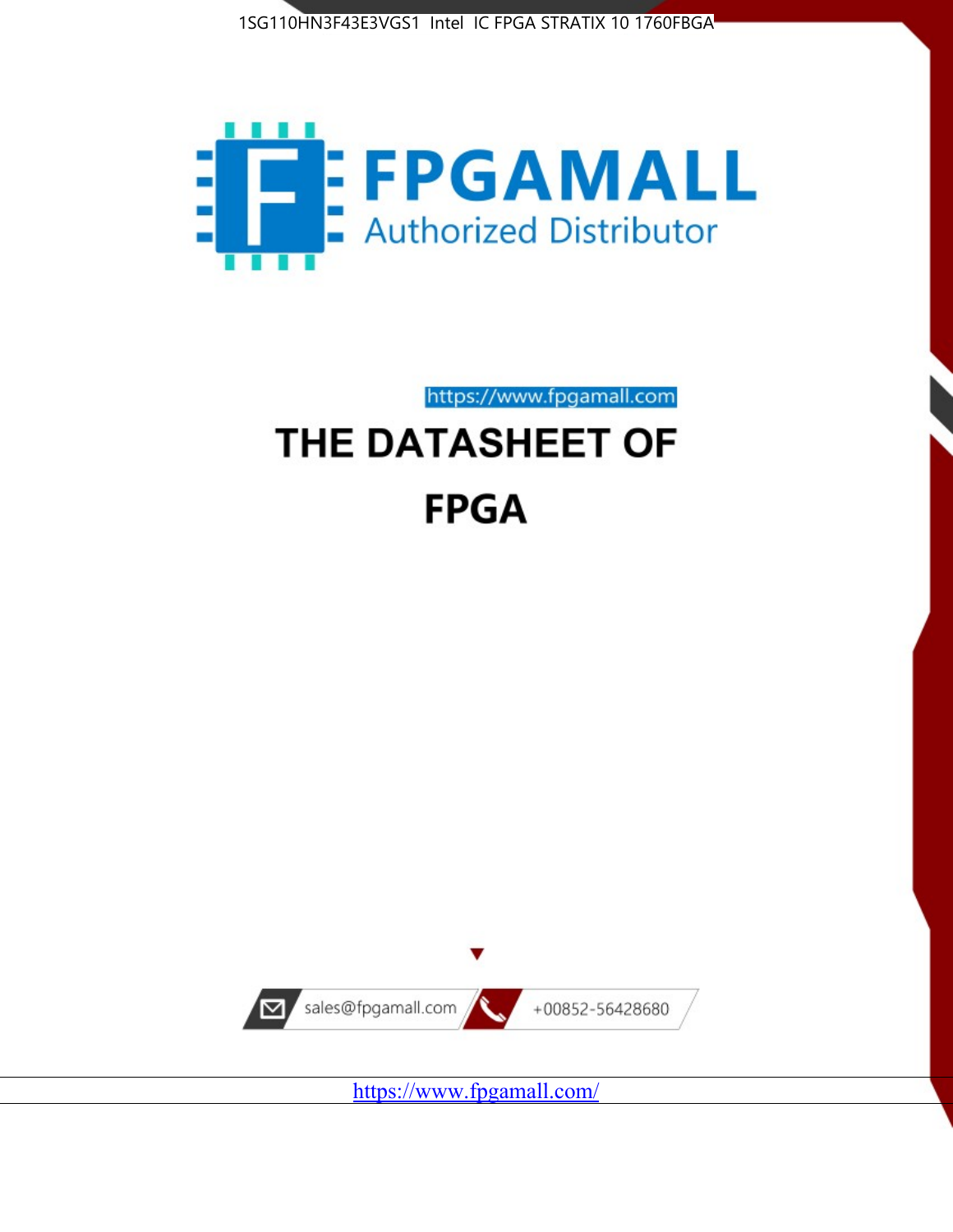1SG110HN3F43E3VGS1 Intel IC FPGA STRATIX 10 1760FBGA



# **Intel® Stratix® 10 GX/SX Device Overview**



**S10-OVERVIEW | 2020.04.30** Latest document on the web: **[PDF](https://www.intel.com/content/dam/www/programmable/us/en/pdfs/literature/hb/stratix-10/s10-overview.pdf)** | **[HTML](https://www.intel.com/content/www/us/en/programmable/documentation/joc1442261161666.html)**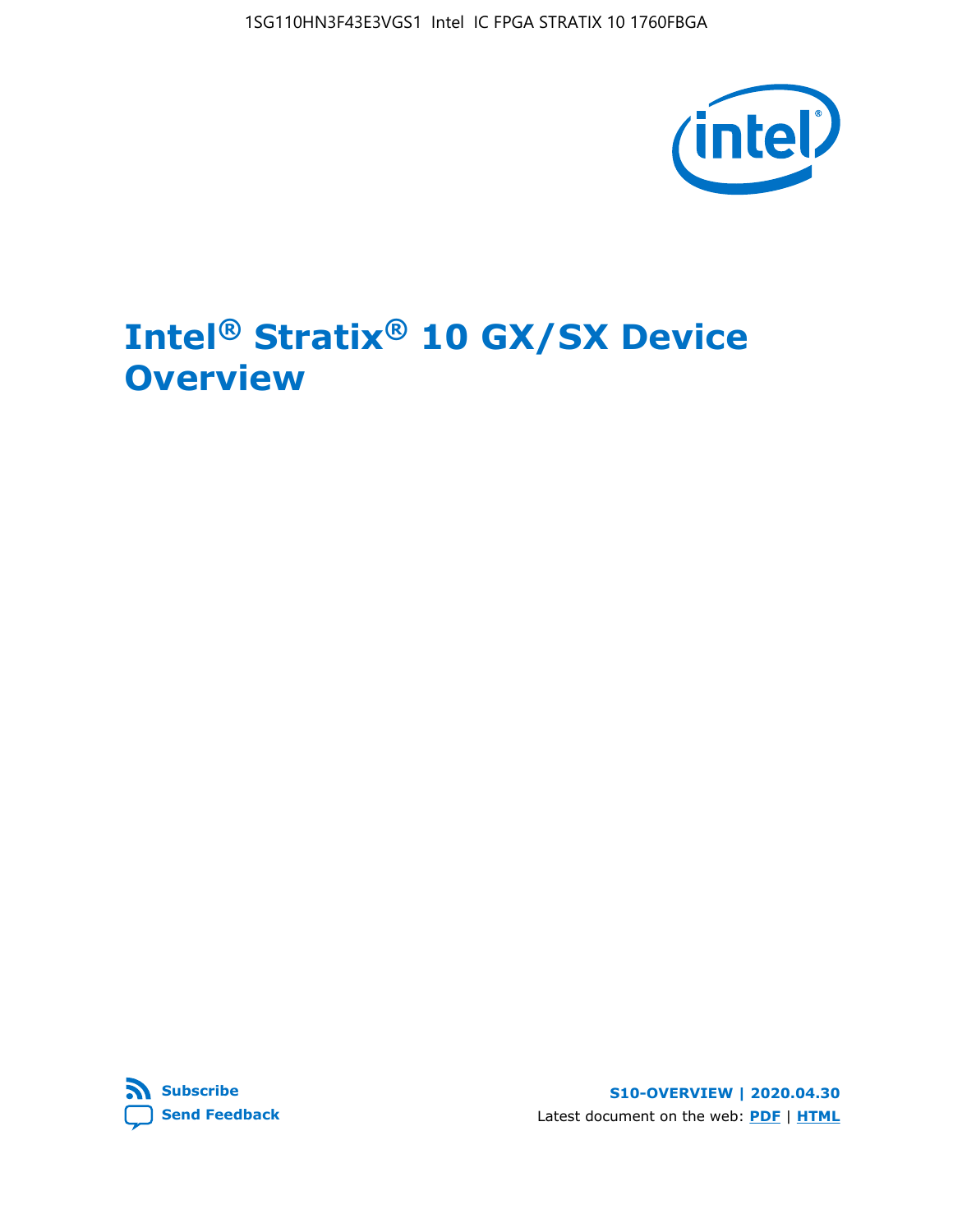

*Contents*

# **Contents**

| 1.26. Document Revision History for the Intel Stratix 10 GX/SX Device Overview36 |  |
|----------------------------------------------------------------------------------|--|

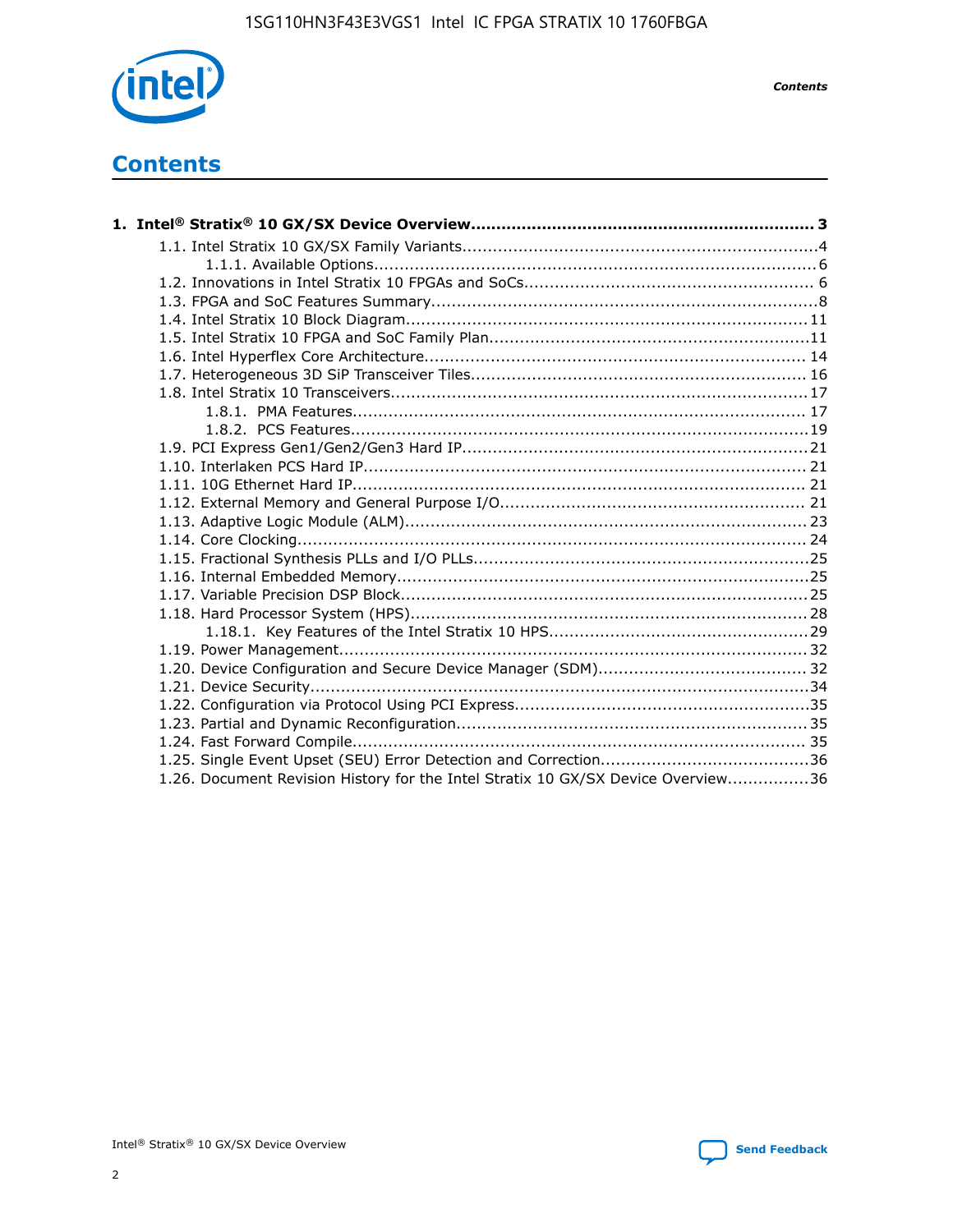**S10-OVERVIEW | 2020.04.30**

**[Send Feedback](mailto:FPGAtechdocfeedback@intel.com?subject=Feedback%20on%20Intel%20Stratix%2010%20GX/SX%20Device%20Overview%20(S10-OVERVIEW%202020.04.30)&body=We%20appreciate%20your%20feedback.%20In%20your%20comments,%20also%20specify%20the%20page%20number%20or%20paragraph.%20Thank%20you.)**



# **1. Intel® Stratix® 10 GX/SX Device Overview**

Intel's 14 nm Intel® Stratix® 10 GX FPGAs and SX SoCs deliver 2X the core performance and up to 70% lower power over previous generation high-performance FPGAs.

Featuring several groundbreaking innovations, including the all new Intel Hyperflex™ core architecture, this device family enables you to meet the demand for everincreasing bandwidth and processing performance in your most advanced applications, while meeting your power budget.

With an embedded hard processor system (HPS) based on a quad-core 64 bit Arm\* Cortex\*-A53, the Intel Stratix 10 SoC devices deliver power efficient, application-class processing and allow designers to extend hardware virtualization into the FPGA fabric. Intel Stratix 10 SoC devices demonstrate Intel's commitment to high-performance SoCs and extend Intel's leadership in programmable devices featuring an Arm-based processor system.

Important innovations in Intel Stratix 10 FPGAs and SoCs include:

- All new Intel Hyperflex core architecture delivering 2X the core performance compared to previous generation high-performance FPGAs
- Intel 14 nm tri-gate (FinFET) technology
- Heterogeneous 3D System-in-Package (SiP) technology
- Core fabric with up to 10.2 million logic elements (LEs)
- Up to 96 full duplex transceiver channels on heterogeneous 3D SiP transceiver tiles
- Transceiver data rates up to 28.3 Gbps chip-to-chip/module and backplane performance
- M20K (20 Kb) internal SRAM memory blocks
- Fractional synthesis and ultra-low jitter LC tank based transmit phase locked loops (PLLs)
- Hard PCI Express<sup>®</sup> Gen3 x16 intellectual property (IP) blocks
- Hard 10GBASE-KR/40GBASE-KR4 Forward Error Correction (FEC) in every transceiver channel
- Hard memory controllers and PHY supporting DDR4 rates up to 2666 Mbps per pin
- Hard fixed-point and IEEE 754 compliant hard floating-point variable precision digital signal processing (DSP) blocks with up to 10 TFLOP compute performance with a power efficiency of 80 GFLOP per Watt
- Quad-core 64 bit Arm Cortex-A53 embedded processor running up to 1.5 GHz in SoC family variants
- Programmable clock tree synthesis for flexible, low power, low skew clock trees

Intel Corporation. All rights reserved. Agilex, Altera, Arria, Cyclone, Enpirion, Intel, the Intel logo, MAX, Nios, Quartus and Stratix words and logos are trademarks of Intel Corporation or its subsidiaries in the U.S. and/or other countries. Intel warrants performance of its FPGA and semiconductor products to current specifications in accordance with Intel's standard warranty, but reserves the right to make changes to any products and services at any time without notice. Intel assumes no responsibility or liability arising out of the application or use of any information, product, or service described herein except as expressly agreed to in writing by Intel. Intel customers are advised to obtain the latest version of device specifications before relying on any published information and before placing orders for products or services. \*Other names and brands may be claimed as the property of others.

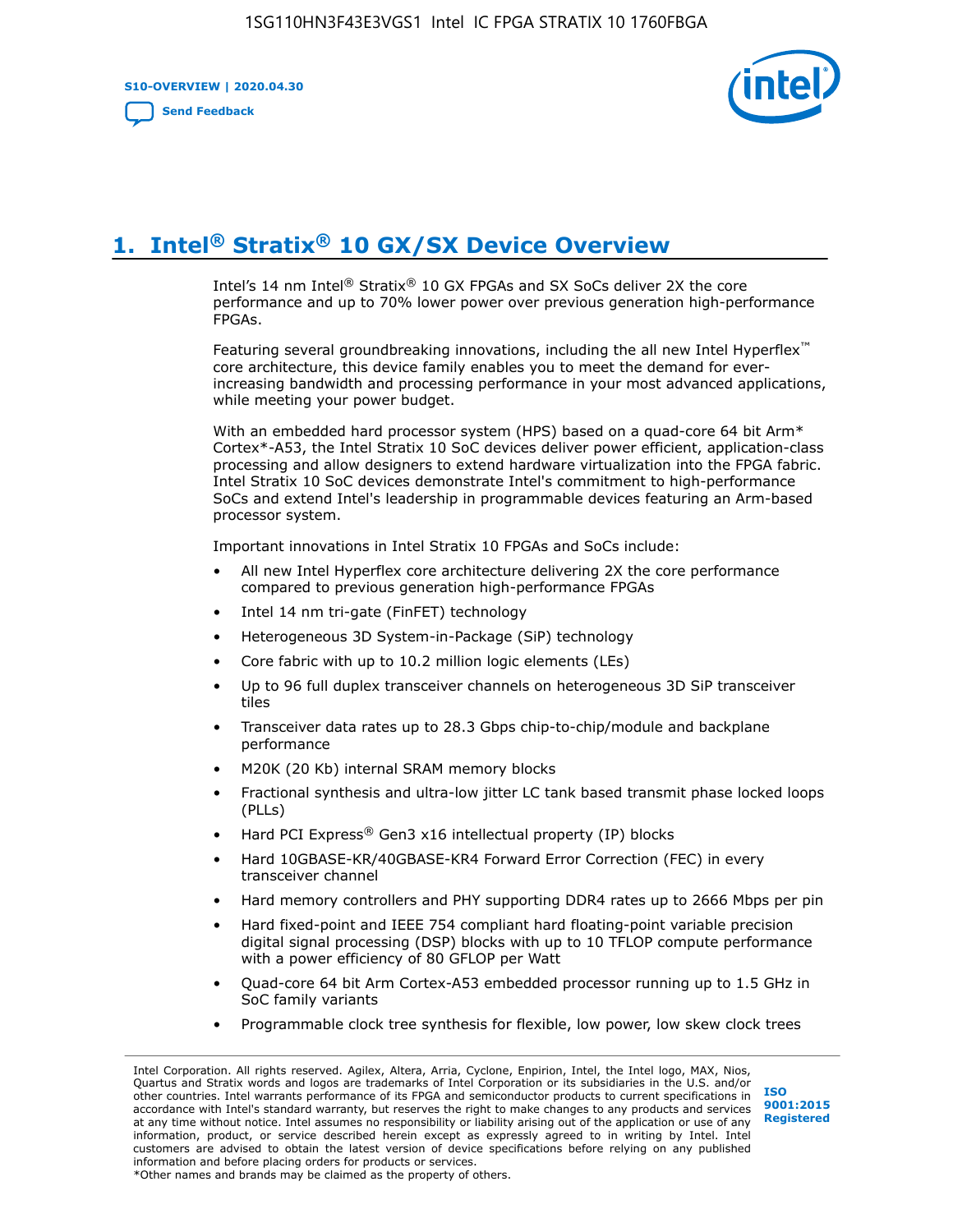

- Dedicated secure device manager (SDM) for:
	- Enhanced device configuration and security
	- AES-256, SHA-256/384 and ECDSA-256/384 encrypt/decrypt accelerators and authentication
	- Multi-factor authentication
	- Physically Unclonable Function (PUF) service and software programmable device configuration capability
- Comprehensive set of advanced power saving features delivering up to 70% lower power compared to previous generation high-performance FPGAs
- Non-destructive register state readback and writeback, to support ASIC prototyping and other applications

With these capabilities, Intel Stratix 10 FPGAs and SoCs are ideally suited for the most demanding applications in diverse markets such as:

- **Compute and Storage**—for custom servers, cloud computing and datacenter acceleration
- **Networking**—for Terabit, 400G and multi-100G bridging, aggregation, packet processing and traffic management
- **Optical Transport Networks**—for OTU4, 2xOTU4, 4xOTU4
- **Broadcast**—for high-end studio distribution, head end encoding/decoding, edge quadrature amplitude modulation (QAM)
- **Military**—for radar, electronic warfare, and secure communications
- **Medical**—for diagnostic scanners and diagnostic imaging
- **Test and Measurement**—for protocol and application testers
- **Wireless**—for next-generation 5G networks
- **ASIC Prototyping**—for designs that require the largest FPGA fabric with the highest I/O count

### **1.1. Intel Stratix 10 GX/SX Family Variants**

Intel Stratix 10 devices are available in FPGA (GX) and SoC (SX) variants.

- **Intel Stratix 10 GX** devices deliver up to 1 GHz core fabric performance and contain up to 10.2 million LEs in the fabric. They also feature up to 96 general purpose transceivers on separate transceiver tiles, and 2666 Mbps DDR4 external memory interface performance. The transceivers are capable of up to 28.3 Gbps short reach and across the backplane. These devices are optimized for FPGA applications that require the highest transceiver bandwidth and core fabric performance, with the power efficiency of Intel's 14 nm tri-gate process technology.
- **Intel Stratix 10 SX** devices have a feature set that is identical to Intel Stratix 10 GX devices, with the addition of an embedded quad-core 64 bit Arm Cortex A53 hard processor system.

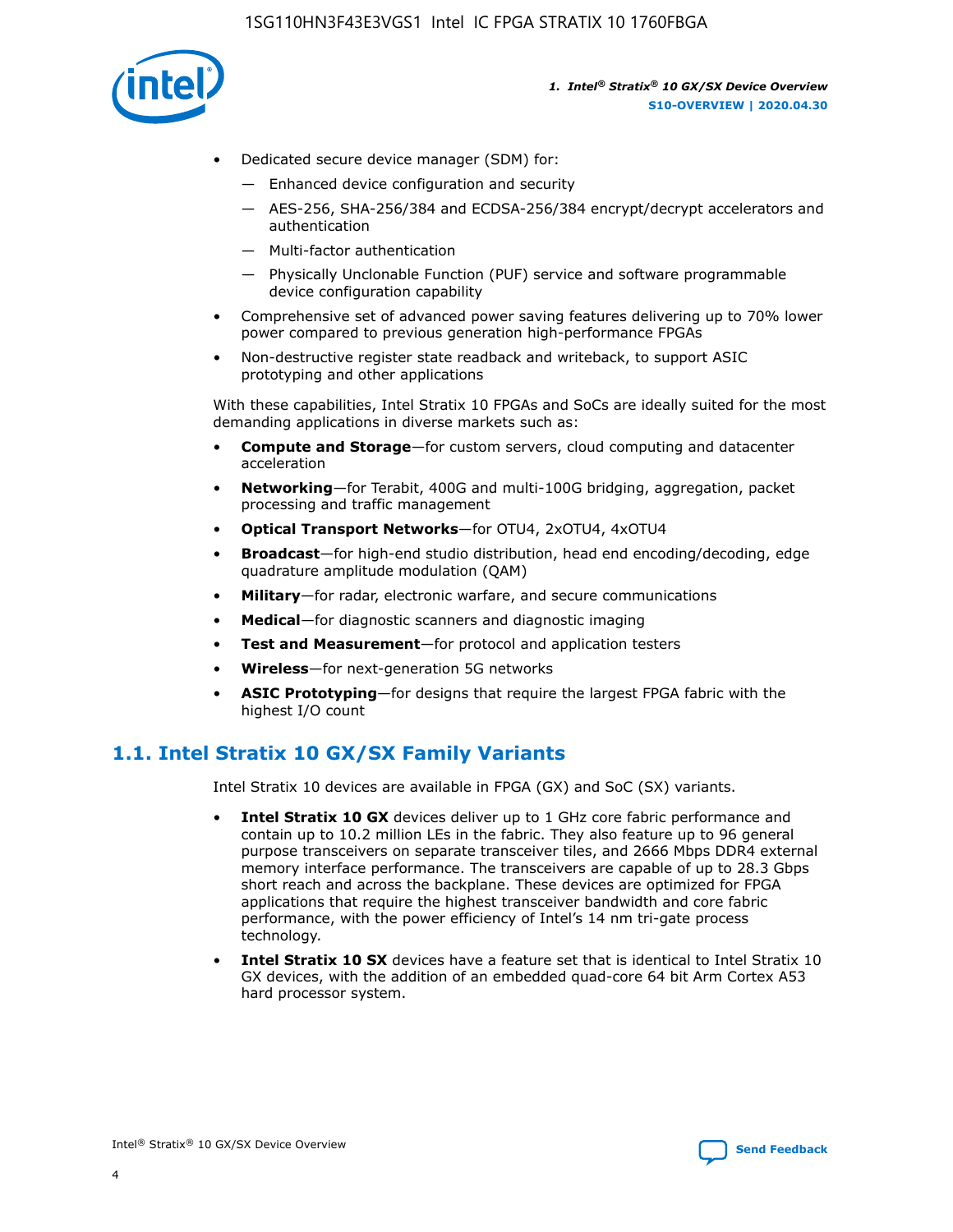

Common to all Intel Stratix 10 family variants is a high-performance fabric based on the new Intel Hyperflex core architecture that includes additional Hyper-Registers throughout the interconnect routing and at the inputs of all functional blocks. The core fabric also contains an enhanced logic array utilizing Intel's adaptive logic module (ALM) and a rich set of high performance building blocks including:

- M20K (20 Kb) embedded memory blocks
- Variable precision DSP blocks with hard IEEE 754 compliant floating-point units
- Fractional synthesis and integer PLLs
- Hard memory controllers and PHY for external memory interfaces
- General purpose IO cells

To clock these building blocks, Intel Stratix 10 devices use programmable clock tree synthesis, which uses dedicated clock tree routing to synthesize only those branches of the clock trees required for the application. All devices support in-system, finegrained partial reconfiguration of the logic array, allowing logic to be added and subtracted from the system while it is operating.

All family variants also contain high speed serial transceivers, containing both the physical medium attachment (PMA) and the physical coding sublayer (PCS), which can be used to implement a variety of industry standard and proprietary protocols. In addition to the hard PCS, Intel Stratix 10 devices contain multiple instantiations of PCI Express hard IP that supports Gen1/Gen2/Gen3 rates in x1/x2/x4/x8/x16 lane configurations, and hard 10GBASE-KR/40GBASE-KR4 FEC for every transceiver. The hard PCS, FEC, and PCI Express IP free up valuable core logic resources, save power, and increase your productivity.

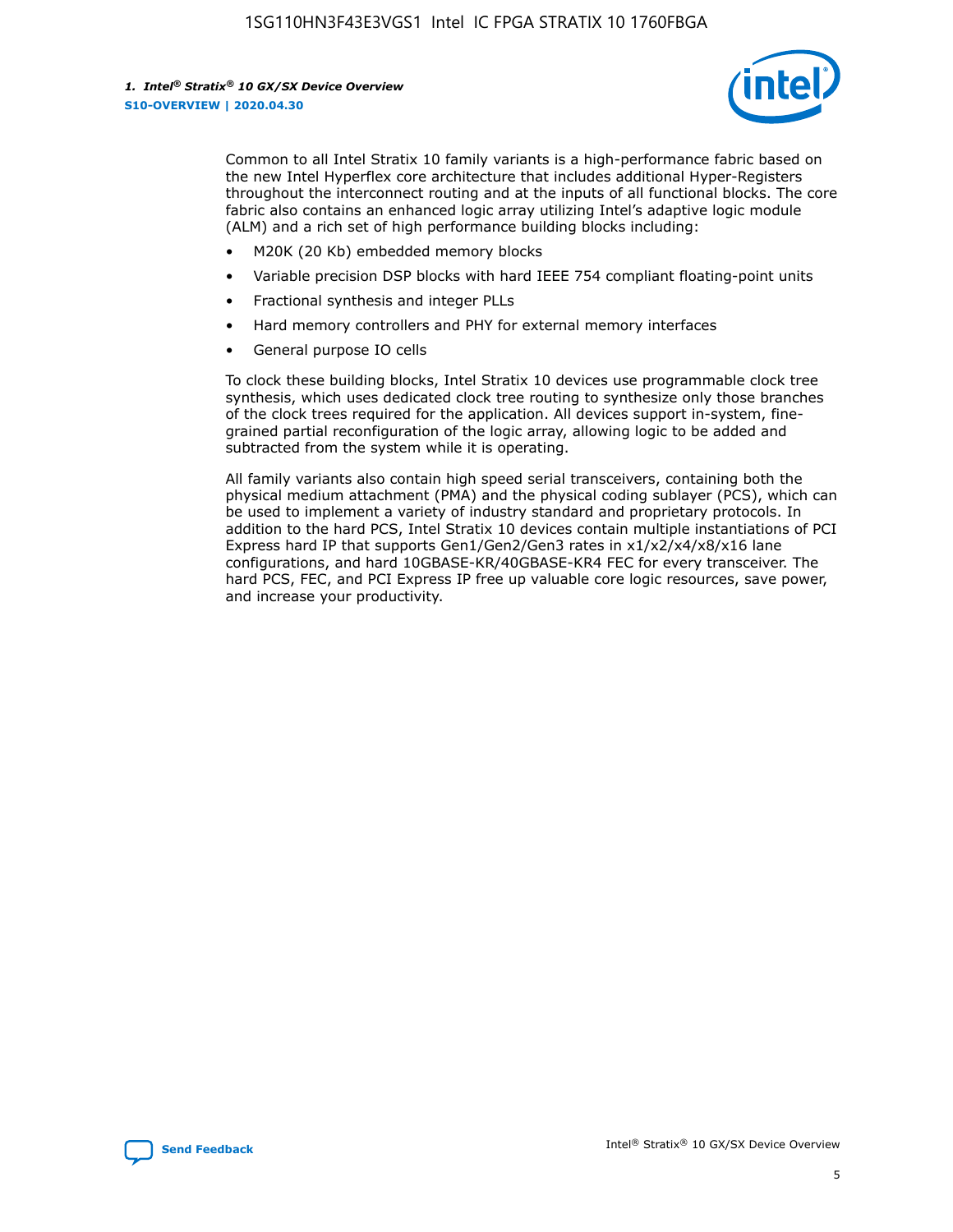

### **1.1.1. Available Options**

### **Figure 1. Sample Ordering Code and Available Options for Intel Stratix 10 Devices**



3. Contact My Intel support to order AS suffix devices.

#### **Related Information**

[My Intel Support](https://www.intel.com/content/www/us/en/programmable/my-intel/mal-home.html)

### **1.2. Innovations in Intel Stratix 10 FPGAs and SoCs**

Intel Stratix 10 FPGAs and SoCs deliver many significant improvements over the previous generation high-performance Stratix V FPGAs.

#### **Table 1. Key Features of Intel Stratix 10 Devices Compared to Stratix V Devices**

| <b>Feature</b>            | <b>Stratix V FPGAs</b>                                           | <b>Intel Stratix 10 FPGAs and SoCs</b>                                        |  |
|---------------------------|------------------------------------------------------------------|-------------------------------------------------------------------------------|--|
| <b>Process technology</b> | 28 nm TSMC (planar<br>transistor)                                | 14 nm Intel tri-gate (FinFET)                                                 |  |
| Hard processor core       | None                                                             | Quad-core 64 bit Arm Cortex-A53<br>(SoC only)                                 |  |
| Core architecture         | Conventional core architecture<br>with conventional interconnect | Intel Hyperflex core architecture with<br>Hyper-Registers in the interconnect |  |
|                           |                                                                  | continued                                                                     |  |

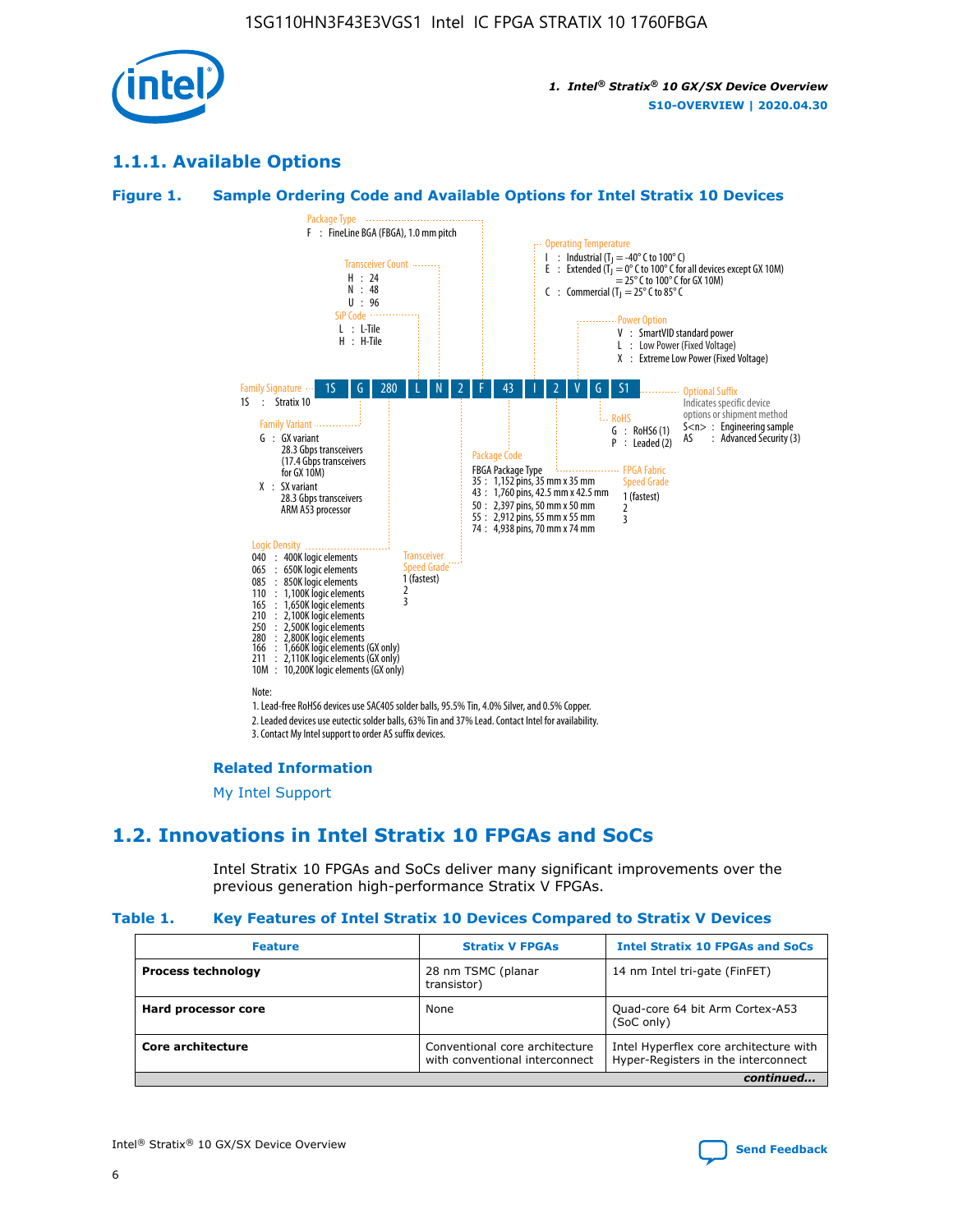

| <b>Feature</b>                                   | <b>Stratix V FPGAs</b>                                                              | <b>Intel Stratix 10 FPGAs and SoCs</b>                                                                                                       |
|--------------------------------------------------|-------------------------------------------------------------------------------------|----------------------------------------------------------------------------------------------------------------------------------------------|
| Core performance                                 | 500 MHz                                                                             | 1 GHz                                                                                                                                        |
| <b>Power dissipation</b>                         | 1x                                                                                  | As low as $0.3x$                                                                                                                             |
| Logic density                                    | <b>952 KLE</b>                                                                      | 10,200 KLE                                                                                                                                   |
| <b>Embedded memory (M20K)</b>                    | 52 Mbits                                                                            | 253 Mbits                                                                                                                                    |
| 18x19 multipliers                                | 3,926                                                                               | 11,520                                                                                                                                       |
|                                                  | Note: Multiplier is 18x18 in<br>Stratix V devices.                                  | Note: Multiplier is 18x19 in Intel<br>Stratix 10 devices.                                                                                    |
| <b>Floating point DSP capability</b>             | Up to 1 TFLOP, requires soft<br>floating point adder and<br>multiplier              | Up to 10 TFLOP, hard IEEE 754<br>compliant single precision floating<br>point adder and multiplier                                           |
| <b>Maximum transceivers</b>                      | 66                                                                                  | 96                                                                                                                                           |
| Maximum transceiver data rate (chip-to-<br>chip) | 28.05 Gbps                                                                          | 26.6 Gbps L-Tile<br>28.3 Gbps H-Tile                                                                                                         |
| Maximum transceiver data rate (backplane)        | 12.5 Gbps                                                                           | 12.5 Gbps L-Tile<br>28.3 Gbps H-Tile                                                                                                         |
| Hard memory controller                           | None                                                                                | DDR4 @ 1333 MHz/2666 Mbps<br>DDR3 @ 1067 MHz/2133 Mbps                                                                                       |
| Hard protocol IP                                 | PCIe* Gen3 x8 (up to 4<br>instances)                                                | PCIe Gen3 x16 (up to 4 instances)<br>SR-IOV (4 physical functions / 2k<br>virtual functions) on H-Tile devices<br>10GBASE-KR/40GBASE-KR4 FEC |
| <b>Core clocking and PLLs</b>                    | Global, quadrant and regional<br>clocks supported by fractional-<br>synthesis fPLLs | Programmable clock tree synthesis<br>supported by fractional synthesis<br>fPLLs and integer IO PLLs                                          |
| Register state readback and writeback            | Not available                                                                       | Non-destructive register state<br>readback and writeback for ASIC<br>prototyping and other applications                                      |

These innovations result in the following improvements:

- **Improved Core Logic Performance**: The Intel Hyperflex core architecture combined with 14 nm Intel tri-gate technology allows Intel Stratix 10 devices to achieve 2X the core performance compared to the previous generation
- **Lower Power**: Intel Stratix 10 devices use up to 70% lower power compared to the previous generation, enabled by 14 nm Intel tri-gate technology, the Intel Hyperflex core architecture, and optional power saving features built into the architecture
- **Higher Density**: Intel Stratix 10 devices offer three times the level of integration, with up to 10.2 million logic elements (LEs), over 253 Mbits of embedded memory blocks (M20K), and 11,520 18x19 multipliers
- **Embedded Processing**: Intel Stratix 10 SoCs feature a Quad-Core 64 bit Arm Cortex-A53 processor optimized for power efficiency and software compatible with previous generation Arria® and Cyclone® SoC devices
- **Improved Transceiver Performance**: With up to 96 transceiver channels implemented in heterogeneous 3D SiP transceiver tiles, Intel Stratix 10 GX and SX devices support data rates up to 28.3 Gbps chip-to-chip and 28.3 Gbps across the backplane with signal conditioning circuits capable of equalizing over 30 dB of system loss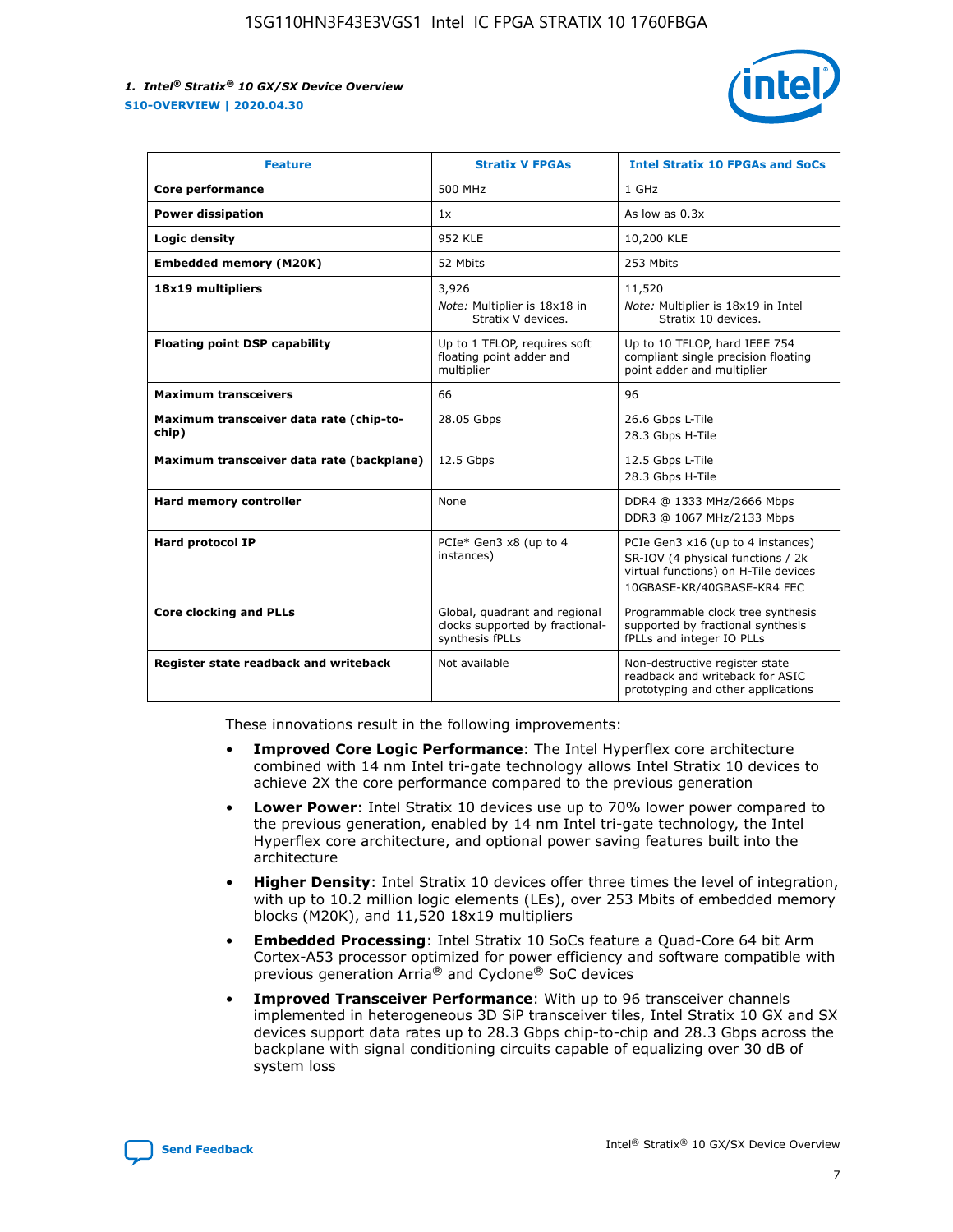

- **Improved DSP Performance**: The variable precision DSP block in Intel Stratix 10 devices features hard fixed and floating point capability, with up to 10 TFLOP IEEE754 single-precision floating point performance
- **Additional Hard IP**: Intel Stratix 10 devices include many more hard IP blocks than previous generation devices, with a hard memory controller included in each bank of 48 general purpose IOs, a hard PCIe Gen3 x16 full protocol stack in each transceiver tile, and a hard 10GBASE-KR/40GBASE-KR4 FEC in every transceiver channel
- **Enhanced Core Clocking**: Intel Stratix 10 devices feature programmable clock tree synthesis; clock trees are only synthesized where needed, increasing the flexibility and reducing the power dissipation of the clocking solution
- **Additional Core PLLs**: The core fabric in Intel Stratix 10 devices is supported by both integer IO PLLs and fractional synthesis fPLLs, resulting in a greater total number of PLLs available than the previous generation

## **1.3. FPGA and SoC Features Summary**

### **Table 2. Intel Stratix 10 FPGA and SoC Common Device Features**

| <b>Feature</b>                   | <b>Description</b>                                                                                                                                                                                                                                                                                                                                                                                                                                                                                                                                                                                                                                                                                                         |
|----------------------------------|----------------------------------------------------------------------------------------------------------------------------------------------------------------------------------------------------------------------------------------------------------------------------------------------------------------------------------------------------------------------------------------------------------------------------------------------------------------------------------------------------------------------------------------------------------------------------------------------------------------------------------------------------------------------------------------------------------------------------|
| Technology                       | 14 nm Intel tri-gate (FinFET) process technology<br>$\bullet$<br>SmartVID controlled core voltage, standard power devices<br>0.85-V fixed core voltage, low static power devices available<br>$\bullet$                                                                                                                                                                                                                                                                                                                                                                                                                                                                                                                    |
| Low power serial<br>transceivers | Up to 96 total transceivers available<br>$\bullet$<br>Continuous operating range of 1 Gbps to 28.3 Gbps for Intel Stratix 10 GX/SX devices<br>Backplane support up to 28.3 Gbps for Intel Stratix 10 GX/SX devices<br>$\bullet$<br>Extended range down to 125 Mbps with oversampling<br>ATX transmit PLLs with user-configurable fractional synthesis capability<br>$\bullet$<br>• XFP, SFP+, QSFP/QSFP28, CFP/CFP2/CFP4 optical module support<br>• Adaptive linear and decision feedback equalization<br>Transmit pre-emphasis and de-emphasis<br>Dynamic partial reconfiguration of individual transceiver channels<br>$\bullet$<br>On-chip instrumentation (Eye Viewer non-intrusive data eye monitoring)<br>$\bullet$ |
| General purpose I/Os             | Up to 2,304 total GPIO available<br>$\bullet$<br>1.6 Gbps LVDS-every pair can be configured as an input or output<br>$\bullet$<br>1333 MHz/2666 Mbps DDR4 external memory interface<br>1067 MHz/2133 Mbps DDR3 external memory interface<br>• 1.2 V to 3.3 $V^{(1)}$ single-ended LVCMOS/LVTTL interfacing<br>On-chip termination (OCT)<br>$\bullet$                                                                                                                                                                                                                                                                                                                                                                       |
| Embedded hard IP                 | PCIe Gen1/Gen2/Gen3 complete protocol stack, x1/x2/x4/x8/x16 end point and root<br>$\bullet$<br>port<br>DDR4/DDR3 hard memory controller (RLDRAM3/QDR II+/QDR IV using soft memory<br>controller)<br>• Multiple hard IP instantiations in each device<br>• Single Root I/O Virtualization (SR-IOV)                                                                                                                                                                                                                                                                                                                                                                                                                         |
| Transceiver hard IP              | 10GBASE-KR/40GBASE-KR4 Forward Error Correction (FEC)<br>$\bullet$<br>10G Ethernet PCS<br>$\bullet$<br>PCI Express PIPE interface<br>$\bullet$<br>continued                                                                                                                                                                                                                                                                                                                                                                                                                                                                                                                                                                |

<sup>(1)</sup> Available in some configurations only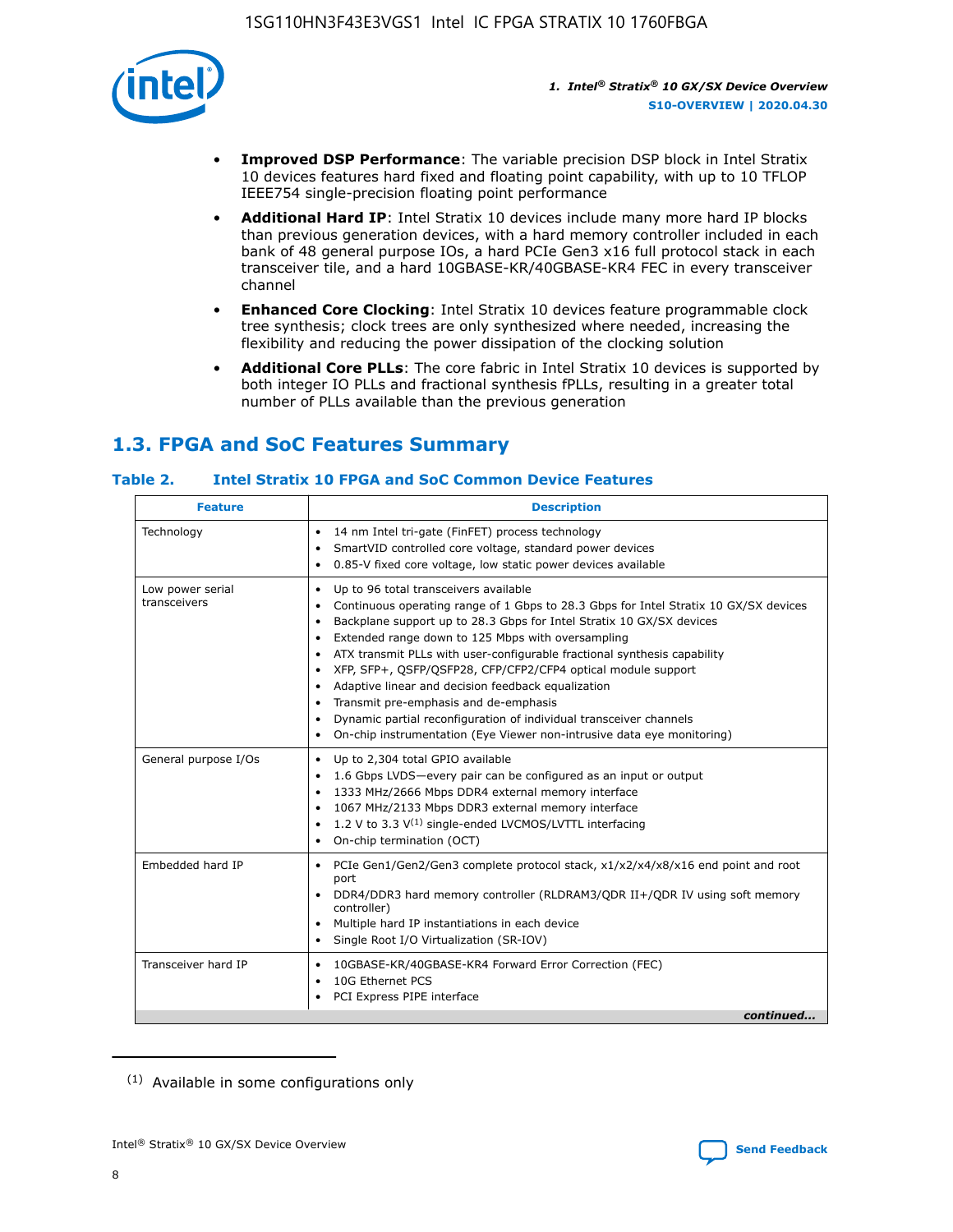

| <b>Feature</b>                   | <b>Description</b>                                                                                                                                                                                                                                                                                                                                                                                                                                            |
|----------------------------------|---------------------------------------------------------------------------------------------------------------------------------------------------------------------------------------------------------------------------------------------------------------------------------------------------------------------------------------------------------------------------------------------------------------------------------------------------------------|
|                                  | Interlaken PCS<br>$\bullet$<br>Gigabit Ethernet PCS<br>$\bullet$<br>Deterministic latency support for Common Public Radio Interface (CPRI) PCS<br>$\bullet$<br>Fast lock-time support for Gigabit Passive Optical Networking (GPON) PCS<br>٠<br>8B/10B, 64B/66B, 64B/67B encoders and decoders<br>Custom mode support for proprietary protocols<br>۰                                                                                                          |
| Power management                 | SmartVID controlled core voltage, standard power devices<br>$\bullet$<br>0.85-V fixed core voltage, low static power devices available<br>$\bullet$<br>Intel Quartus <sup>®</sup> Prime Pro Edition integrated power analysis<br>٠                                                                                                                                                                                                                            |
| High performance core fabric     | Intel Hyperflex core architecture with Hyper-Registers throughout the interconnect<br>routing and at the inputs of all functional blocks<br>Enhanced adaptive logic module (ALM)<br>Improved multi-track routing architecture reduces congestion and improves compile<br>times<br>Hierarchical core clocking architecture with programmable clock tree synthesis<br>$\bullet$<br>Fine-grained partial reconfiguration                                         |
| Internal memory blocks           | M20K-20 Kb with hard ECC support<br>٠<br>MLAB-640 bit distributed LUTRAM<br>$\bullet$                                                                                                                                                                                                                                                                                                                                                                         |
| Variable precision DSP<br>blocks | IEEE 754-compliant hard single-precision floating point capability<br>$\bullet$<br>Supports signal processing with precision ranging from 18x19 up to 54x54<br>$\bullet$<br>Native 27x27 and 18x19 multiply modes<br>٠<br>64 bit accumulator and cascade for systolic FIRs<br>Internal coefficient memory banks<br>Pre-adder/subtractor improves efficiency<br>$\bullet$<br>Additional pipeline register increases performance and reduces power<br>$\bullet$ |
| Phase locked loops (PLL)         | Fractional synthesis PLLs (fPLL) support both fractional and integer modes<br>$\bullet$<br>Fractional mode with third-order delta-sigma modulation<br>Precision frequency synthesis<br>$\bullet$<br>Integer PLLs adjacent to general purpose I/Os, support external memory, and LVDS<br>$\bullet$<br>interfaces, clock delay compensation, zero delay buffering                                                                                               |
| Core clock networks              | 1 GHz fabric clocking<br>٠<br>667 MHz external memory interface clocking, supports 2666 Mbps DDR4 interface<br>$\bullet$<br>800 MHz LVDS interface clocking, supports 1600 Mbps LVDS interface<br>$\bullet$<br>Programmable clock tree synthesis, backwards compatible with global, regional and<br>$\bullet$<br>peripheral clock networks<br>Clocks only synthesized where needed, to minimize dynamic power<br>continued                                    |

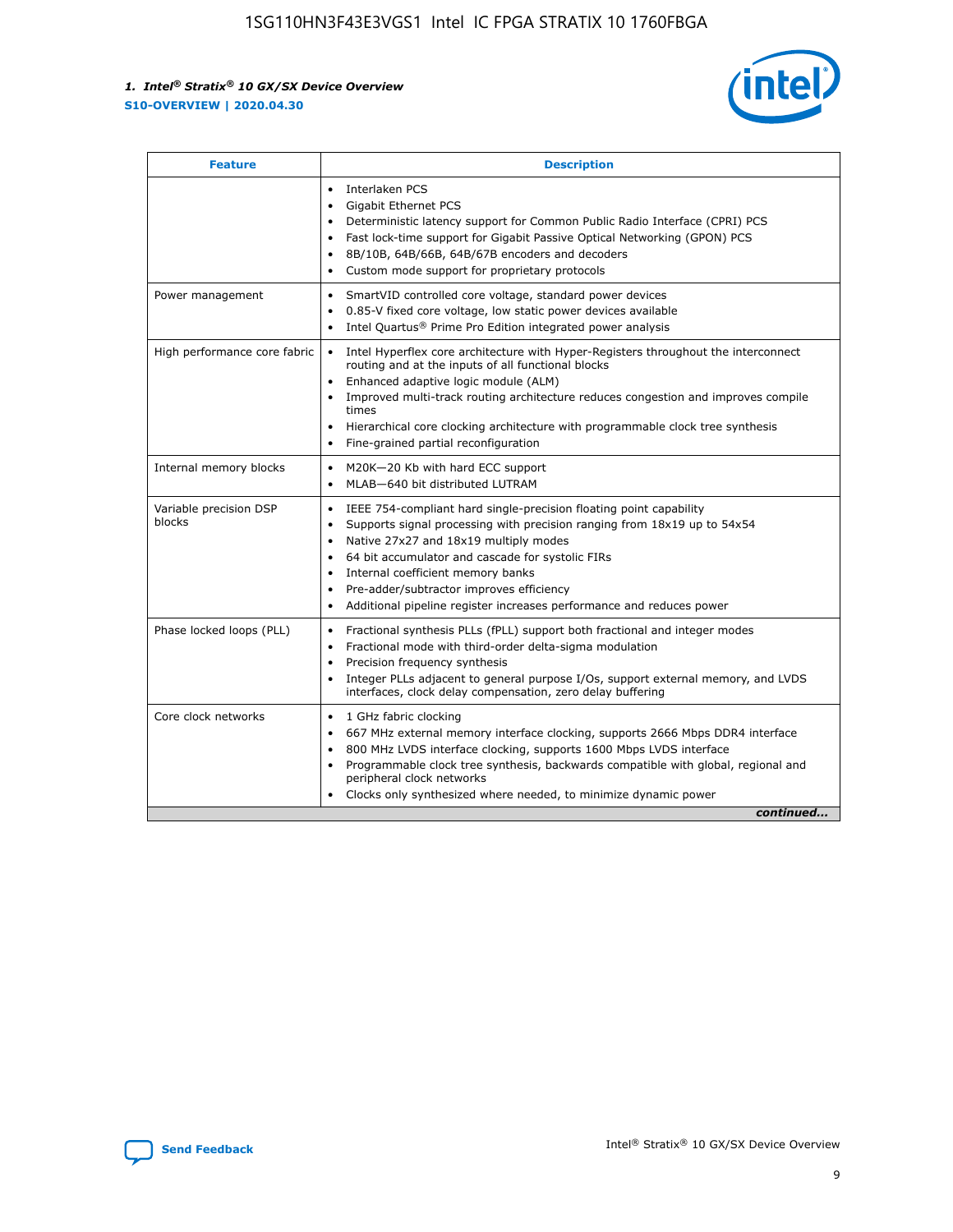

| <b>Feature</b>     | <b>Description</b>                                                                                                                                                                                                                                                                                                                                                                                                                                                                                                                                                   |
|--------------------|----------------------------------------------------------------------------------------------------------------------------------------------------------------------------------------------------------------------------------------------------------------------------------------------------------------------------------------------------------------------------------------------------------------------------------------------------------------------------------------------------------------------------------------------------------------------|
| Configuration      | Dedicated Secure Device Manager<br>$\bullet$<br>Software programmable device configuration<br>٠<br>Serial and parallel flash interface<br>٠<br>Configuration via protocol (CvP) using PCI Express Gen1/Gen2/Gen3<br>٠<br>Fine-grained partial reconfiguration of core fabric<br>$\bullet$<br>Dynamic reconfiguration of transceivers and PLLs<br>$\bullet$<br>Comprehensive set of security features including AES-256, SHA-256/384, and<br>ECDSA-256/384 accelerators, and multi-factor authentication<br>Physically Unclonable Function (PUF) service<br>$\bullet$ |
| Packaging          | Intel Embedded Multi-die Interconnect Bridge (EMIB) packaging technology<br>٠<br>Multiple devices with identical package footprints allows seamless migration across<br>$\bullet$<br>different device densities<br>1.0 mm ball-pitch FBGA packaging<br>$\bullet$<br>Lead and lead-free package options                                                                                                                                                                                                                                                               |
| Software and tools | Intel Quartus Prime Pro Edition design suite with new compiler and Hyper-Aware design<br>flow<br>Fast Forward compiler to allow Intel Hyperflex architecture performance exploration<br>$\bullet$<br>Transceiver toolkit<br>$\bullet$<br>Platform designer integration tool<br>DSP Builder advanced blockset<br>OpenCL <sup>™</sup> support<br>SoC Embedded Design Suite (EDS)                                                                                                                                                                                       |

### **Table 3. Intel Stratix 10 SoC Specific Device Features**

| <b>Hard Processor</b><br>Multi-processor unit (MPU) core<br>Quad-core Arm Cortex-A53 MPCore processor with Arm<br>$\bullet$<br>CoreSight* debug and trace technology<br>System<br>Scalar floating-point unit supporting single and double<br>$\bullet$<br>precision<br>Arm Neon* media processing engine for each processor<br>$\bullet$<br><b>System Controllers</b><br>System Memory Management Unit (SMMU)<br>$\bullet$<br>Cache Coherency Unit (CCU)<br>$\bullet$<br>Layer 1 Cache<br>32 KB L1 instruction cache with parity<br>$\bullet$<br>32 KB L1 data cache with ECC<br>$\bullet$<br>Layer 2 Cache<br>1 MB Shared L2 Cache with ECC<br>$\bullet$<br>On-Chip Memory<br>256 KB On-Chip RAM<br>٠<br>Direct memory access (DMA) controller<br>8-Channel DMA<br>$\bullet$<br>Ethernet media access controller<br>Three 10/100/1000 EMAC with integrated DMA<br>$\bullet$<br>(EMAC)<br>USB On-The-Go controller (OTG)<br>2 USB OTG with integrated DMA<br>$\bullet$<br><b>UART</b> controller<br>2 UART 16550 compatible<br>$\bullet$<br>Serial Peripheral Interface (SPI)<br>4 SPI<br>$\bullet$<br>controller<br>$I2C$ controller<br>5 I <sup>2</sup> C controllers<br>$\bullet$<br>SD/SDIO/MMC controller<br>1 eMMC version 4.5 with DMA and CE-ATA support<br>$\bullet$<br>SD, including eSD, version 3.0<br>$\bullet$<br>SDIO, including eSDIO, version 3.0<br>$\bullet$<br>CE-ATA - version 1.1 | <b>SoC Subsystem</b> | <b>Feature</b> | <b>Description</b> |  |  |
|---------------------------------------------------------------------------------------------------------------------------------------------------------------------------------------------------------------------------------------------------------------------------------------------------------------------------------------------------------------------------------------------------------------------------------------------------------------------------------------------------------------------------------------------------------------------------------------------------------------------------------------------------------------------------------------------------------------------------------------------------------------------------------------------------------------------------------------------------------------------------------------------------------------------------------------------------------------------------------------------------------------------------------------------------------------------------------------------------------------------------------------------------------------------------------------------------------------------------------------------------------------------------------------------------------------------------------------------------------------------------------------------------------|----------------------|----------------|--------------------|--|--|
|                                                                                                                                                                                                                                                                                                                                                                                                                                                                                                                                                                                                                                                                                                                                                                                                                                                                                                                                                                                                                                                                                                                                                                                                                                                                                                                                                                                                         |                      |                |                    |  |  |
|                                                                                                                                                                                                                                                                                                                                                                                                                                                                                                                                                                                                                                                                                                                                                                                                                                                                                                                                                                                                                                                                                                                                                                                                                                                                                                                                                                                                         |                      |                |                    |  |  |
|                                                                                                                                                                                                                                                                                                                                                                                                                                                                                                                                                                                                                                                                                                                                                                                                                                                                                                                                                                                                                                                                                                                                                                                                                                                                                                                                                                                                         |                      |                |                    |  |  |
|                                                                                                                                                                                                                                                                                                                                                                                                                                                                                                                                                                                                                                                                                                                                                                                                                                                                                                                                                                                                                                                                                                                                                                                                                                                                                                                                                                                                         |                      |                |                    |  |  |
|                                                                                                                                                                                                                                                                                                                                                                                                                                                                                                                                                                                                                                                                                                                                                                                                                                                                                                                                                                                                                                                                                                                                                                                                                                                                                                                                                                                                         |                      |                |                    |  |  |
|                                                                                                                                                                                                                                                                                                                                                                                                                                                                                                                                                                                                                                                                                                                                                                                                                                                                                                                                                                                                                                                                                                                                                                                                                                                                                                                                                                                                         |                      |                |                    |  |  |
|                                                                                                                                                                                                                                                                                                                                                                                                                                                                                                                                                                                                                                                                                                                                                                                                                                                                                                                                                                                                                                                                                                                                                                                                                                                                                                                                                                                                         |                      |                |                    |  |  |
|                                                                                                                                                                                                                                                                                                                                                                                                                                                                                                                                                                                                                                                                                                                                                                                                                                                                                                                                                                                                                                                                                                                                                                                                                                                                                                                                                                                                         |                      |                |                    |  |  |
|                                                                                                                                                                                                                                                                                                                                                                                                                                                                                                                                                                                                                                                                                                                                                                                                                                                                                                                                                                                                                                                                                                                                                                                                                                                                                                                                                                                                         |                      |                |                    |  |  |
|                                                                                                                                                                                                                                                                                                                                                                                                                                                                                                                                                                                                                                                                                                                                                                                                                                                                                                                                                                                                                                                                                                                                                                                                                                                                                                                                                                                                         |                      |                |                    |  |  |
|                                                                                                                                                                                                                                                                                                                                                                                                                                                                                                                                                                                                                                                                                                                                                                                                                                                                                                                                                                                                                                                                                                                                                                                                                                                                                                                                                                                                         |                      |                |                    |  |  |
| continued                                                                                                                                                                                                                                                                                                                                                                                                                                                                                                                                                                                                                                                                                                                                                                                                                                                                                                                                                                                                                                                                                                                                                                                                                                                                                                                                                                                               |                      |                |                    |  |  |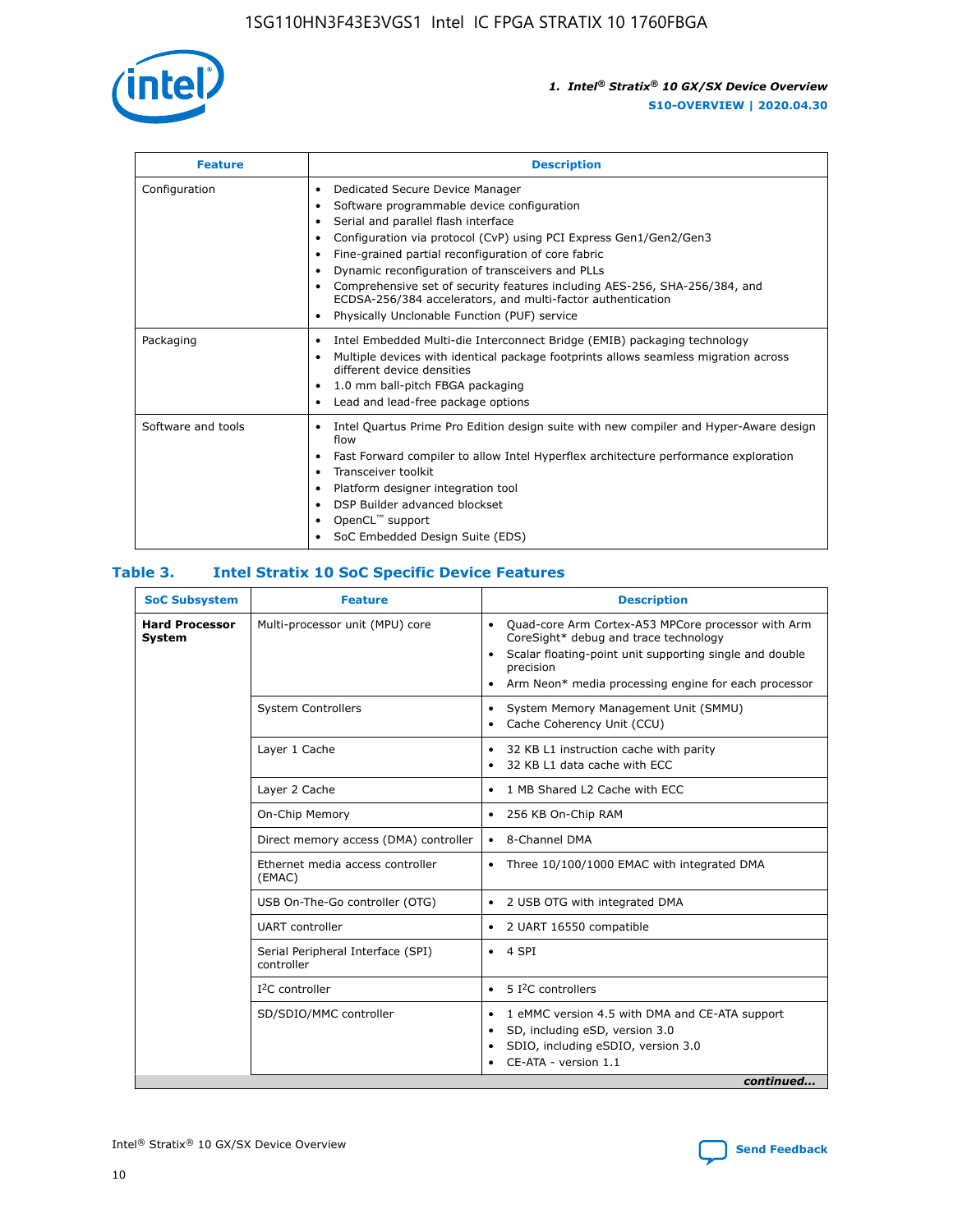

| <b>SoC Subsystem</b><br><b>Feature</b> |                            | <b>Description</b>                                                                                    |
|----------------------------------------|----------------------------|-------------------------------------------------------------------------------------------------------|
|                                        | NAND flash controller      | 1 ONFI 1.0, 8- and 16-bit support<br>$\bullet$                                                        |
|                                        | General-purpose I/O (GPIO) | Maximum of 48 software programmable GPIO<br>$\bullet$                                                 |
|                                        | Timers                     | 4 general-purpose timers<br>4 watchdog timers<br>٠                                                    |
| <b>Secure Device</b><br>Manager        | Security                   | Secure boot<br>$\bullet$<br>Advanced Encryption Standard (AES) and authentication<br>٠<br>(SHA/ECDSA) |
| External<br>Memory<br><b>Interface</b> | External Memory Interface  | Hard Memory Controller with DDR4 and DDR3<br>$\bullet$                                                |

### **1.4. Intel Stratix 10 Block Diagram**

### **Figure 2. Intel Stratix 10 FPGA and SoC Architecture Block Diagram**



HPS: Quad ARM Cortex-A53 Hard Processor System SDM: Secure Device Manager

## **1.5. Intel Stratix 10 FPGA and SoC Family Plan**

<sup>(2)</sup> The number of 27x27 multipliers is one-half the number of 18x19 multipliers.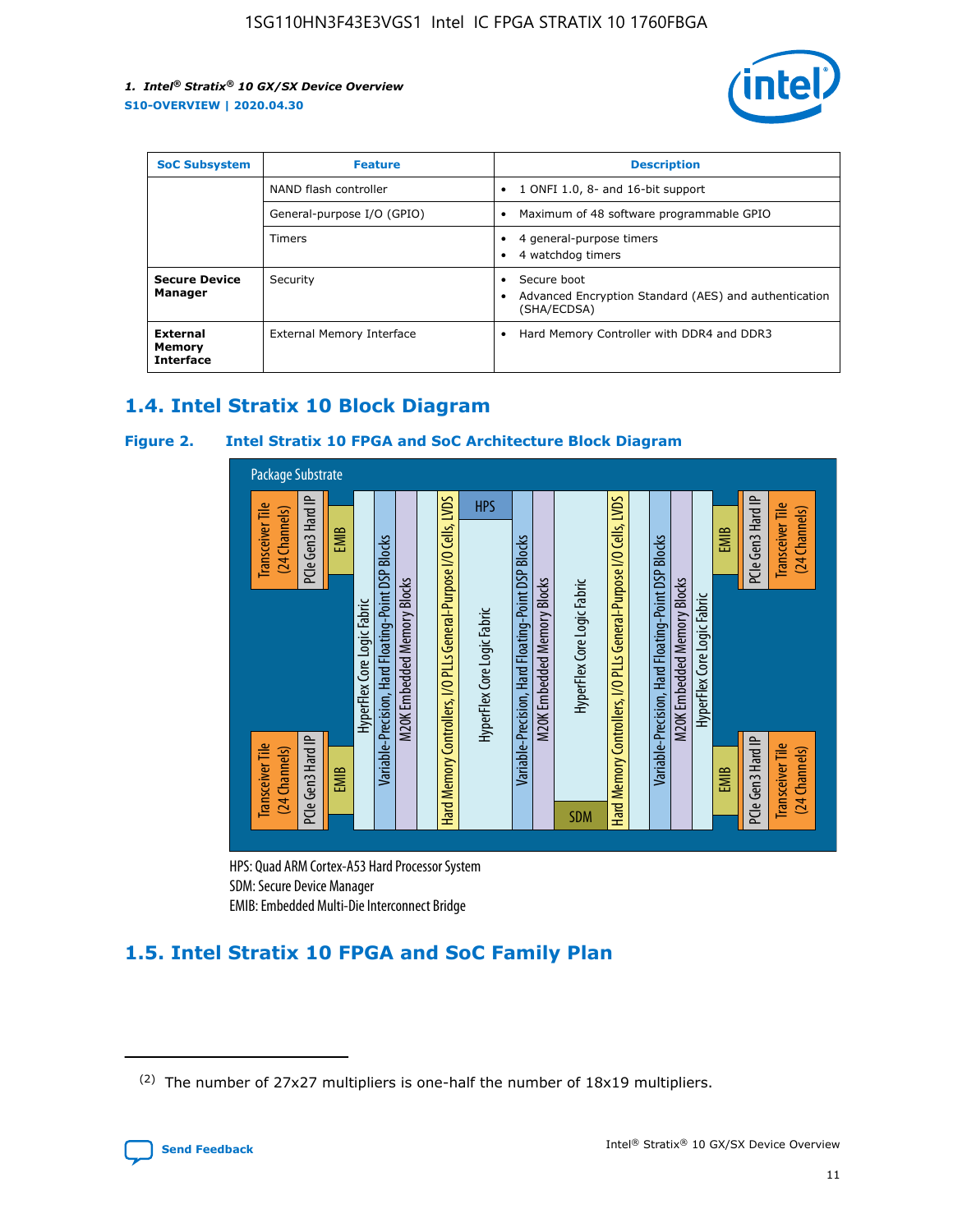

### **Table 4. Intel Stratix 10 GX/SX FPGA and SoC Family Plan—FPGA Core (part 1)**

| <b>Intel Stratix 10</b><br><b>GX/SX Device</b><br><b>Name</b> | <b>Logic Elements</b><br>(KLE) | <b>M20K Blocks</b> | <b>M20K Mbits</b> | <b>MLAB Counts</b> | <b>MLAB Mbits</b> | 18x19 Multi-<br>pliers <sup>(2)</sup> |
|---------------------------------------------------------------|--------------------------------|--------------------|-------------------|--------------------|-------------------|---------------------------------------|
| GX 400/<br>SX 400                                             | 378                            | 1,537              | 30                | 3,276              | 2                 | 1,296                                 |
| GX 650/<br>SX 650                                             | 612                            | 2,489              | 49                | 5,364              | 3                 | 2,304                                 |
| GX 850/<br>SX 850                                             | 841                            | 3,477              | 68                | 7,124              | $\overline{4}$    | 4,032                                 |
| GX 1100/<br>SX 1100                                           | 1,325                          | 5,461              | 107               | 11,556             | $\overline{7}$    | 5,184                                 |
| GX 1650/<br>SX 1650                                           | 1,624                          | 5,851              | 114               | 13,764             | 8                 | 6,290                                 |
| GX 2100/<br>SX 2100                                           | 2,005                          | 6,501              | 127               | 17,316             | 11                | 7,488                                 |
| GX 2500/<br>SX 2500                                           | 2,422                          | 9,963              | 195               | 20,529             | 13                | 10,022                                |
| GX 2800/<br>SX 2800                                           | 2,753                          | 11,721             | 229               | 23,796             | 15                | 11,520                                |
| GX 1660                                                       | 1,679                          | 6,162              | 120               | 14,230             | 9                 | 6,652                                 |
| GX 2110                                                       | 2,073                          | 6,847              | 134               | 17,856             | 11                | 7,920                                 |
| <b>GX 10M</b>                                                 | 10,200                         | 12,950             | 253               | 87,984             | 55                | 6,912                                 |

#### **Table 5. Intel Stratix 10 GX/SX FPGA and SoC Family Plan—Interconnects, PLLs and Hard IP (part 2)**

| <b>Intel Stratix 10</b>            | <b>Interconnects</b> |                     | <b>PLLs</b>  |          | <b>Hard IP</b>                       |  |
|------------------------------------|----------------------|---------------------|--------------|----------|--------------------------------------|--|
| <b>GX/SX Device</b><br><b>Name</b> | <b>Maximum GPIOs</b> | <b>Maximum XCVR</b> | <b>fPLLs</b> | I/O PLLs | <b>PCIe Hard IP</b><br><b>Blocks</b> |  |
| GX 400/<br>SX 400                  | 374                  | 24                  | 8            | 8        | $\mathbf{1}$                         |  |
| GX 650/<br>SX 650                  | 392                  | 24                  | 8            | 8        | $\mathbf{1}$                         |  |
| GX 850/<br>SX 850                  | 688                  | 48                  | 16           | 16       | 2                                    |  |
| GX 1100/<br>SX 1100                | 688                  | 48                  | 16           | 16       | 2                                    |  |
| GX 1650/<br>SX 1650                | 704                  | 96                  | 32           | 24       | $\overline{4}$                       |  |
| GX 2100/<br>SX 2100                | 704                  | 96                  | 32           | 24       | $\overline{4}$                       |  |
| GX 2500/<br>SX 2500                | 1,160                | 96                  | 32           | 24       | $\overline{4}$                       |  |
| GX 2800/<br>SX 2800                | 1,160                | 96                  | 32           | 24       | $\overline{4}$                       |  |
| continued                          |                      |                     |              |          |                                      |  |

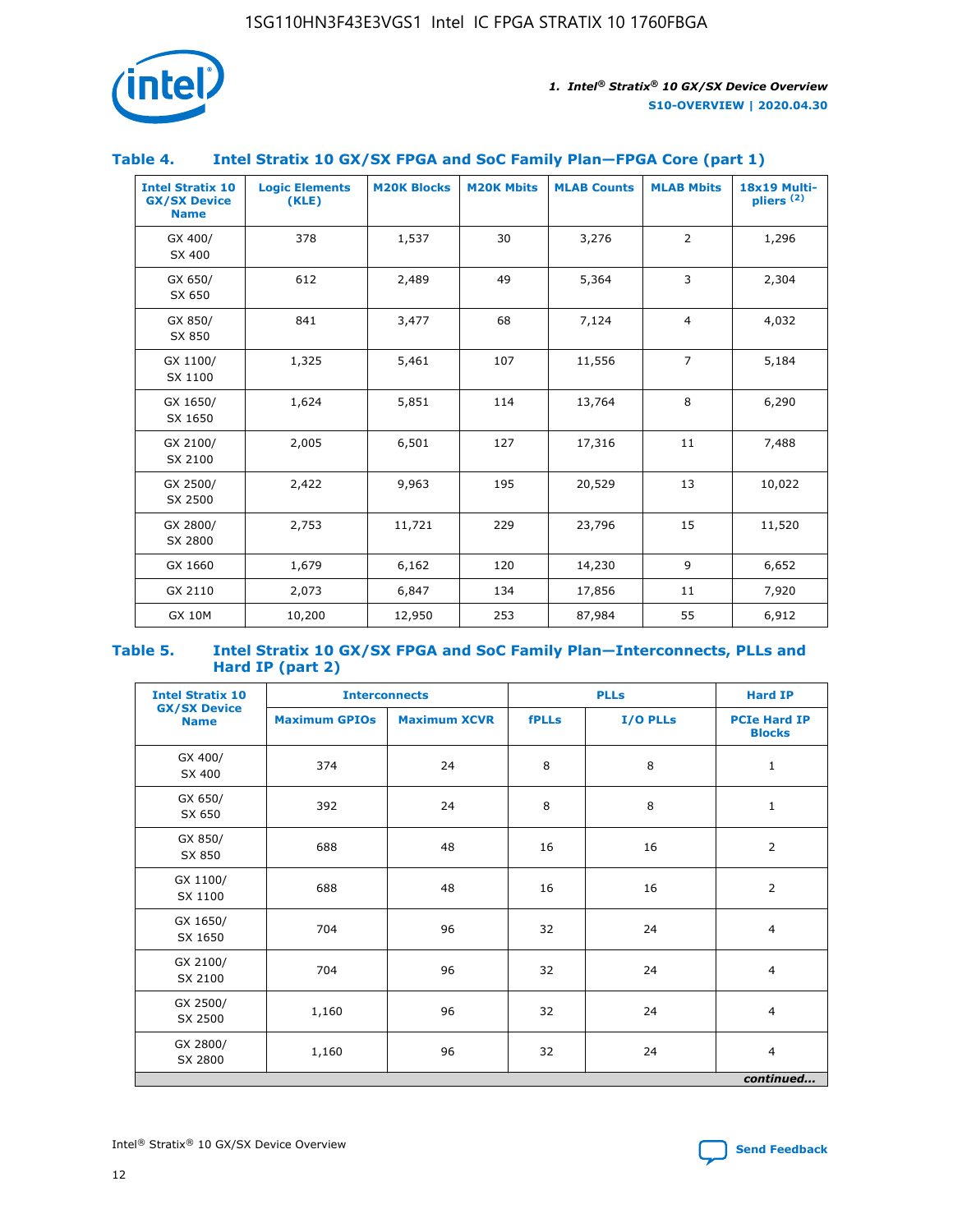

| <b>Intel Stratix 10</b>            |                      | <b>Interconnects</b> |              | <b>PLLs</b>     | <b>Hard IP</b>                       |
|------------------------------------|----------------------|----------------------|--------------|-----------------|--------------------------------------|
| <b>GX/SX Device</b><br><b>Name</b> | <b>Maximum GPIOs</b> | <b>Maximum XCVR</b>  | <b>fPLLs</b> | <b>I/O PLLs</b> | <b>PCIe Hard IP</b><br><b>Blocks</b> |
| GX 1660                            | 688                  | 48                   | 16           | 16              |                                      |
| GX 2110                            | 688                  | 48                   | 16           | 16              |                                      |
| <b>GX 10M</b>                      | 2,304                | 48                   | 24           | 48              | 4                                    |

### **Table 6. Intel Stratix 10 GX/SX FPGA and SoC Family Package Plan**

Cell legend: General Purpose I/Os, High-Voltage I/Os, LVDS Pairs, Transceivers (3) (4) (5) (6) (7) (8)

| <b>Intel Stratix 10</b><br><b>GX/SX Device</b><br><b>Name</b> | F1152<br><b>HF35</b><br>$(35x35 \text{ mm}^2)$ | F1760<br><b>NF43</b><br>(42.5x42.5<br>$mm2$ ) | F2397<br><b>UF50</b><br>$(50x50 \text{ mm}^2)$ | F2912<br><b>HF55</b><br>$(55x55$ mm <sup>2</sup> ) | F4938<br><b>NF74</b><br>$(70x74)$ mm <sup>2</sup> |
|---------------------------------------------------------------|------------------------------------------------|-----------------------------------------------|------------------------------------------------|----------------------------------------------------|---------------------------------------------------|
| GX 400/<br>SX 400                                             | 374, 56, 120, 24 <sup>(9)</sup>                | $\overline{\phantom{a}}$                      | $\overline{\phantom{a}}$                       | ۰                                                  |                                                   |
| GX 650/<br>SX 650                                             | 392, 8, 192, 24                                | $\overline{\phantom{a}}$                      | $\overline{\phantom{a}}$                       |                                                    |                                                   |
| GX 850/<br>SX 850                                             | ۰.                                             | 688, 16, 336, 48                              |                                                |                                                    |                                                   |
| GX 1100/<br>SX 1100                                           |                                                | 688, 16, 336, 48                              |                                                |                                                    |                                                   |
| GX 1650/<br>SX 1650                                           |                                                | 688, 16, 336, 48                              | 704, 32, 336, 96                               |                                                    |                                                   |
| GX 2100/<br>SX 2100                                           | -                                              | 688, 16, 336, 48                              | 704, 32, 336, 96                               | $\overline{\phantom{a}}$                           |                                                   |
| GX 2500/<br>SX 2500                                           |                                                | 688, 16, 336, 48                              | 704, 32, 336, 96                               | 1160, 8, 576, 24                                   |                                                   |
| GX 2800/                                                      | -                                              | 688, 16, 336, 48                              | 704, 32, 336, 96                               | 1160, 8, 576, 24                                   | $\overline{\phantom{a}}$<br>continued             |

- (3) All packages are ball grid arrays with 1.0 mm pitch.
- (4) High-Voltage I/O pins are used for 3 V and 2.5 V interfacing.
- $(5)$  Each LVDS pair can be configured as either a differential input or a differential output.
- (6) High-Voltage I/O pins and LVDS pairs are included in the General Purpose I/O count. Transceivers are counted separately.
- $(7)$  Each package column offers pin migration (common circuit board footprint) for all devices in the column.
- $(8)$  Intel Stratix 10 GX devices are pin migratable with Intel Stratix 10 SX devices in the same package.
- $(9)$  The Intel Stratix 10 SX/GX 400 device has a level shifter, and this imposes some restrictions on the number of LVDS pairs and I/O banks available (see "Intel Stratix 10 SX/GX 400 Device Level Shifter Details").

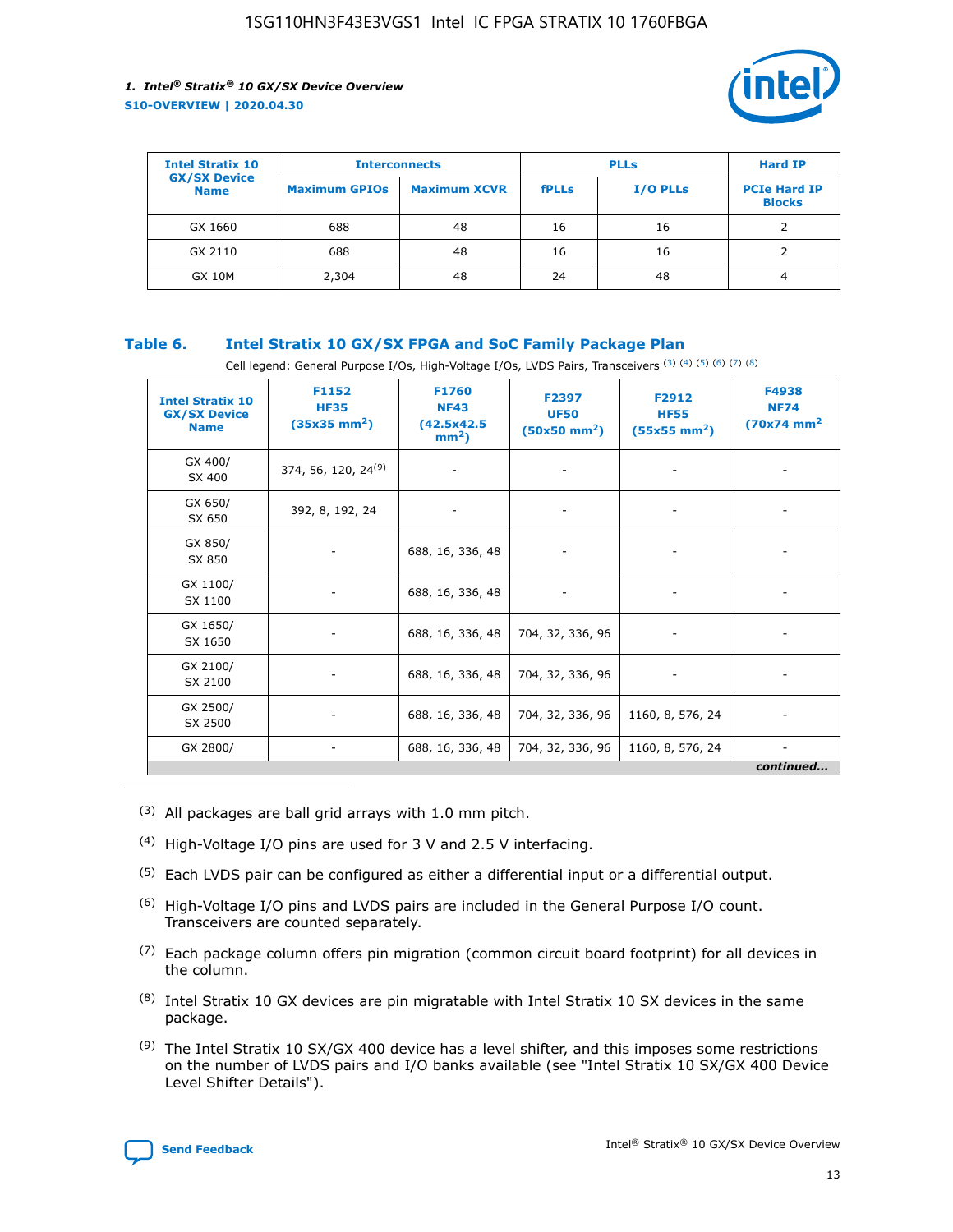

| <b>Intel Stratix 10</b><br><b>GX/SX Device</b><br><b>Name</b> | F1152<br><b>HF35</b><br>$(35x35)$ mm <sup>2</sup> ) | F1760<br><b>NF43</b><br>(42.5x42.5<br>$mm2$ ) | F2397<br><b>UF50</b><br>$(50x50 \text{ mm}^2)$ | F2912<br><b>HF55</b><br>$(55x55$ mm <sup>2</sup> ) | F4938<br><b>NF74</b><br>$(70x74)$ mm <sup>2</sup> |
|---------------------------------------------------------------|-----------------------------------------------------|-----------------------------------------------|------------------------------------------------|----------------------------------------------------|---------------------------------------------------|
| SX 2800                                                       |                                                     |                                               |                                                |                                                    |                                                   |
| GX 1660                                                       | -                                                   | 688, 16, 336, 48                              | $\overline{\phantom{a}}$                       |                                                    |                                                   |
| GX 2110                                                       |                                                     | 688, 16, 336, 48                              | $\overline{\phantom{a}}$                       |                                                    |                                                   |
| <b>GX 10M</b>                                                 | ۰                                                   |                                               |                                                |                                                    | 2304, 32, 1152,<br>48                             |





### **1.6. Intel Hyperflex Core Architecture**

Intel Stratix 10 FPGAs and SoCs are based on a core fabric featuring the new Intel Hyperflex core architecture. The Intel Hyperflex core architecture delivers 2X the clock frequency performance and up to 70% lower power compared to previous generation high-end FPGAs. Along with this performance breakthrough, the Intel Hyperflex core architecture delivers a number of advantages including:

- **Higher Throughput**—Capitalizes on 2X core clock frequency performance to obtain throughput breakthroughs
- **Improved Power Efficiency**—Uses reduced IP size, enabled by Intel Hyperflex, to consolidate designs which previously spanned multiple devices into a single device, thereby reducing power by up to 70% versus previous generation devices
- **Greater Design Functionality**—Uses faster clock frequency to reduce bus widths and reduce IP size, freeing up additional FPGA resources to add greater functionality
- **Increased Designer Productivity**—Boosts performance with less routing congestion and fewer design iterations using Hyper-Aware design tools, obtaining greater timing margin for more rapid timing closure

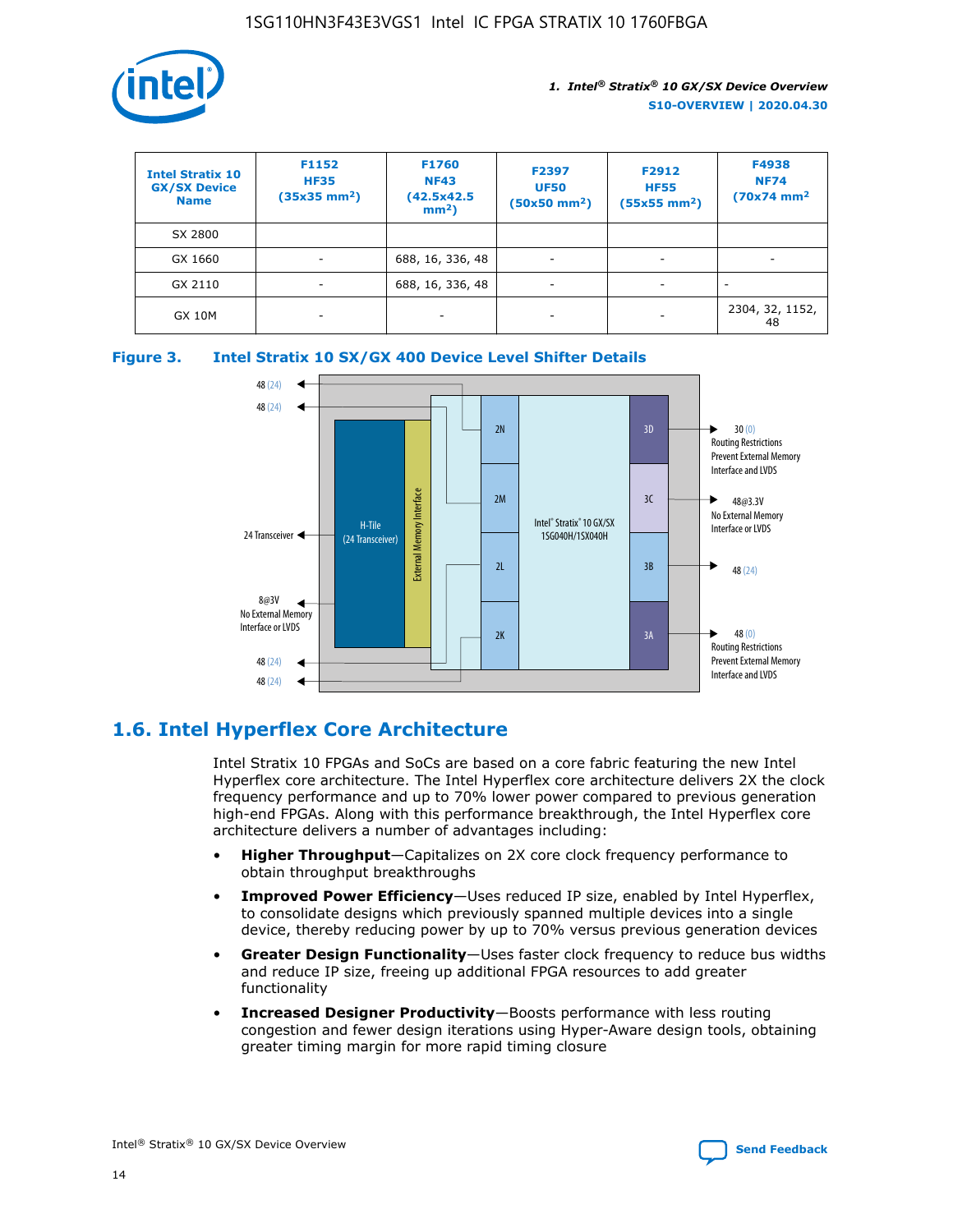*1. Intel® Stratix® 10 GX/SX Device Overview* **S10-OVERVIEW | 2020.04.30**



In addition to the traditional user registers found in the Adaptive Logic Modules (ALM), the Intel Hyperflex core architecture introduces additional bypassable registers everywhere throughout the fabric of the FPGA. These additional registers, called Hyper-Registers are available on every interconnect routing segment and at the inputs of all functional blocks.

#### **Figure 4. Bypassable Hyper-Register**



The Hyper-Registers enable the following key design techniques to achieve the 2X core performance increases:

- Fine grain Hyper-Retiming to eliminate critical paths
- Zero latency Hyper-Pipelining to eliminate routing delays
- Flexible Hyper-Optimization for best-in-class performance

By implementing these techniques in your design, the Hyper-Aware design tools automatically make use of the Hyper-Registers to achieve maximum core clock frequency.



### **Figure 5. Intel Hyperflex Core Architecture**

New Hyper-Registers throughout the core fabric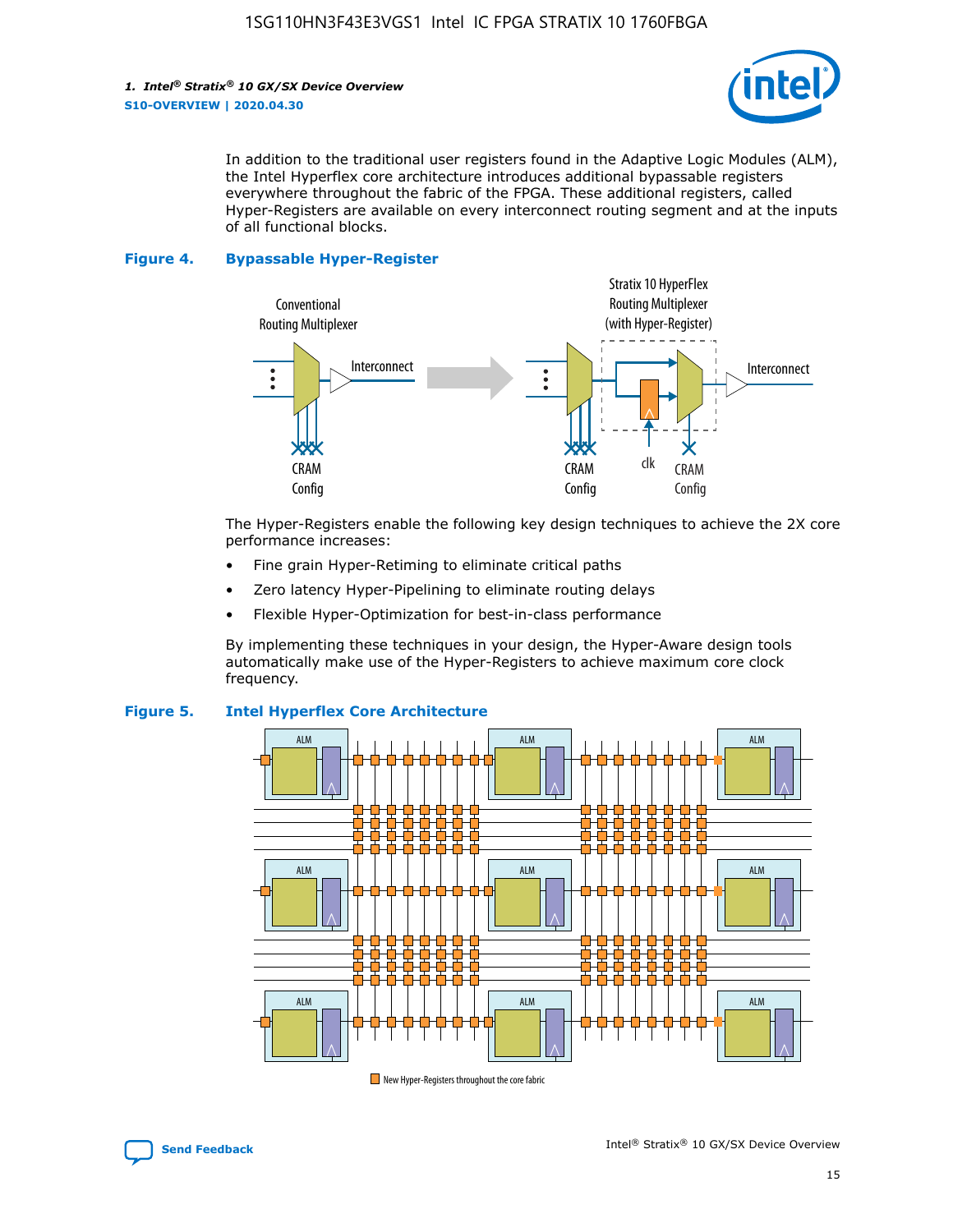

### **1.7. Heterogeneous 3D SiP Transceiver Tiles**

Intel Stratix 10 FPGAs and SoCs feature power efficient, high bandwidth, low latency transceivers. The transceivers are implemented on heterogeneous 3D System-in-Package (SiP) transceiver tiles, each containing 24 full-duplex transceiver channels. In addition to providing a high-performance transceiver solution to meet current connectivity needs, this allows for future flexibility and scalability as data rates, modulation schemes, and protocol IPs evolve.

### **Figure 6. Monolithic Core Fabric and Heterogeneous 3D SiP Transceiver Tiles**



### **Figure 7. Dual Core Fabric and Heterogeneous 3D SiP Transceiver Tiles (for the Intel Stratix 10 GX 10M Variant Only)**



Each transceiver tile contains:

- 24 full-duplex transceiver channels (PMA and PCS) $(10)$
- Reference clock distribution network
- Transmit PLLs
- High-speed clocking and bonding networks
- One instance of PCI Express hard IP

 $(10)$  12 full-duplex transceiver channels for the Intel Stratix 10 GX 10M variant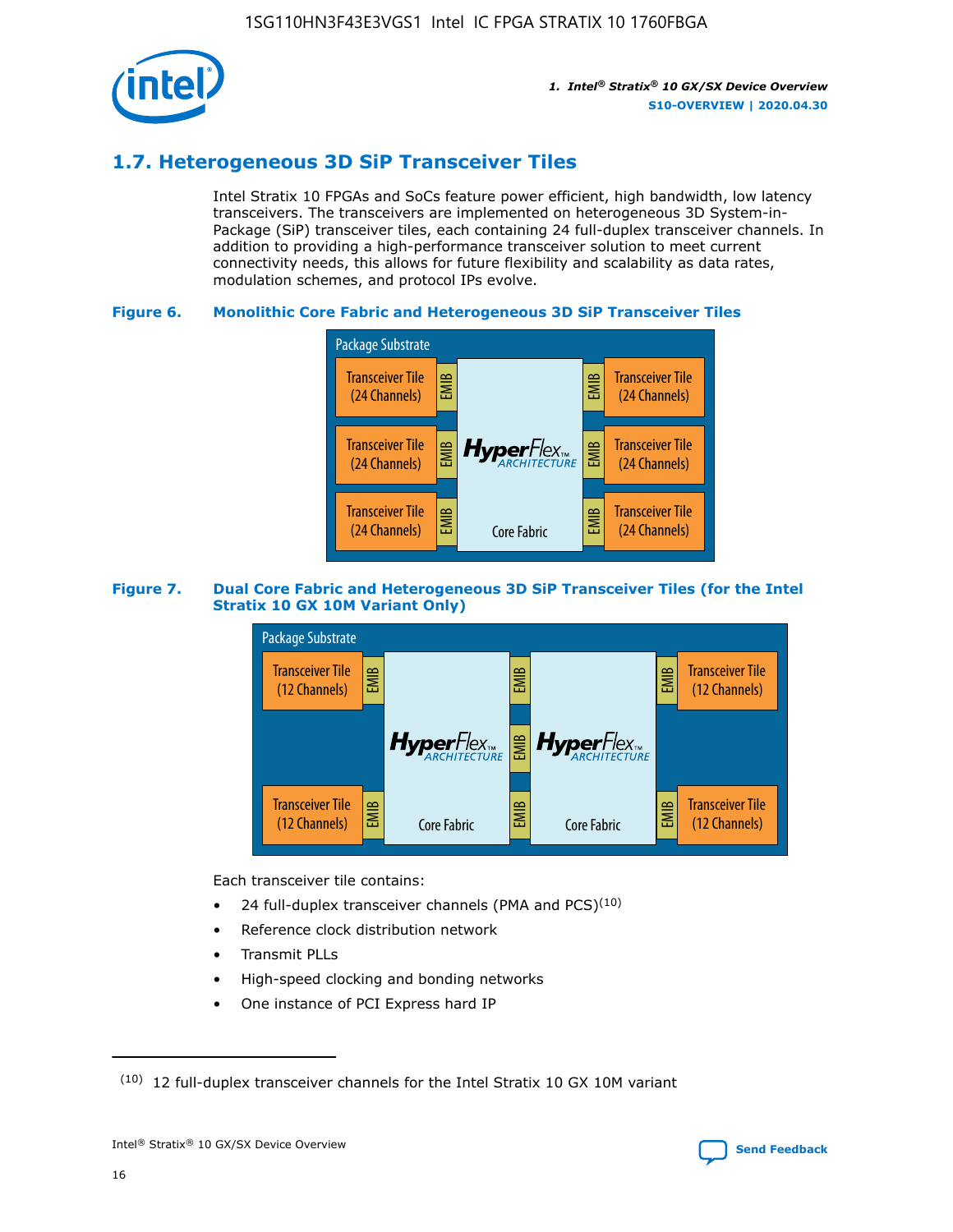



### **Figure 8. Heterogeneous 3D SiP Transceiver Tile Architecture**

### **1.8. Intel Stratix 10 Transceivers**

Intel Stratix 10 devices offer up to 96 total full-duplex transceiver channels. These channels provide continuous data rates from 1 Gbps to 28.3 Gbps for chip-to-chip, chip-to-module, and backplane applications. In each device,two thirds of the transceivers can be configured up to the maximum data rate of 28.3 Gbps to drive 100G interfaces and C form-factor pluggable CFP2/CFP4 optical modules. For longerreach backplane driving applications, advanced adaptive equalization circuits are used to equalize over 30 dB of system loss.

All transceiver channels feature a dedicated Physical Medium Attachment (PMA) and a hardened Physical Coding Sublayer (PCS).

- The PMA provides primary interfacing capabilities to physical channels.
- The PCS typically handles encoding/decoding, word alignment, and other preprocessing functions before transferring data to the FPGA core fabric.

Within each transceiver tile, the transceivers are arranged in four banks of six PMA-PCS groups. A wide variety of bonded and non-bonded data rate configurations are possible within each bank, and within each tile, using a highly configurable clock distribution network.

### **1.8.1. PMA Features**

PMA channels are comprised of transmitter (TX), receiver (RX), and high speed clocking resources.

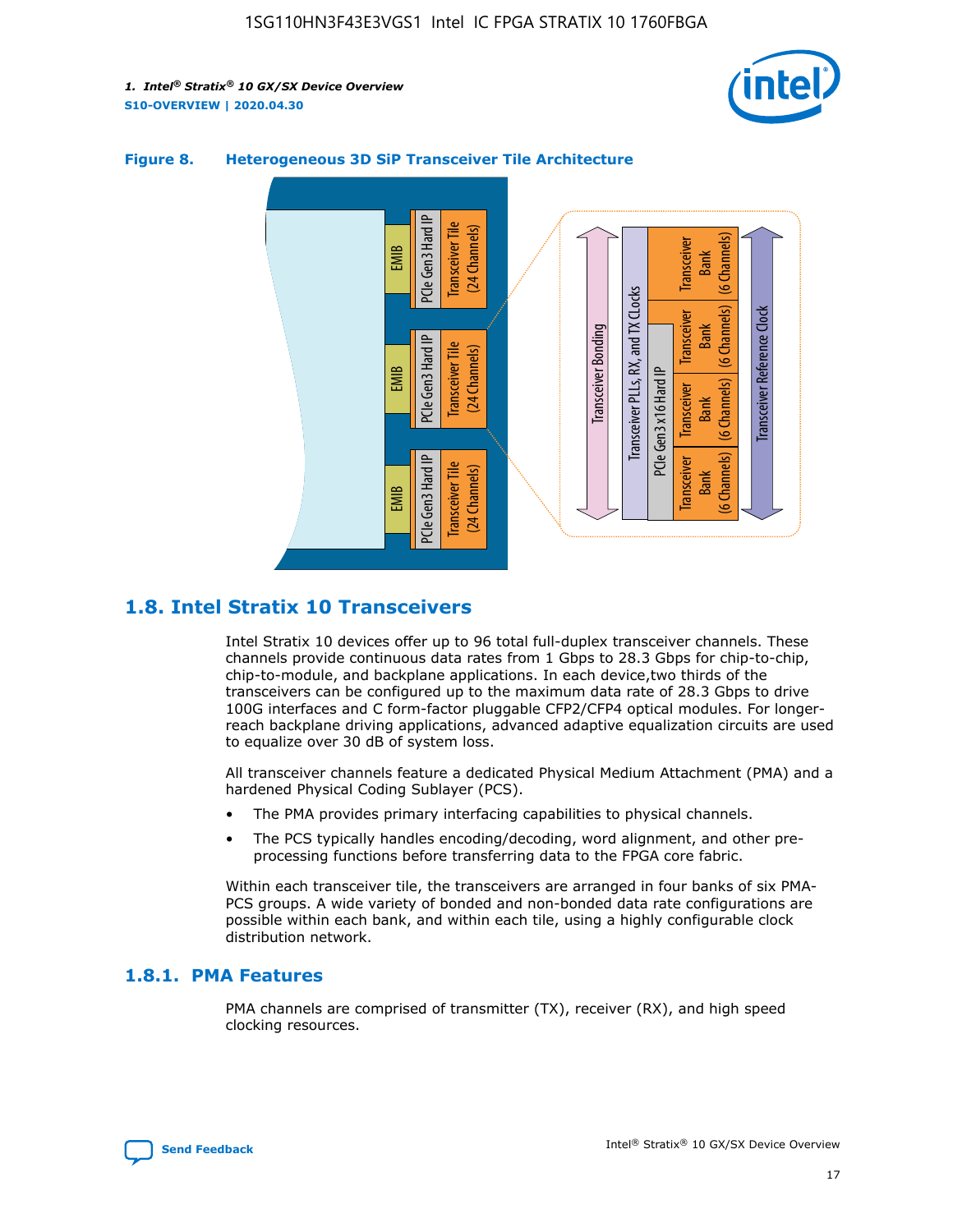

Intel Stratix 10 device features provide exceptional signal integrity at data rates up to 28.3 Gbps. Clocking options include ultra-low jitter LC tank-based (ATX) PLLs with optional fractional synthesis capability, channel PLLs operating as clock multiplier units (CMUs), and fractional synthesis PLLs (fPLLs).

- **ATX PLL**—can be configured in integer mode, or optionally, in a new fractional synthesis mode. Each ATX PLL spans the full frequency range of the supported data rate range providing a stable, flexible clock source with the lowest jitter.
- **CMU PLL**—when not being used as a transceiver, select PMA channels can be configured as channel PLLs operating as CMUs to provide an additional master clock source within the transceiver bank.
- **fPLL**—In addition, dedicated fPLLs are available with precision frequency synthesis capabilities. fPLLs can be used to synthesize multiple clock frequencies from a single reference clock source and replace multiple reference oscillators for multiprotocol and multi-rate applications.

On the receiver side, each PMA has an independent channel PLL that allows analog tracking for clock-data recovery. Each PMA also has advanced equalization circuits that compensate for transmission losses across a wide frequency spectrum.

- **Variable Gain Amplifier (VGA)**—to optimize the receiver's dynamic range
- **Continuous Time Linear Equalizer (CTLE)**—to compensate for channel losses with lowest power dissipation
- **Decision Feedback Equalizer (DFE)**—to provide additional equalization capability on backplanes even in the presence of crosstalk and reflections
- **On-Die Instrumentation (ODI)**—to provide on-chip eye monitoring capabilities (Eye Viewer). This capability helps to optimize link equalization parameters during board bring-up and supports in-system link diagnostics and equalization margin testing

### **Figure 9. Intel Stratix 10 Receiver Block Features**



All link equalization parameters feature automatic adaptation using the new Advanced Digital Adaptive Parametric Tuning (ADAPT) circuit. This circuit is used to dynamically set DFE tap weights, adjust CTLE parameters, and optimize VGA gain and threshold voltage. Finally, optimal and consistent signal integrity is ensured by using the new



Intel<sup>®</sup> Stratix<sup>®</sup> 10 GX/SX Device Overview **[Send Feedback](mailto:FPGAtechdocfeedback@intel.com?subject=Feedback%20on%20Intel%20Stratix%2010%20GX/SX%20Device%20Overview%20(S10-OVERVIEW%202020.04.30)&body=We%20appreciate%20your%20feedback.%20In%20your%20comments,%20also%20specify%20the%20page%20number%20or%20paragraph.%20Thank%20you.)** Send Feedback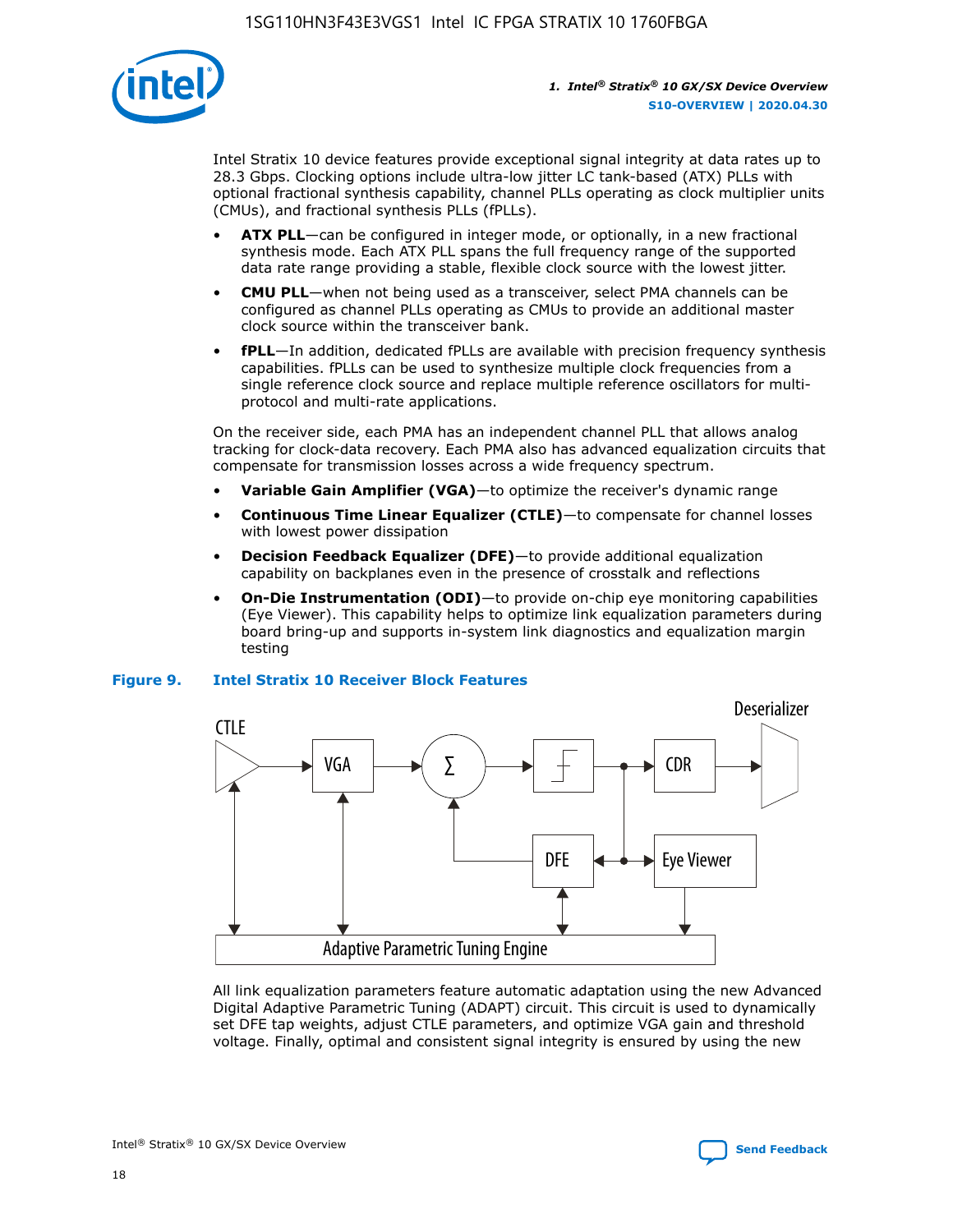

hardened Precision Signal Integrity Calibration Engine (PreSICE) to automatically calibrate all transceiver circuit blocks on power-up. This gives the most link margin and ensures robust, reliable, and error-free operation.

#### **Table 7. Transceiver PMA Features**

| <b>Feature</b>                                                       | <b>Capability</b>                                                                                                                                                                                         |
|----------------------------------------------------------------------|-----------------------------------------------------------------------------------------------------------------------------------------------------------------------------------------------------------|
| Chip-to-Chip Data Rates                                              | 1 Gbps (11) to 28.3 Gbps (Intel Stratix 10 GX/SX devices)                                                                                                                                                 |
| <b>Backplane Support</b>                                             | Drive backplanes at data rates up to 28.3 Gbps, including 10GBASE-KR compliance                                                                                                                           |
| Optical Module Support                                               | SFP+/SFP, XFP, CXP, QSFP/QSFP28, QSFPDD, CFP/CFP2/CFP4                                                                                                                                                    |
| Cable Driving Support                                                | SFP+ Direct Attach, PCI Express over cable, eSATA                                                                                                                                                         |
| <b>Transmit Pre-Emphasis</b>                                         | 5-tap transmit pre-emphasis and de-emphasis to compensate for system channel loss                                                                                                                         |
| Continuous Time Linear<br>Equalizer (CTLE)                           | Dual mode, high-gain, and high-data rate, linear receive equalization to compensate for<br>system channel loss                                                                                            |
| Decision Feedback Equalizer<br>(DFE)                                 | 15 fixed tap DFE to equalize backplane channel loss in the presence of crosstalk and noisy<br>environments                                                                                                |
| Advanced Digital Adaptive<br>Parametric Tuning (ADAPT)               | Fully digital adaptation engine to automatically adjust all link equalization parameters-<br>including CTLE, DFE, and VGA blocks-that provide optimal link margin without intervention<br>from user logic |
| Precision Signal Integrity<br>Calibration Engine (PreSICE)           | Hardened calibration controller to quickly calibrate all transceiver control parameters on<br>power-up, which provides the optimal signal integrity and jitter performance                                |
| <b>ATX Transmit PLLs</b>                                             | Low jitter ATX (inductor-capacitor) transmit PLLs with continuous tuning range to cover a<br>wide range of standard and proprietary protocols, with optional fractional frequency<br>synthesis capability |
| <b>Fractional PLLs</b>                                               | On-chip fractional frequency synthesizers to replace on-board crystal oscillators and reduce<br>system cost                                                                                               |
| Digitally Assisted Analog<br>CDR.                                    | Superior jitter tolerance with fast lock time                                                                                                                                                             |
| On-Die Instrumentation-<br>Eye Viewer and Jitter Margin<br>Tool      | Simplify board bring-up, debug, and diagnostics with non-intrusive, high-resolution eye<br>monitoring (Eye Viewer). Also inject jitter from transmitter to test link margin in system.                    |
| Dynamic Reconfiguration                                              | Allows for independent control of each transceiver channel Avalon memory-mapped<br>interface for the most transceiver flexibility.                                                                        |
| Multiple PCS-PMA and PCS-<br>Core to FPGA fabric interface<br>widths | 8, 10, 16, 20, 32, 40, or 64 bit interface widths for flexibility of deserialization width,<br>encoding, and reduced latency                                                                              |

### **1.8.2. PCS Features**

Intel Stratix 10 PMA channels interface with core logic through configurable and bypassable PCS interface layers.

The PCS contains multiple gearbox implementations to decouple the PMA and PCS interface widths. This feature provides the flexibility to implement a wide range of applications with 8, 10, 16, 20, 32, 40, or 64 bit interface width between each transceiver and the core logic.

 $(11)$  Stratix 10 transceivers can support data rates below 1 Gbps with over sampling.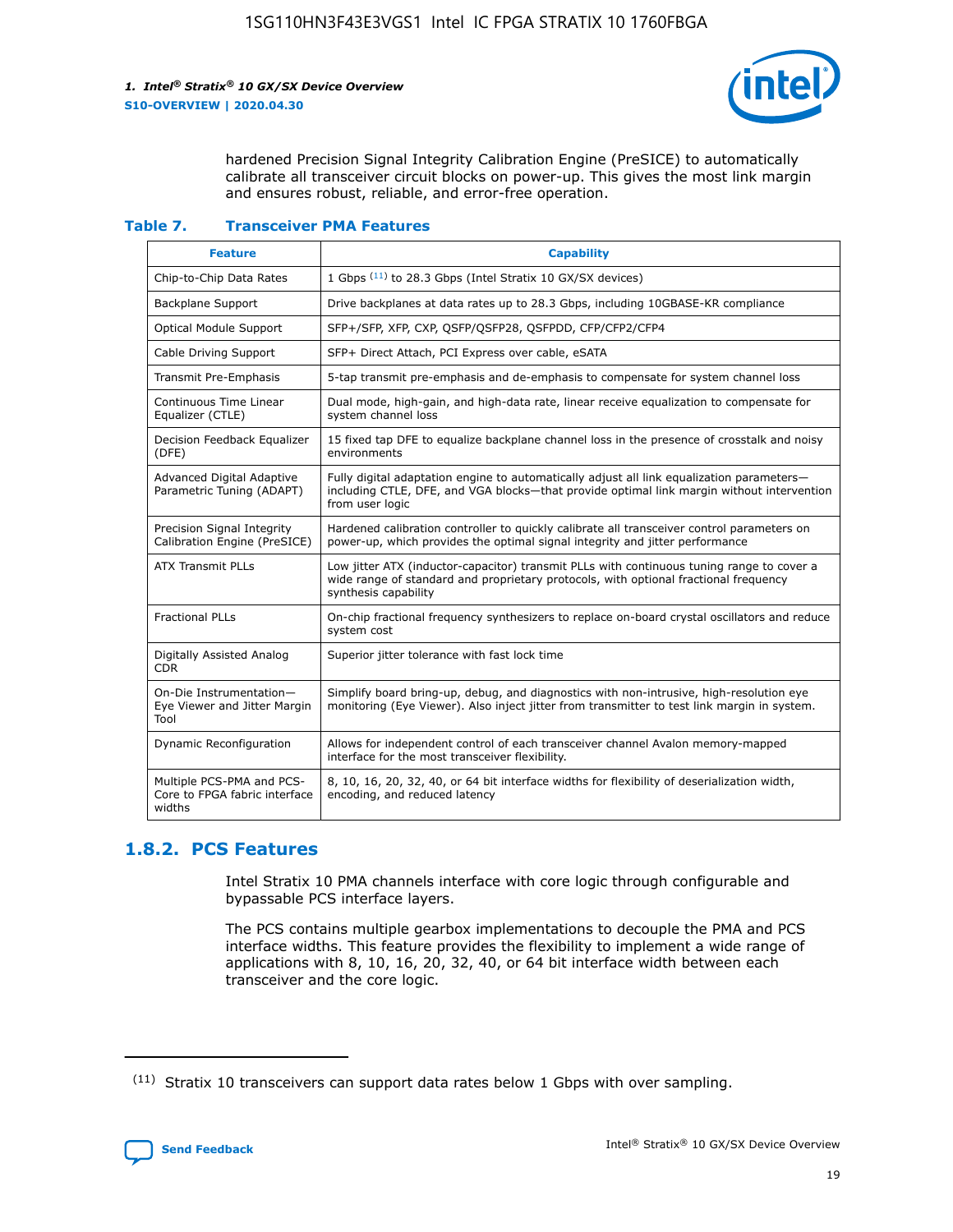

The PCS also contains hard IP to support a variety of standard and proprietary protocols across a wide range of data rates and encoding schemes. The Standard PCS mode provides support for 8B/10B encoded applications up to 12.5 Gbps. The Enhanced PCS mode supports 64B/66B and 64B/67B encoded applications up to 17.4 Gbps. The enhanced PCS mode also includes an integrated 10GBASE-KR/40GBASE-KR4 Forward Error Correction (FEC) circuit. For highly customized implementations, a PCS Direct mode provides an interface up to 64 bits wide to allow for custom encoding and support for data rates up to 28.3 Gbps.

For more information about the PCS-Core interface or the double rate transfer mode, refer to the *Intel Stratix 10 L- and H-Tile Transceiver PHY User Guide*, and the *Intel Stratix 10 E-Tile Transceiver PHY User Guide*.

| <b>PCS Protocol</b><br><b>Support</b>                  | <b>Data Rate (Gbps)</b> | <b>Transmitter Data Path</b>                                                                                                                                              | <b>Receiver Data Path</b>                                                                                                                                                                                      |
|--------------------------------------------------------|-------------------------|---------------------------------------------------------------------------------------------------------------------------------------------------------------------------|----------------------------------------------------------------------------------------------------------------------------------------------------------------------------------------------------------------|
| Standard PCS                                           | 1 to 12.5               | Phase compensation FIFO, byte<br>serializer, 8B/10B encoder, bit-slipper,<br>channel bonding                                                                              | Rate match FIFO, word-aligner, 8B/10B<br>decoder, byte deserializer, byte<br>ordering                                                                                                                          |
| <b>PCI Express</b><br>Gen1/Gen2 x1,<br>x2, x4, x8, x16 | 2.5 and 5.0             | Same as Standard PCS plus PIPE 2.0<br>interface to core                                                                                                                   | Same as Standard PCS plus PIPE 2.0<br>interface to core                                                                                                                                                        |
| PCI Express Gen3<br>x1, x2, x4, x8,<br>x16             | 8.0                     | Phase compensation FIFO, byte<br>serializer, encoder, scrambler, bit-<br>slipper, gear box, channel bonding, and<br>PIPE 3.0 interface to core, auto speed<br>negotiation | Rate match FIFO (0-600 ppm mode),<br>word-aligner, decoder, descrambler,<br>phase compensation FIFO, block sync,<br>byte deserializer, byte ordering, PIPE<br>3.0 interface to core, auto speed<br>negotiation |
| CPRI                                                   | 0.6144 to 9.8           | Same as Standard PCS plus<br>deterministic latency serialization                                                                                                          | Same as Standard PCS plus<br>deterministic latency deserialization                                                                                                                                             |
| <b>Enhanced PCS</b>                                    | 2.5 to 17.4             | FIFO, channel bonding, bit-slipper, and<br>gear box                                                                                                                       | FIFO, block sync, bit-slipper, and gear<br>box                                                                                                                                                                 |
| 10GBASE-R                                              | 10.3125                 | FIFO, 64B/66B encoder, scrambler,<br>FEC, and gear box                                                                                                                    | FIFO, 64B/66B decoder, descrambler,<br>block sync, FEC, and gear box                                                                                                                                           |
| Interlaken                                             | 4.9 to 17.4             | FIFO, channel bonding, frame<br>generator, CRC-32 generator,<br>scrambler, disparity generator, bit-<br>slipper, and gear box                                             | FIFO, CRC-32 checker, frame sync,<br>descrambler, disparity checker, block<br>sync, and gear box                                                                                                               |
| SFI-S/SFI-5.2                                          | 11.3                    | FIFO, channel bonding, bit-slipper, and<br>gear box                                                                                                                       | FIFO, bit-slipper, and gear box                                                                                                                                                                                |
| <b>IEEE 1588</b>                                       | 1.25 to 10.3125         | FIFO (fixed latency), 64B/66B encoder,<br>scrambler, and gear box                                                                                                         | FIFO (fixed latency), 64B/66B decoder,<br>descrambler, block sync, and gear box                                                                                                                                |
| SDI                                                    | up to 12.5              | FIFO and gear box                                                                                                                                                         | FIFO, bit-slipper, and gear box                                                                                                                                                                                |
| GigE                                                   | 1.25                    | Same as Standard PCS plus GigE state<br>machine                                                                                                                           | Same as Standard PCS plus GigE state<br>machine                                                                                                                                                                |
| <b>PCS Direct</b>                                      | up to 28.3              | Custom                                                                                                                                                                    | Custom                                                                                                                                                                                                         |

### **Table 8. Transceiver PCS Features**

### **Related Information**

[Intel Stratix 10 L- and H-Tile Transceiver PHY User Guide](https://www.altera.com/documentation/wry1479165198810.html)

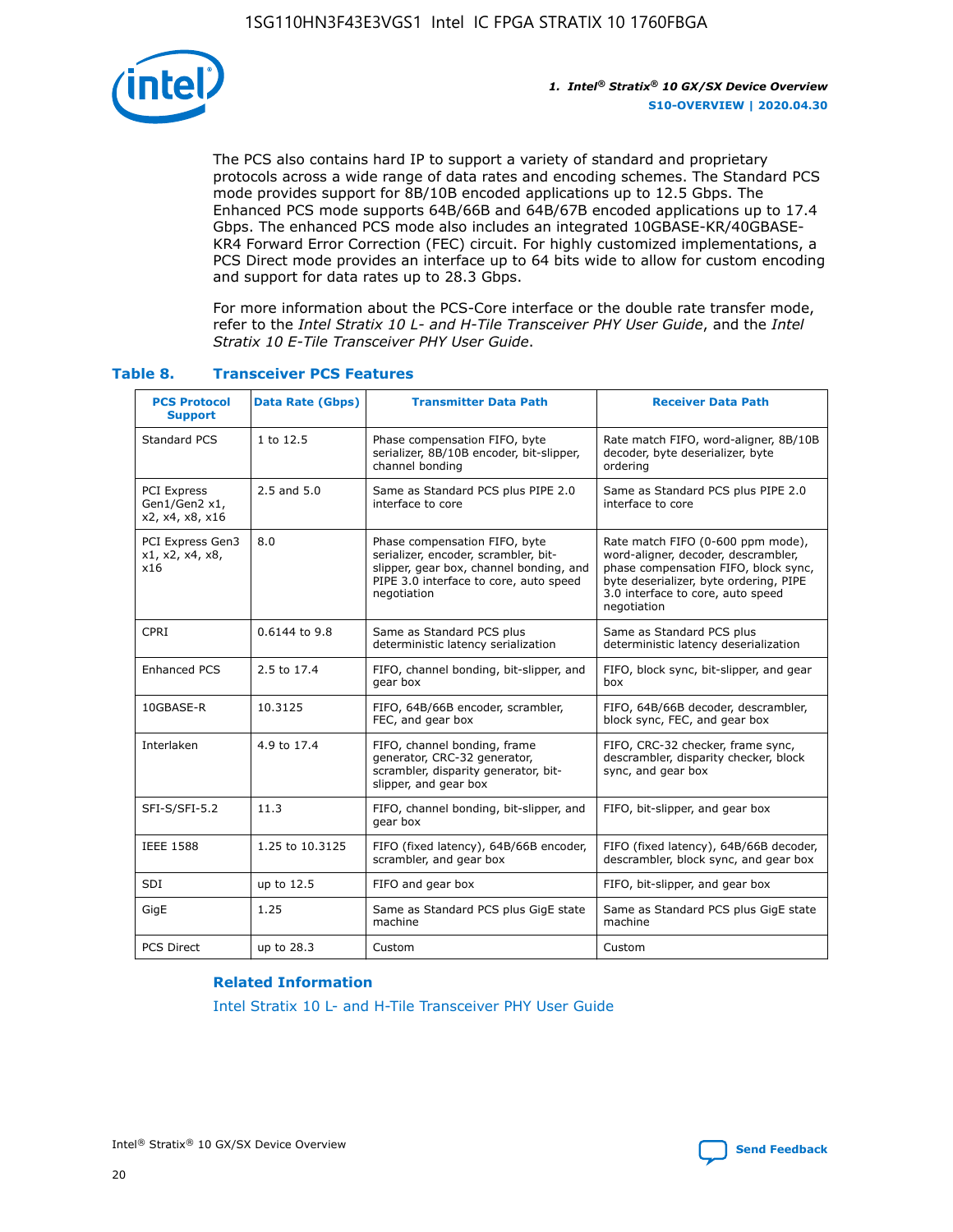

### **1.9. PCI Express Gen1/Gen2/Gen3 Hard IP**

Intel Stratix 10 devices contain embedded PCI Express hard IP designed for performance, ease-of-use, increased functionality, and designer productivity.

The PCI Express hard IP consists of the PHY, Data Link, and Transaction layers. It also supports PCI Express Gen1/Gen2/Gen3 end point and root port, in x1/x2/x4/x8/x16 lane configurations. The PCI Express hard IP is capable of operating independently from the core logic (autonomous mode). This feature allows the PCI Express link to power up and complete link training in less than 100 ms, while the rest of the device is still in the process of being configured. The hard IP also provides added functionality, which makes it easier to support emerging features such as Single Root I/O Virtualization (SR-IOV) and optional protocol extensions.

The PCI Express hard IP has improved end-to-end data path protection using Error Checking and Correction (ECC). In addition, the hard IP supports configuration of the device via protocol (CvP) across the PCI Express bus at Gen1/Gen2/Gen3 rates.

### **1.10. Interlaken PCS Hard IP**

Intel Stratix 10 devices have integrated Interlaken PCS hard IP supporting rates up to 17.4 Gbps per lane.

The Interlaken PCS hard IP is based on the proven functionality of the PCS developed for Intel's previous generation FPGAs, which has demonstrated interoperability with Interlaken ASSP vendors and third-party IP suppliers. The Interlaken PCS hard IP is present in every transceiver channel in Intel Stratix 10 devices.

### **1.11. 10G Ethernet Hard IP**

Intel Stratix 10 devices include IEEE 802.3 10-Gbps Ethernet (10GbE) compliant 10GBASE-R PCS and PMA hard IP. The scalable 10GbE hard IP supports multiple independent 10GbE ports while using a single PLL for all the 10GBASE-R PCS instantiations, which saves on core logic resources and clock networks.

The integrated serial transceivers simplify multi-port 10GbE systems compared to 10 GbE Attachment Unit Interface (XAUI) interfaces that require an external XAUI-to-10G PHY. Furthermore, the integrated transceivers incorporate signal conditioning circuits, which enable direct connection to standard 10G XFP and SFP+ pluggable optical modules. The transceivers also support backplane Ethernet applications and include a hard 10GBASE-KR/40GBASE-KR4 Forward Error Correction (FEC) circuit that can be used for both 10G and 40G applications. The integrated 10G Ethernet hard IP and 10G transceivers save external PHY cost, board space and system power. The 10G Ethernet PCS hard IP and 10GBASE-KR FEC are present in every transceiver channel.

### **1.12. External Memory and General Purpose I/O**

Intel Stratix 10 devices offer substantial external memory bandwidth, with up to ten 72 bit wide DDR4 memory interfaces running at up to 2666 Mbps. For external memory interface and LVDS restrictions, see [AN 906: Intel Stratix 10 GX 400, SX 400,](https://www.intel.com/content/www/us/en/programmable/documentation/sjf1574667190623.html#bft1574667627484) [and TX 400 Routing and Designing Floorplan Guidelines.](https://www.intel.com/content/www/us/en/programmable/documentation/sjf1574667190623.html#bft1574667627484)

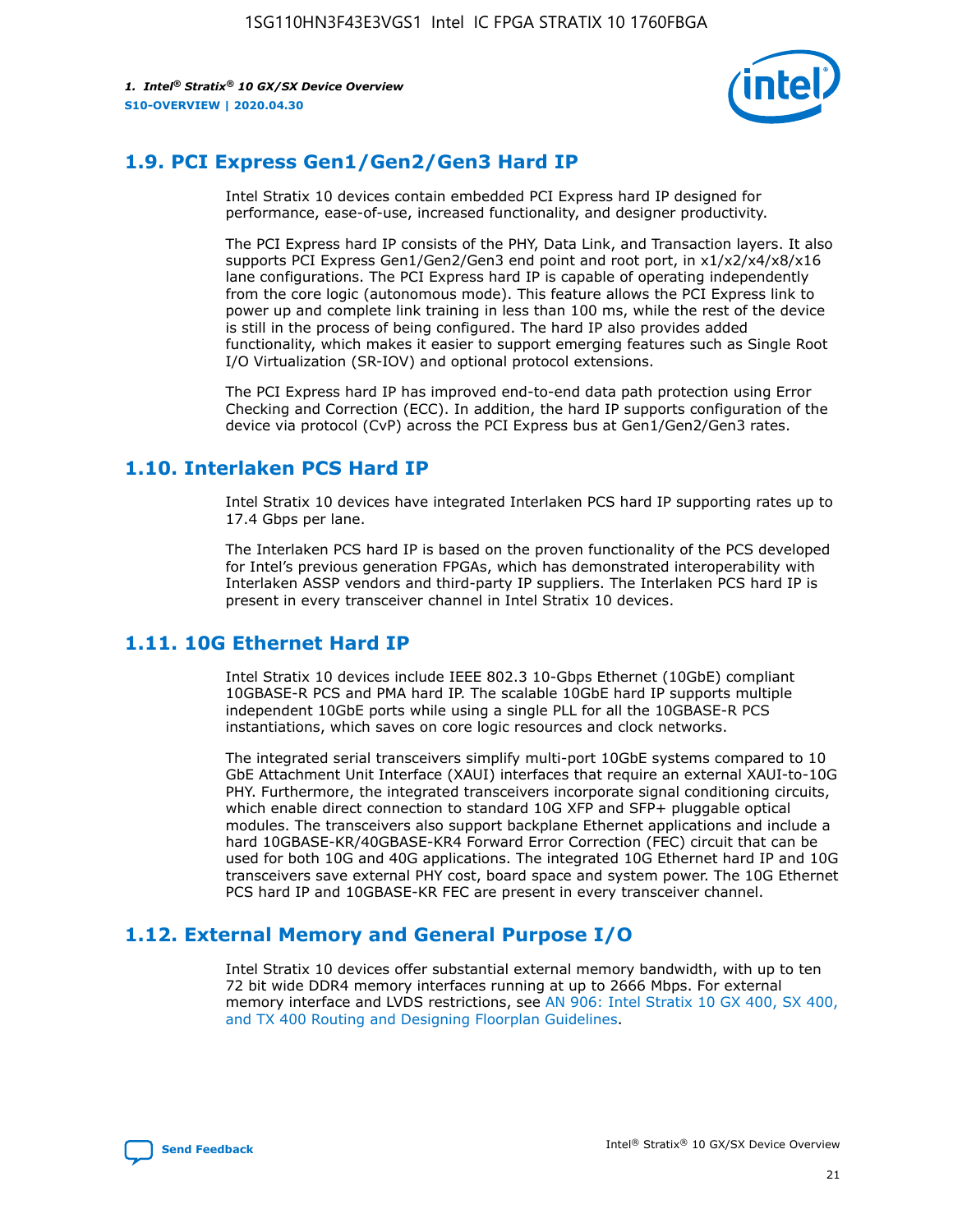

This bandwidth is provided along with the ease of design, lower power, and resource efficiencies of hardened high-performance memory controllers. The external memory interfaces can be configured up to a maximum width of 144 bits when using either hard or soft memory controllers.

### **Figure 10. Hard Memory Controller**



Each I/O bank contains 48 general purpose I/Os and a high-efficiency hard memory controller capable of supporting many different memory types, each with different performance capabilities. The hard memory controller is also capable of being bypassed and replaced by a soft controller implemented in user logic. The I/Os each have a hardened double data rate (DDR) read/write path (PHY) capable of performing key memory interface functionality such as:

- Read/write leveling
- FIFO buffering to lower latency and improve margin
- Timing calibration
- On-chip termination

The timing calibration is aided by the inclusion of hard microcontrollers based on Intel's Nios® II technology, specifically tailored to control the calibration of multiple memory interfaces. This calibration allows the Intel Stratix 10 device to compensate for any changes in process, voltage, or temperature either within the Intel Stratix 10 device itself, or within the external memory device. The advanced calibration algorithms ensure maximum bandwidth and robust timing margin across all operating conditions.

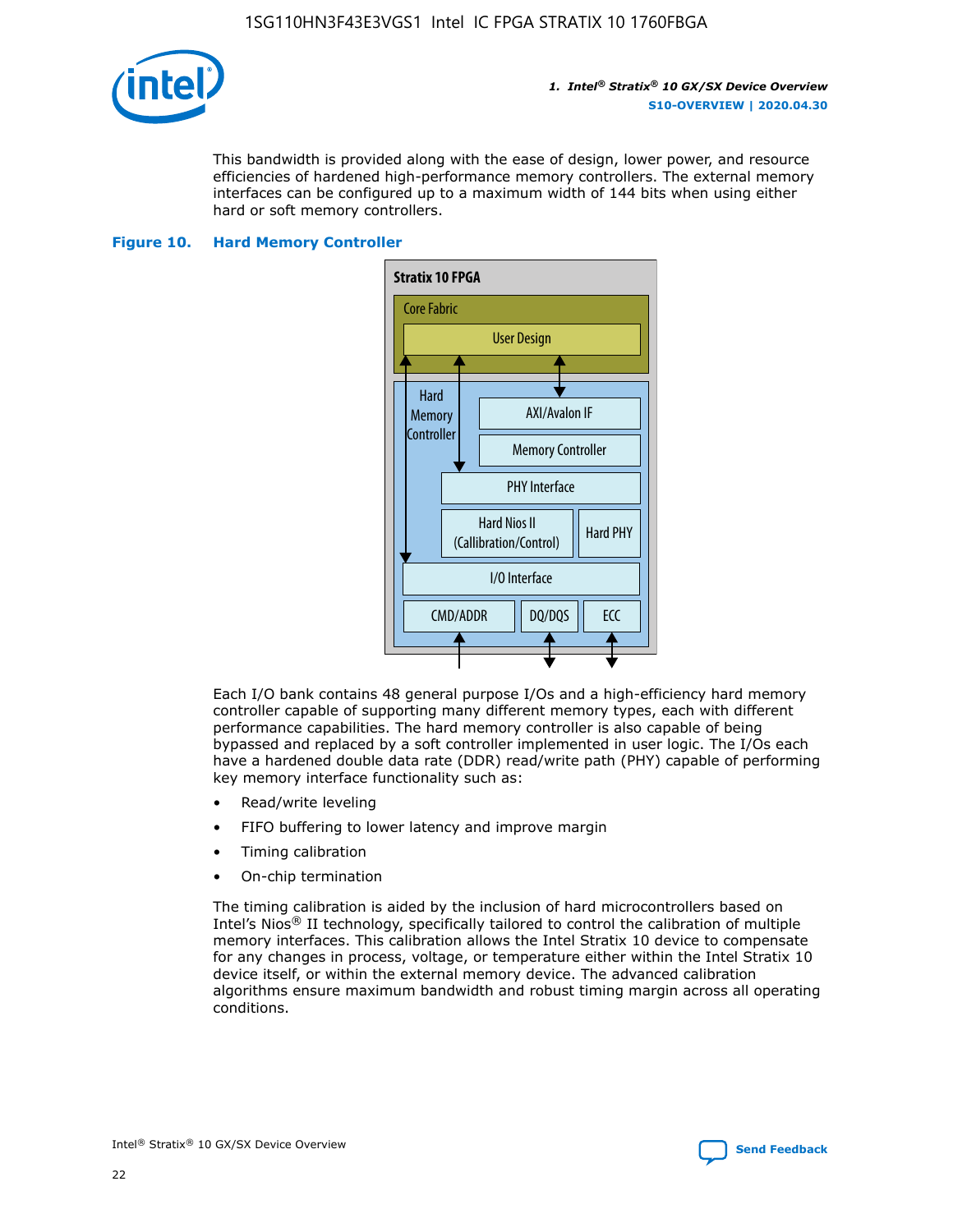

### **Table 9. External Memory Interface Performance**

The listed speeds are for the 1-rank case.

| <b>Interface</b> | <b>Controller Type</b> | <b>Performance</b><br>(maximum rate possible) |
|------------------|------------------------|-----------------------------------------------|
| DDR4             | Hard                   | 2666 Mbps                                     |
| DDR <sub>3</sub> | Hard                   | 2133 Mbps                                     |
| QDRII+           | Soft                   | 1,100 Mtps                                    |
| QDRII+ Xtreme    | Soft                   | 1,266 Mtps                                    |
| <b>ODRIV</b>     | Soft                   | 2,133 Mtps                                    |
| RLDRAM III       | Soft                   | 2400 Mbps                                     |
| <b>RLDRAM II</b> | Soft                   | 533 Mbps                                      |

In addition to parallel memory interfaces, Intel Stratix 10 devices support serial memory technologies such as the Hybrid Memory Cube (HMC). The HMC is supported by the Intel Stratix 10 high-speed serial transceivers, which connect up to four HMC links, with each link running at data rates of 15 Gbps (HMC short reach specification).

Intel Stratix 10 devices also feature general purpose I/Os capable of supporting a wide range of single-ended and differential I/O interfaces. LVDS rates up to 1.6 Gbps are supported, with each pair of pins having both a differential driver and a differential input buffer. This enables configurable direction for each LVDS pair.

### **1.13. Adaptive Logic Module (ALM)**

Intel Stratix 10 devices use a similar adaptive logic module (ALM) as the previous generation Intel Arria 10 and Stratix V FPGAs, allowing for efficient implementation of logic functions and easy conversion of IP between the devices.

The ALM block diagram shown in the following figure has eight inputs with a fracturable look-up table (LUT), two dedicated embedded adders, and four dedicated registers.

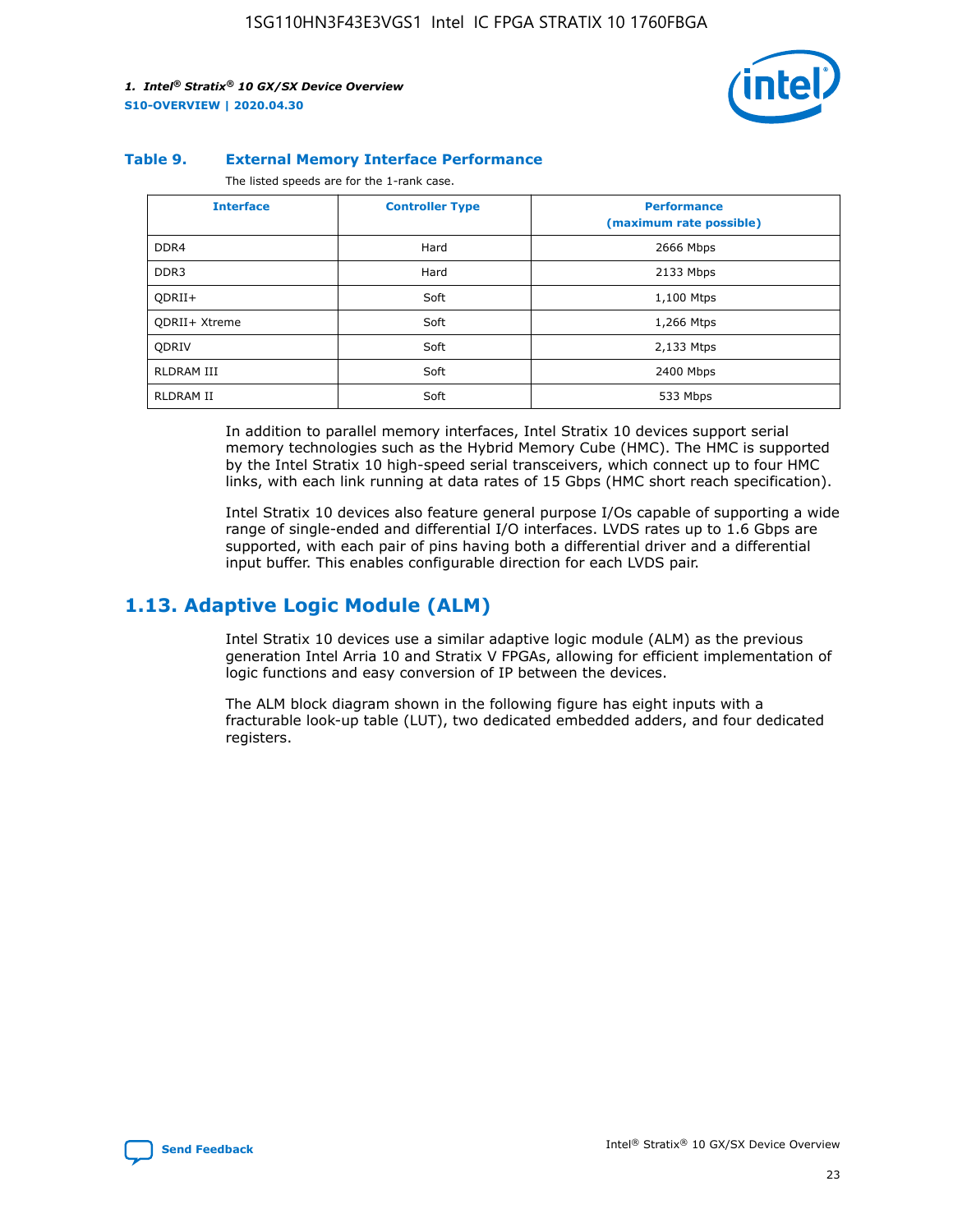

### **Figure 11. Intel Stratix 10 FPGA and SoC ALM Block Diagram**



Key features and capabilities of the ALM include:

- High register count with 4 registers per 8-input fracturable LUT, operating in conjunction with the new Intel Hyperflex architecture, enables Intel Stratix 10 devices to maximize core performance at very high core logic utilization
- Implements select 7-input logic functions, all 6-input logic functions, and two independent functions consisting of smaller LUT sizes (such as two independent 4 input LUTs) to optimize core logic utilization

The Intel Quartus Prime software takes advantage of the ALM logic structure to deliver the highest performance, optimal logic utilization, and lowest compile times. The Intel Quartus Prime software simplifies design reuse as it automatically maps legacy designs into the Intel Stratix 10 ALM architecture.

### **1.14. Core Clocking**

Core clocking in Intel Stratix 10 devices makes use of programmable clock tree synthesis.

This technique uses dedicated clock tree routing and switching circuits, and allows the Intel Quartus Prime software to create the exact clock trees required for your design. Clock tree synthesis minimizes clock tree insertion delay, reduces dynamic power dissipation in the clock tree and allows greater clocking flexibility in the core while still maintaining backwards compatibility with legacy global and regional clocking schemes.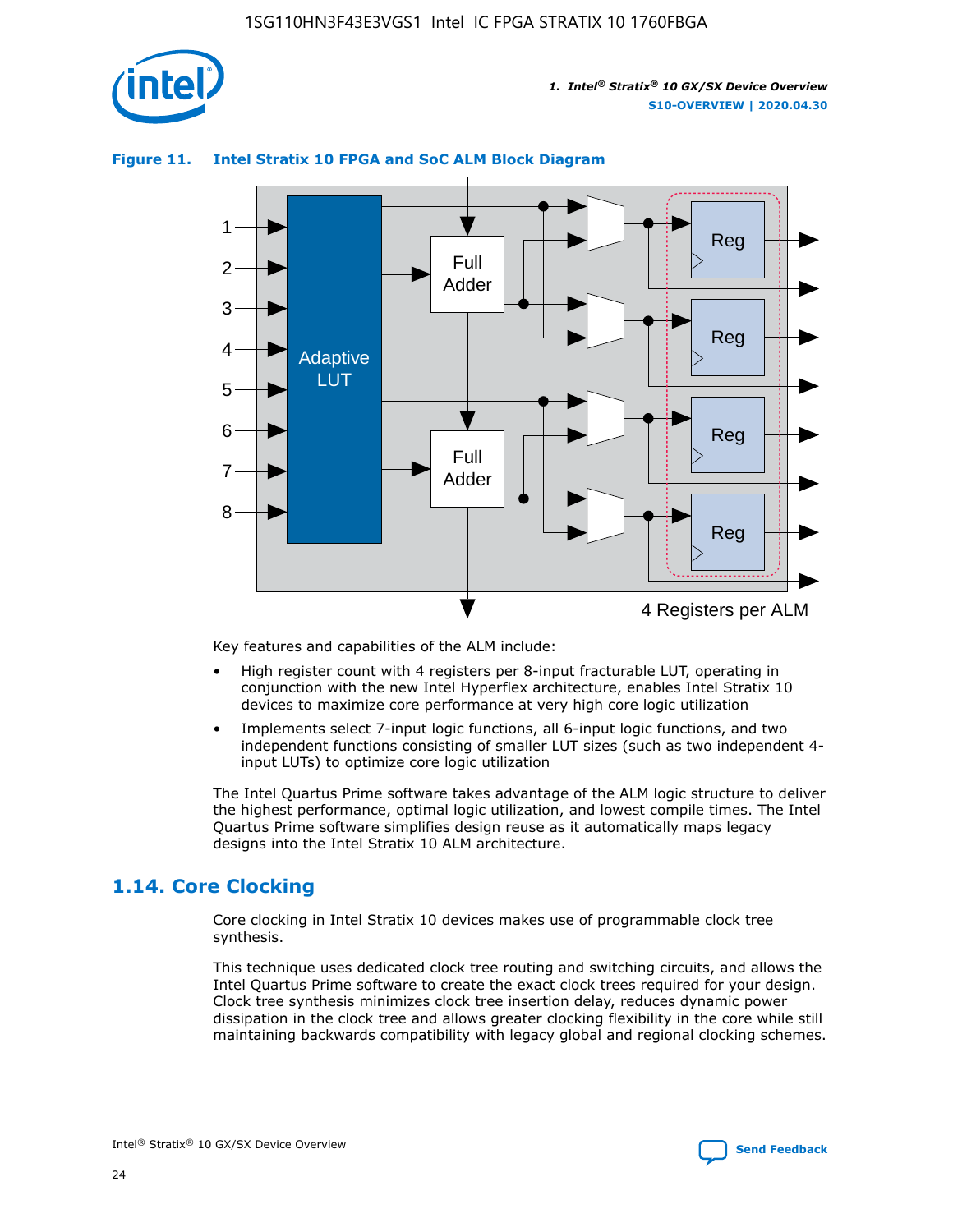

The core clock network in Intel Stratix 10 devices supports the new Intel Hyperflex core architecture at clock rates up to 1 GHz. It also supports the hard memory controllers up to 2666 Mbps with a quarter rate transfer to the core. The core clock network is supported by dedicated clock input pins, fractional clock synthesis PLLs, and integer I/O PLLs.

### **1.15. Fractional Synthesis PLLs and I/O PLLs**

Intel Stratix 10 devices have up to 32 fractional synthesis PLLs (fPLL) available for use with transceivers or in the core fabric.

The fPLLs are located in the 3D SiP transceiver L-tiles and H-tiles, eight per tile, adjacent to the transceiver channels. The fPLLs can be used to reduce both the number of oscillators required on the board and the number of clock pins required, by synthesizing multiple clock frequencies from a single reference clock source. In addition to synthesizing reference clock frequencies for the transceiver transmit PLLs, the fPLLs can also be used directly for transmit clocking. Each fPLL can be independently configured for conventional integer mode, or enhanced fractional synthesis mode with third-order delta-sigma modulation.

In addition to the fPLLs, Intel Stratix 10 devices contain up to 24 integer I/O PLLs (IOPLLs) available for general purpose use in the core fabric and for simplifying the design of external memory interfaces and high-speed LVDS interfaces. The IOPLLs are located in each bank of 48 general purpose I/O, 1 per I/O bank, adjacent to the hard memory controllers and LVDS SerDes in each I/O bank. This makes it easier to close timing because the IOPLLs are tightly coupled with the I/Os that need to use them. The IOPLLs can be used for general purpose applications in the core such as clock network delay compensation and zero-delay clock buffering.

### **1.16. Internal Embedded Memory**

Intel Stratix 10 devices contain two types of embedded memory blocks: M20K (20 Kb) and MLAB (640 bit).

The M20K and MLAB blocks are familiar block sizes carried over from previous Intel device families. The MLAB blocks are ideal for wide and shallow memories, while the M20K blocks are intended to support larger memory configurations and include hard ECC. Both M20K and MLAB embedded memory blocks can be configured as a singleport or dual-port RAM, FIFO, ROM, or shift register. These memory blocks are highly flexible and support a number of memory configurations as shown in Table 10 on page 25.

### **Table 10. Internal Embedded Memory Block Configurations**

| MLAB (640 bits)                                                | <b>M20K (20 Kb)</b>                                                          |
|----------------------------------------------------------------|------------------------------------------------------------------------------|
| $64 \times 10$ (supported through emulation)<br>$32 \times 20$ | 2K x 10 (or x8)<br>$1K \times 20$ (or $x16$ )<br>$512 \times 40$ (or $x32$ ) |

### **1.17. Variable Precision DSP Block**

The Intel Stratix 10 DSP blocks are based upon the Variable Precision DSP Architecture used in Intel's previous generation devices. They feature hard fixed point and IEEE 754 compliant floating point capability.

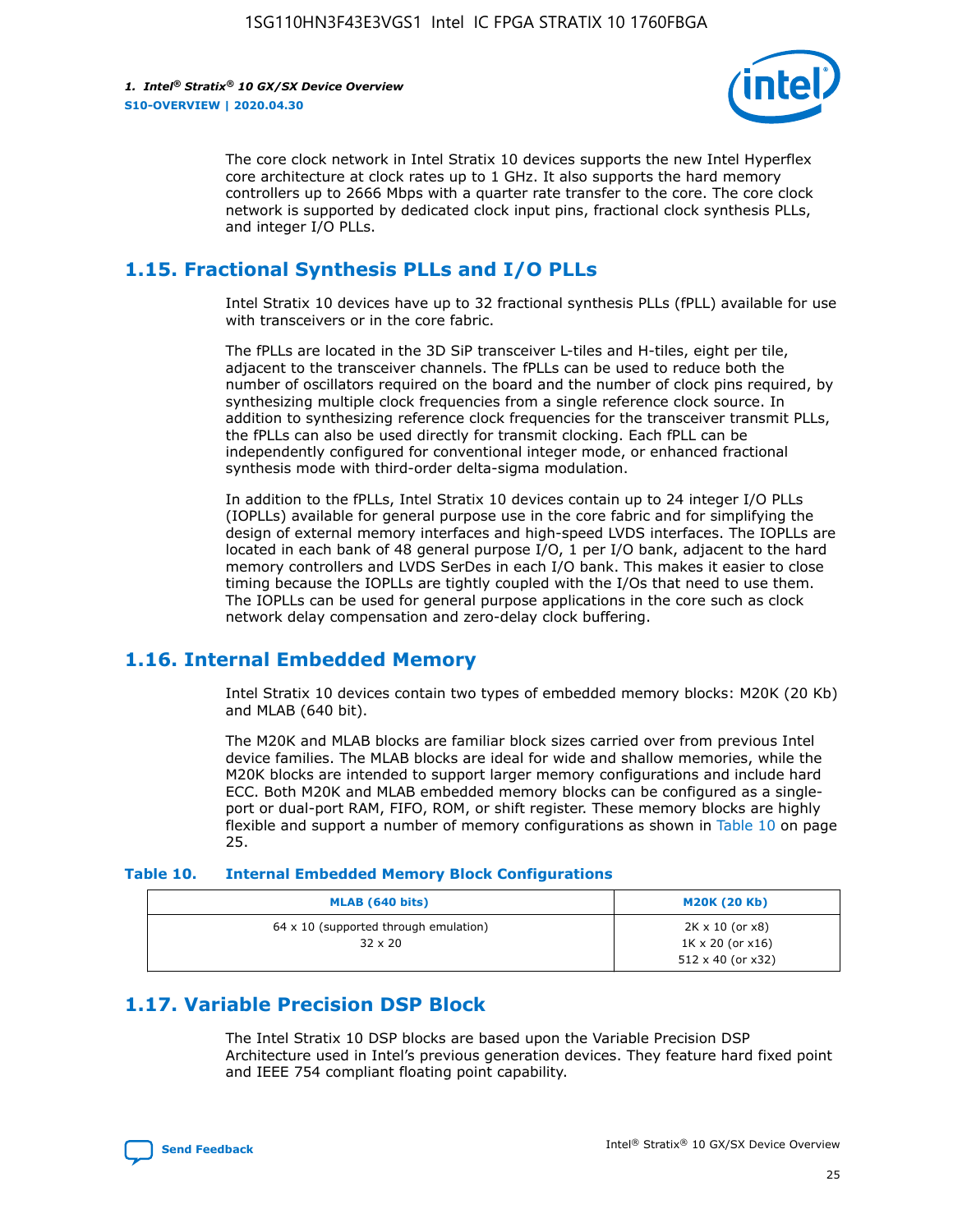

The DSP blocks can be configured to support signal processing with precision ranging from 18x19 up to 54x54. A pipeline register has been added to increase the maximum operating frequency of the DSP block and reduce power consumption.





#### **Figure 13. DSP Block: High Precision Fixed Point Mode**

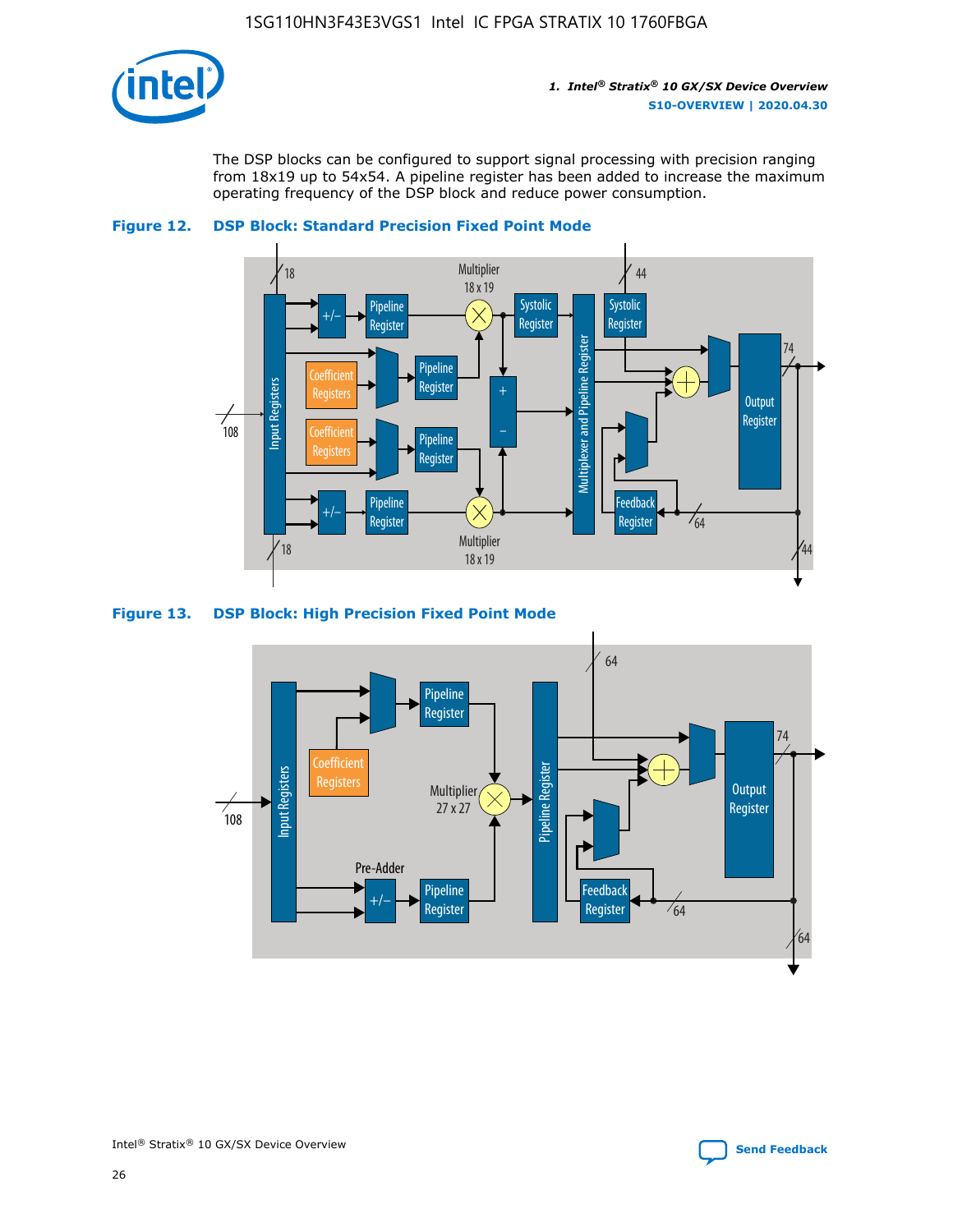



### **Figure 14. DSP Block: Single Precision Floating Point Mode**

Each DSP block can be independently configured at compile time as either dual 18x19 or a single 27x27 multiply accumulate. With a dedicated 64 bit cascade bus, multiple variable precision DSP blocks can be cascaded to implement even higher precision DSP functions efficiently.

In floating point mode, each DSP block provides one single precision floating point multiplier and adder. Floating point additions, multiplications, mult-adds and multaccumulates are supported.

The following table shows how different precisions are accommodated within a DSP block, or by utilizing multiple blocks.

| <b>Multiplier Size</b>             | <b>DSP Block Resources</b>                                                               | <b>Expected Usage</b>           |
|------------------------------------|------------------------------------------------------------------------------------------|---------------------------------|
| $18x19$ bits                       | 1/2 of Variable Precision DSP Block                                                      | Medium precision fixed point    |
| 27x27 bits                         | 1 Variable Precision DSP Block                                                           | High precision fixed point      |
| $19x36$ bits                       | 1 Variable Precision DSP Block with external<br>adder                                    | Fixed point FFTs                |
| 36x36 bits                         | 2 Variable Precision DSP Blocks with external<br>adder                                   | Very high precision fixed point |
| 54x54 bits                         | 4 Variable Precision DSP Blocks with external<br>adder                                   | Double Precision floating point |
| Single Precision<br>floating point | 1 Single Precision floating point adder, 1 Single<br>Precision floating point multiplier | Floating point                  |

#### **Table 11. Variable Precision DSP Block Configurations**

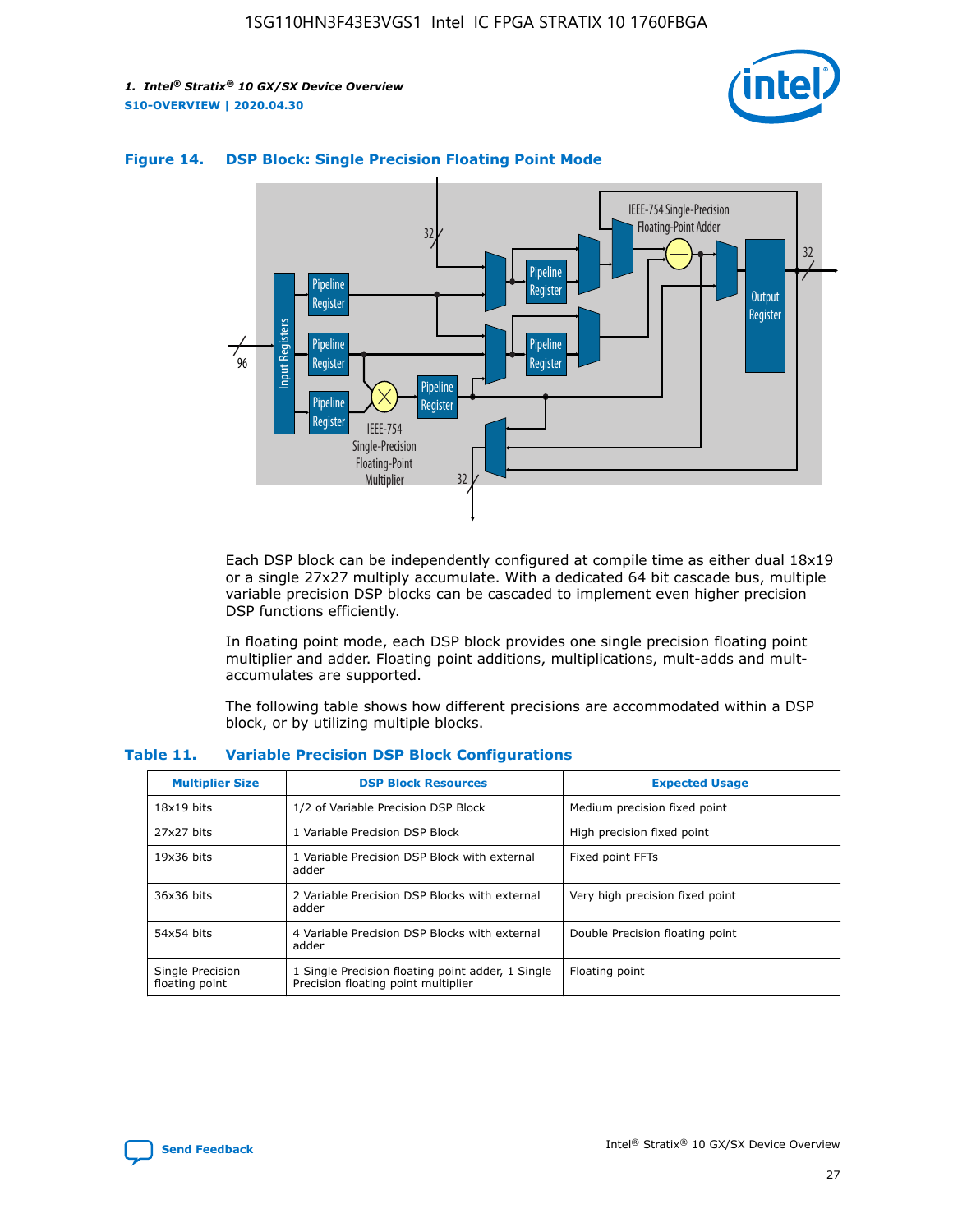

Complex multiplication is very common in DSP algorithms. One of the most popular applications of complex multipliers is the FFT algorithm. This algorithm has the characteristic of increasing precision requirements on only one side of the multiplier. The Variable Precision DSP block supports the FFT algorithm with proportional increase in DSP resources as the precision grows.

### **Table 12. Complex Multiplication With Variable Precision DSP Block**

| <b>Complex Multiplier</b><br><b>Size</b> | <b>DSP Block Resources</b>      | <b>FFT Usage</b>       |
|------------------------------------------|---------------------------------|------------------------|
| $18x19$ bits                             | 2 Variable Precision DSP Blocks | Resource optimized FFT |
| 27x27 bits                               | 4 Variable Precision DSP Blocks | Highest precision FFT  |

For FFT applications with high dynamic range requirements, the Intel FFT IP Core offers an option of single precision floating point implementation with resource usage and performance similar to high precision fixed point implementations.

Other features of the DSP block include:

- Hard 18 bit and 25 bit pre-adders
- Hard floating point multipliers and adders
- 64 bit dual accumulator (for separate I, Q product accumulations)
- Cascaded output adder chains for 18 and 27 bit FIR filters
- Embedded coefficient registers for 18 and 27 bit coefficients
- Fully independent multiplier outputs
- Inferability using HDL templates supplied by the Intel Quartus Prime software for most modes

The Variable Precision DSP block is ideal to support the growing trend towards higher bit precision in high performance DSP applications. At the same time, it can efficiently support the many existing 18 bit DSP applications, such as high definition video processing and remote radio heads. With the Variable Precision DSP block architecture and hard floating point multipliers and adders, Intel Stratix 10 devices can efficiently support many different precision levels up to and including floating point implementations. This flexibility can result in increased system performance, reduced power consumption, and reduce architecture constraints on system algorithm designers.

### **1.18. Hard Processor System (HPS)**

The Intel Stratix 10 SoC Hard Processor System (HPS) is Intel's third generation HPS. Leveraging the performance of Intel 14 nm tri-gate technology, Intel Stratix 10 SoC devices more than double the performance of previous generation SoCs with an integrated quad-core 64-bit Arm Cortex-A53. The HPS also enables system-wide hardware virtualization capabilities by adding a system memory management unit. These architecture improvements ensure that Intel Stratix 10 SoCs meet the requirements of current and future embedded markets, including wireless and wireline communications, datacenter acceleration, and numerous military applications.

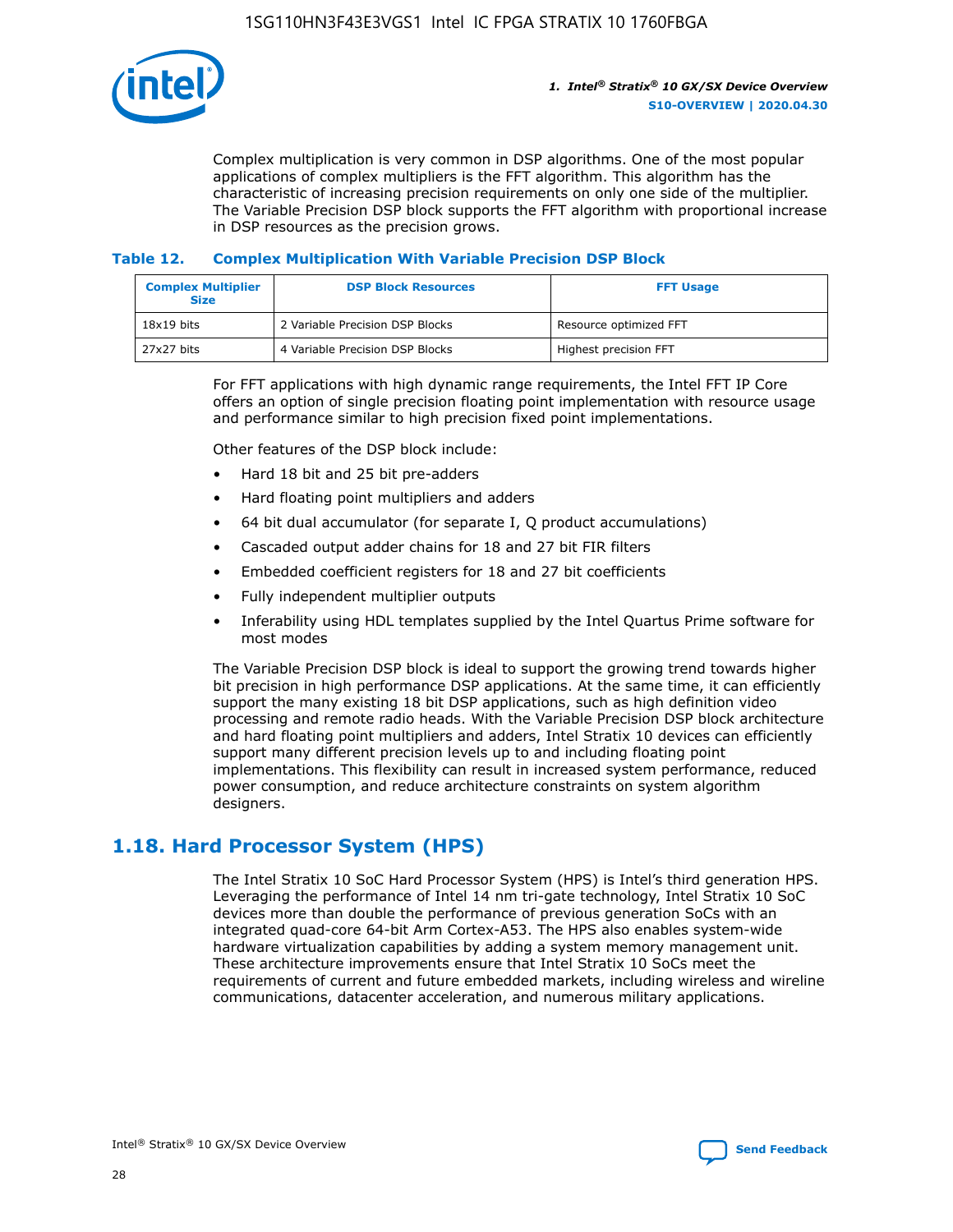

### **Figure 15. HPS Block Diagram**

| Quad Arm Cortex-A53-Based Hard Processor System |  |                             |                                           |                          |                                     |                          |                                        |
|-------------------------------------------------|--|-----------------------------|-------------------------------------------|--------------------------|-------------------------------------|--------------------------|----------------------------------------|
| <b>Arm Cortex - A53</b>                         |  |                             | Arm Cortex - A53                          |                          |                                     | SD/SDIO/                 |                                        |
| <b>NEON</b>                                     |  | <b>FPU</b>                  | <b>NEON</b>                               |                          | <b>FPU</b>                          | USB OTG                  | $MMC$ <sup>1,2</sup>                   |
| 32 KB I-Cache<br>with Parity                    |  | 32 KB D-Cache<br>with ECC   | 32 KB I-Cache<br>with Parity              |                          | 32 KB D - Cache<br>with ECC         | $(x2)^{1,2}$             |                                        |
|                                                 |  |                             |                                           |                          |                                     | UART (x2)                | <b>DMA</b><br>$(8 \text{ Channel})^2$  |
| Arm Cortex - A53                                |  |                             |                                           |                          | Arm Cortex - A53                    |                          |                                        |
| <b>NEON</b>                                     |  | <b>FPU</b>                  | <b>NEON</b>                               |                          | <b>FPU</b>                          |                          |                                        |
| 32 KB I-Cache<br>with Parity                    |  | 32 KB D-Cache<br>with ECC   | 32 KB I-Cache<br>with Parity              |                          | 32 KB D-Cache<br>with ECC           | I <sup>2</sup> C(x5)     | <b>HPS 10</b>                          |
| 1 MB L2 Cache with ECC<br><b>System MMU</b>     |  | <b>Cache Coherency Unit</b> |                                           | <b>EMAC</b> $(x3)^{1,2}$ | <b>NAND</b><br>Flash <sup>1,2</sup> |                          |                                        |
| JTAG Debug<br>or Trace                          |  | 256 KB                      | <b>Timers</b><br>RAM <sup>2</sup><br>(x8) |                          |                                     | SPI(x4)                  |                                        |
| Lightweight HPS-to-<br><b>FPGA BRIDGE</b>       |  |                             | HPS-to-FPGA<br><b>BRIDGE</b>              |                          | FPGA-to-HPS<br><b>BRIDGE</b>        | HPS-to-SDM<br>SDM-to-HPS | <b>SDRAM</b><br>Scheduler <sup>3</sup> |
|                                                 |  |                             |                                           |                          |                                     |                          |                                        |
| <b>FPGA Fabric</b>                              |  |                             |                                           |                          |                                     | <b>SDM</b>               | <b>Hard Memory</b><br>Controller       |

Notes:

1. Integrated direct memory access (DMA)

2. Integrated error correction code (ECC)

3. Multiport front-end interface to hard memory controller

### **1.18.1. Key Features of the Intel Stratix 10 HPS**

### **Table 13. Key Features of the Intel Stratix 10 GX/SX HPS**

| <b>Feature</b>                                    | <b>Description</b>                                                                                                                                                                                                                                                                                                                     |
|---------------------------------------------------|----------------------------------------------------------------------------------------------------------------------------------------------------------------------------------------------------------------------------------------------------------------------------------------------------------------------------------------|
| Quad-core Arm Cortex-A53<br>MPCore processor unit | • 2.3 MIPS/MHz instruction efficiency<br>CPU frequency up to 1.5 GHz<br>At 1.5 GHz total performance of 13,800 MIPS<br>Army8-A architecture<br>Runs 64 bit and 32 bit Arm instructions<br>16 bit and 32 bit Thumb instructions for 30% reduction in memory footprint<br>Jazelle* RCT execution architecture with 8 bit Java byte codes |
|                                                   |                                                                                                                                                                                                                                                                                                                                        |

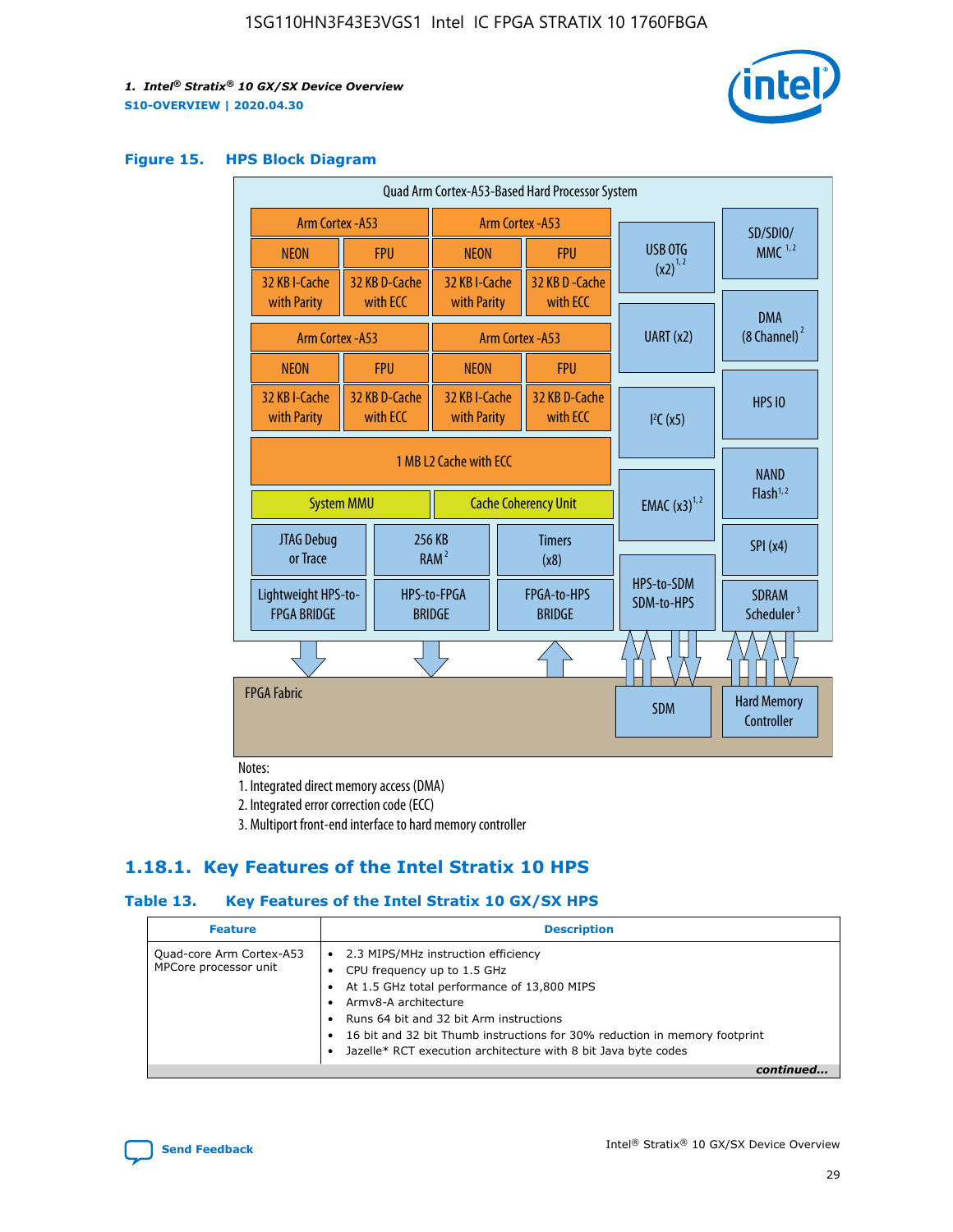

| <b>Feature</b>                                        | <b>Description</b>                                                                                                                                                                                                                                                                                                                                                                                                                                                                                                                                                                                                                                                                                                                                                                                                                                                                                                                                                                                                                                                                                                                                                                                                       |  |
|-------------------------------------------------------|--------------------------------------------------------------------------------------------------------------------------------------------------------------------------------------------------------------------------------------------------------------------------------------------------------------------------------------------------------------------------------------------------------------------------------------------------------------------------------------------------------------------------------------------------------------------------------------------------------------------------------------------------------------------------------------------------------------------------------------------------------------------------------------------------------------------------------------------------------------------------------------------------------------------------------------------------------------------------------------------------------------------------------------------------------------------------------------------------------------------------------------------------------------------------------------------------------------------------|--|
|                                                       | Superscalar, variable length, out-of-order pipeline with dynamic branch prediction<br>Improved Arm Neon* media processing engine<br>$\bullet$<br>Single- and double-precision floating-point unit<br>Arm CoreSight* debug and trace technology<br>$\bullet$                                                                                                                                                                                                                                                                                                                                                                                                                                                                                                                                                                                                                                                                                                                                                                                                                                                                                                                                                              |  |
| <b>System Memory</b><br>Management Unit               | Enables a unified memory model and extends hardware virtualization into peripherals<br>implemented in the FPGA fabric                                                                                                                                                                                                                                                                                                                                                                                                                                                                                                                                                                                                                                                                                                                                                                                                                                                                                                                                                                                                                                                                                                    |  |
| Cache Coherency unit                                  | Changes in shared data stored in cache are propagated throughout the system<br>$\bullet$<br>providing bi-directional coherency for co-processing elements.                                                                                                                                                                                                                                                                                                                                                                                                                                                                                                                                                                                                                                                                                                                                                                                                                                                                                                                                                                                                                                                               |  |
| Cache                                                 | L1 Cache<br>$\bullet$<br>- 32 KB of instruction cache w/ parity check<br>- 32 KB of L1 data cache w /ECC<br>- Parity checking<br>L <sub>2</sub> Cache<br>- 1MB shared<br>- 8-way set associative<br>- SEU Protection with parity on TAG ram and ECC on data RAM<br>- Cache lockdown support                                                                                                                                                                                                                                                                                                                                                                                                                                                                                                                                                                                                                                                                                                                                                                                                                                                                                                                              |  |
| On-Chip Memory                                        | 256 KB of scratch on-chip RAM                                                                                                                                                                                                                                                                                                                                                                                                                                                                                                                                                                                                                                                                                                                                                                                                                                                                                                                                                                                                                                                                                                                                                                                            |  |
| External SDRAM and Flash<br>Memory Interfaces for HPS | Hard memory controller with support for DDR4, DDR3<br>$\bullet$<br>$-$ 40 bit (32 bit + 8 bit ECC) with select packages supporting 72 bit (64 bit + 8 bit<br>ECC)<br>- Support for up to 2666 Mbps DDR4 and 2166 Mbps DDR3 frequencies<br>- Error correction code (ECC) support including calculation, error correction, write-<br>back correction, and error counters<br>- Software Configurable Priority Scheduling on individual SDRAM bursts<br>- Fully programmable timing parameter support for all JEDEC-specified timing<br>parameters<br>- Multiport front-end (MPFE) scheduler interface to the hard memory controller, which<br>supports the $AXI^{\circledR}$ Quality of Service (QoS) for interface to the FPGA fabric<br>NAND flash controller<br>$-$ ONFI 1.0<br>- Integrated descriptor based with DMA<br>- Programmable hardware ECC support<br>- Support for 8 and 16 bit Flash devices<br>Secure Digital SD/SDIO/MMC controller<br>$-$ eMMC 4.5<br>- Integrated descriptor based DMA<br>- CE-ATA digital commands supported<br>- 50 MHz operating frequency<br>Direct memory access (DMA) controller<br>$\bullet$<br>$-$ 8-channel<br>- Supports up to 32 peripheral handshake interface<br>continued |  |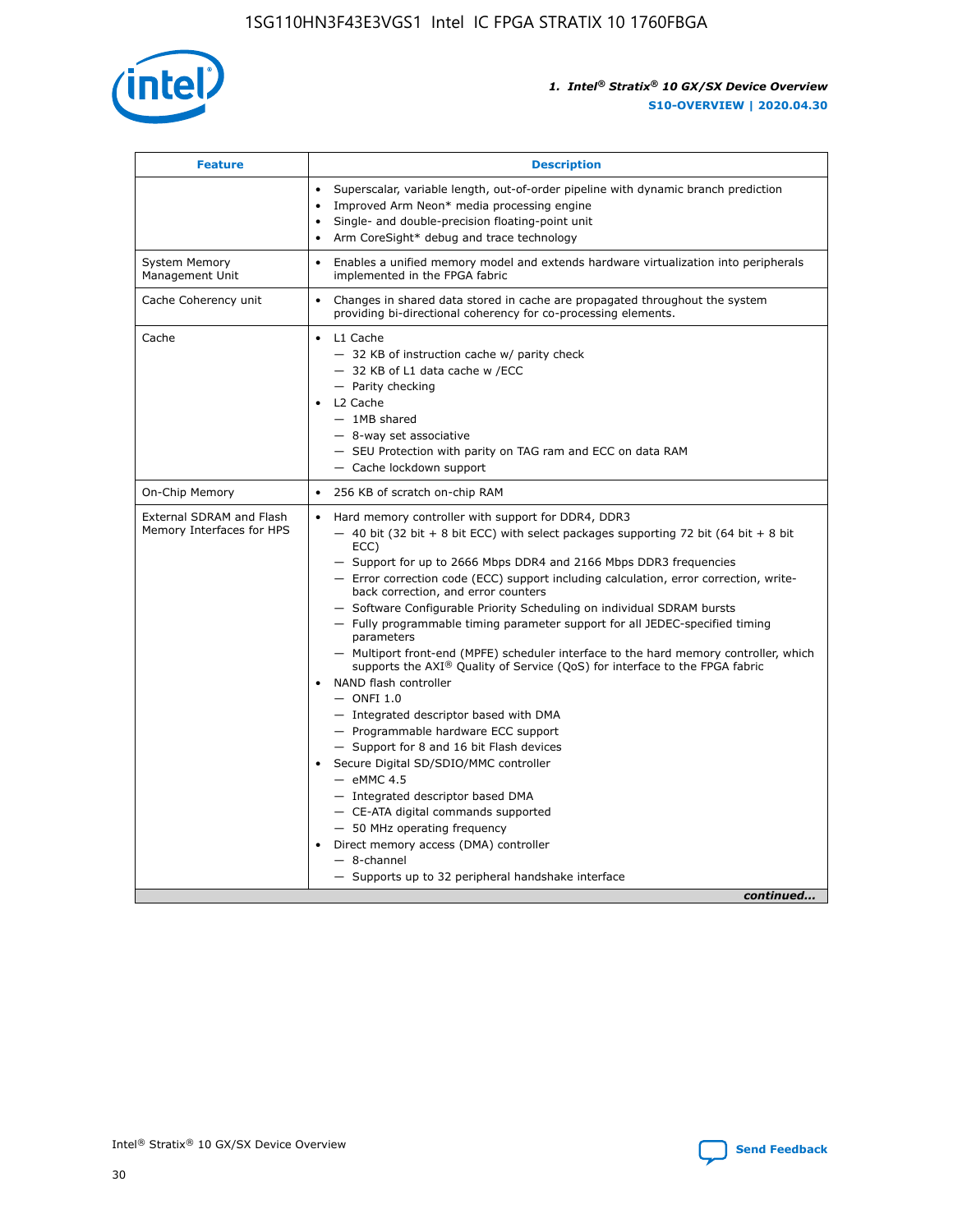

| <b>Feature</b>                         | <b>Description</b>                                                                                                                                                                                                                                                                                                                                                                                                                                                                                                                                                                                                                                                                                                                                                                                                                                                                                                                                                                                                                                                                                                                                                                                                                                                                                                                                                                                                                                                                                                     |
|----------------------------------------|------------------------------------------------------------------------------------------------------------------------------------------------------------------------------------------------------------------------------------------------------------------------------------------------------------------------------------------------------------------------------------------------------------------------------------------------------------------------------------------------------------------------------------------------------------------------------------------------------------------------------------------------------------------------------------------------------------------------------------------------------------------------------------------------------------------------------------------------------------------------------------------------------------------------------------------------------------------------------------------------------------------------------------------------------------------------------------------------------------------------------------------------------------------------------------------------------------------------------------------------------------------------------------------------------------------------------------------------------------------------------------------------------------------------------------------------------------------------------------------------------------------------|
| Communication Interface<br>Controllers | Three 10/100/1000 Ethernet media access controls (MAC) with integrated DMA<br>- Supports RGMII and RMII external PHY Interfaces<br>- Option to support other PHY interfaces through FPGA logic<br>$\bullet$ GMII<br>MII<br>$\bullet$<br>RMII (requires MII to RMII adapter)<br>$\bullet$<br>• RGMII (requires GMII to RGMII adapter)<br>• SGMII (requires GMII to SGMII adapter)<br>- Supports IEEE 1588-2002 and IEEE 1588-2008 standards for precision networked<br>clock synchronization<br>- Supports IEEE 802.1Q VLAN tag detection for reception frames<br>- Supports Ethernet AVB standard<br>Two USB On-the-Go (OTG) controllers with DMA<br>- Dual-Role Device (device and host functions)<br>• High-speed (480 Mbps)<br>• Full-speed (12 Mbps)<br>• Low-speed (1.5 Mbps)<br>• Supports USB 1.1 (full-speed and low-speed)<br>- Integrated descriptor-based scatter-gather DMA<br>- Support for external ULPI PHY<br>- Up to 16 bidirectional endpoints, including control endpoint<br>$-$ Up to 16 host channels<br>- Supports generic root hub<br>- Configurable to OTG 1.3 and OTG 2.0 modes<br>Five I <sup>2</sup> C controllers (three can be used by EMAC for MIO to external PHY)<br>- Support both 100 Kbps and 400 Kbps modes<br>- Support both 7 bit and 10 bit addressing modes<br>- Support Master and Slave operating mode<br>Two UART 16550 compatible<br>- Programmable baud rate up to 115.2 Kbaud<br>Four serial peripheral interfaces (SPI) (2 Masters, 2 Slaves)<br>- Full and Half duplex |
| Timers and I/O                         | • Timers<br>- 4 general-purpose timers<br>$-4$ watchdog timers<br>48 HPS direct I/O allow HPS peripherals to connect directly to I/O<br>Up to three IO48 banks may be assigned to HPS for HPS DDR access                                                                                                                                                                                                                                                                                                                                                                                                                                                                                                                                                                                                                                                                                                                                                                                                                                                                                                                                                                                                                                                                                                                                                                                                                                                                                                               |
| Interconnect to Logic Core             | • FPGA-to-HPS Bridge<br>- Allows IP bus masters in the FPGA fabric to access to HPS bus slaves<br>- Configurable 32, 64, or 128 bit AMBA AXI interface<br>HPS-to-FPGA Bridge<br>- Allows HPS bus masters to access bus slaves in FPGA fabric<br>- Configurable 32, 64, or 128 bit AMBA AXI interface allows high-bandwidth HPS<br>master transactions to FPGA fabric<br>HPS-to-SDM and SDM-to-HPS Bridges<br>- Allows the HPS to reach the SDM block and the SDM to bootstrap the HPS<br>Light Weight HPS-to-FPGA Bridge<br>- Light weight 32 bit AXI interface suitable for low-latency register accesses from HPS<br>to soft peripherals in FPGA fabric<br>FPGA-to-HPS SDRAM Bridge<br>- Up to three AMBA AXI interfaces supporting 32, 64, or 128 bit data paths                                                                                                                                                                                                                                                                                                                                                                                                                                                                                                                                                                                                                                                                                                                                                    |

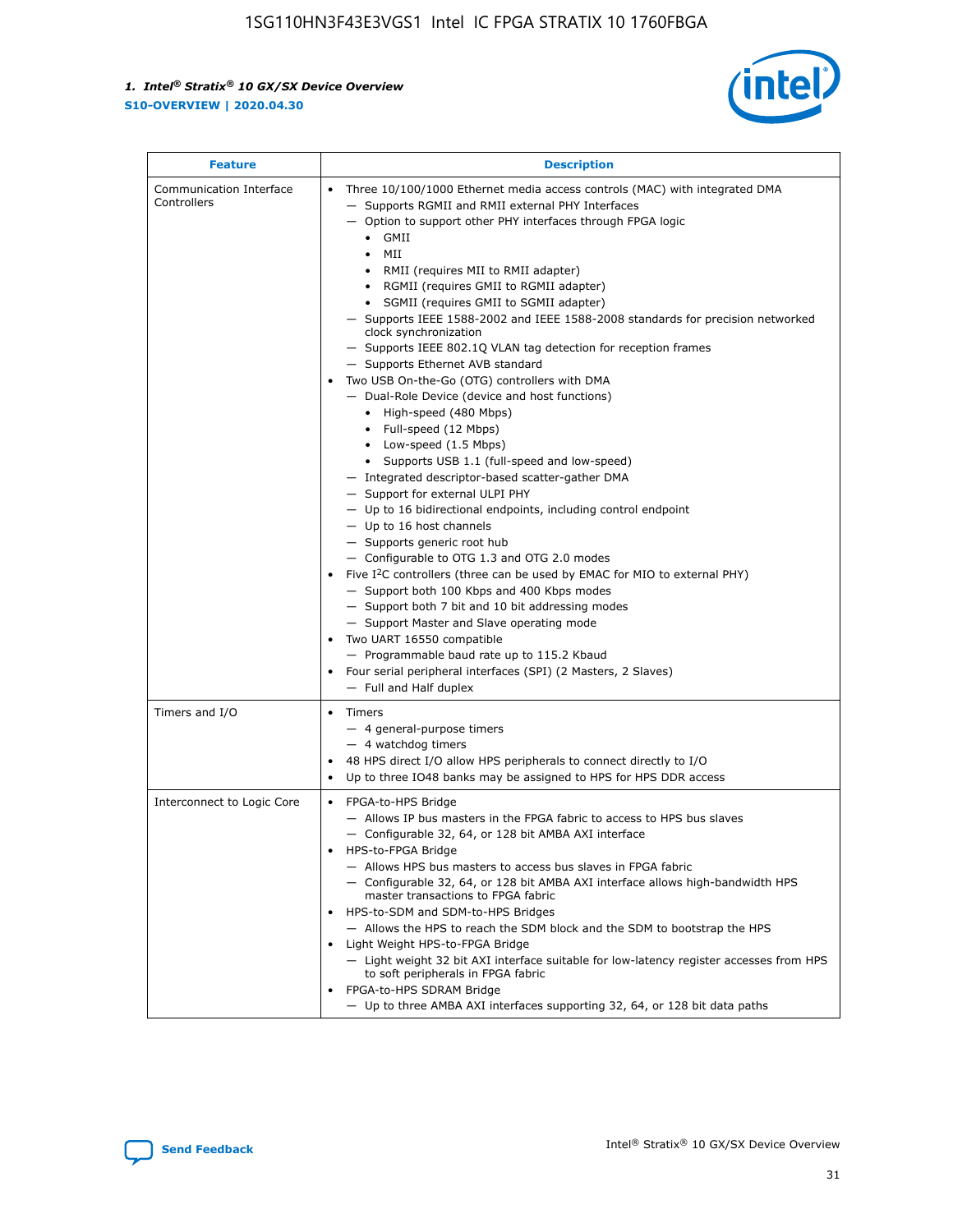

### **1.19. Power Management**

Intel Stratix 10 devices use the advanced Intel 14 nm tri-gate process technology, the all new Intel Hyperflex core architecture to enable Hyper-Folding, power gating, and several optional power reduction techniques to reduce total power consumption by as much as 70% compared to previous generation high-performance Stratix V devices.

Intel Stratix 10 standard power devices (-V) are SmartVID devices. The core voltage supplies (VCC and VCCP) for each SmartVID device must be driven by a PMBus voltage regulator dedicated to that Intel Stratix 10 device. Use of a PMBus voltage regulator for each SmartVID (-V) device is mandatory; it is not an option. A code is programmed into each SmartVID device during manufacturing that allows the PMBus voltage regulator to operate at the optimum core voltage to meet the device performance specifications.

With the new Intel Hyperflex core architecture, designs can run 2X faster than previous generation FPGAs. With 2X performance and same required throughput, architects can cut the data path width in half to save power. This optimization is called Hyper-Folding. Additionally, power gating reduces static power of unused resources in the FPGA by powering them down. The Intel Quartus Prime software automatically powers down specific unused resource blocks such as DSP and M20K blocks, at configuration time.

The optional power reduction techniques in Intel Stratix 10 devices include:

• **Available Low Static Power Devices**—Intel Stratix 10 devices are available with a fixed core voltage that provides lower static power than the SmartVID standard power devices, while maintaining device performance

Furthermore, Intel Stratix 10 devices feature Intel's low power transceivers and include a number of hard IP blocks that not only reduce logic resources but also deliver substantial power savings compared to soft implementations. In general, hard IP blocks consume up to 50% less power than the equivalent soft logic implementations.

### **1.20. Device Configuration and Secure Device Manager (SDM)**

All Intel Stratix 10 devices contain a Secure Device Manager (SDM), which is a dedicated triple-redundant processor that serves as the point of entry into the device for all JTAG and configuration commands. The SDM also bootstraps the HPS in SoC devices ensuring that the HPS can boot using the same security features that the FPGA devices have.

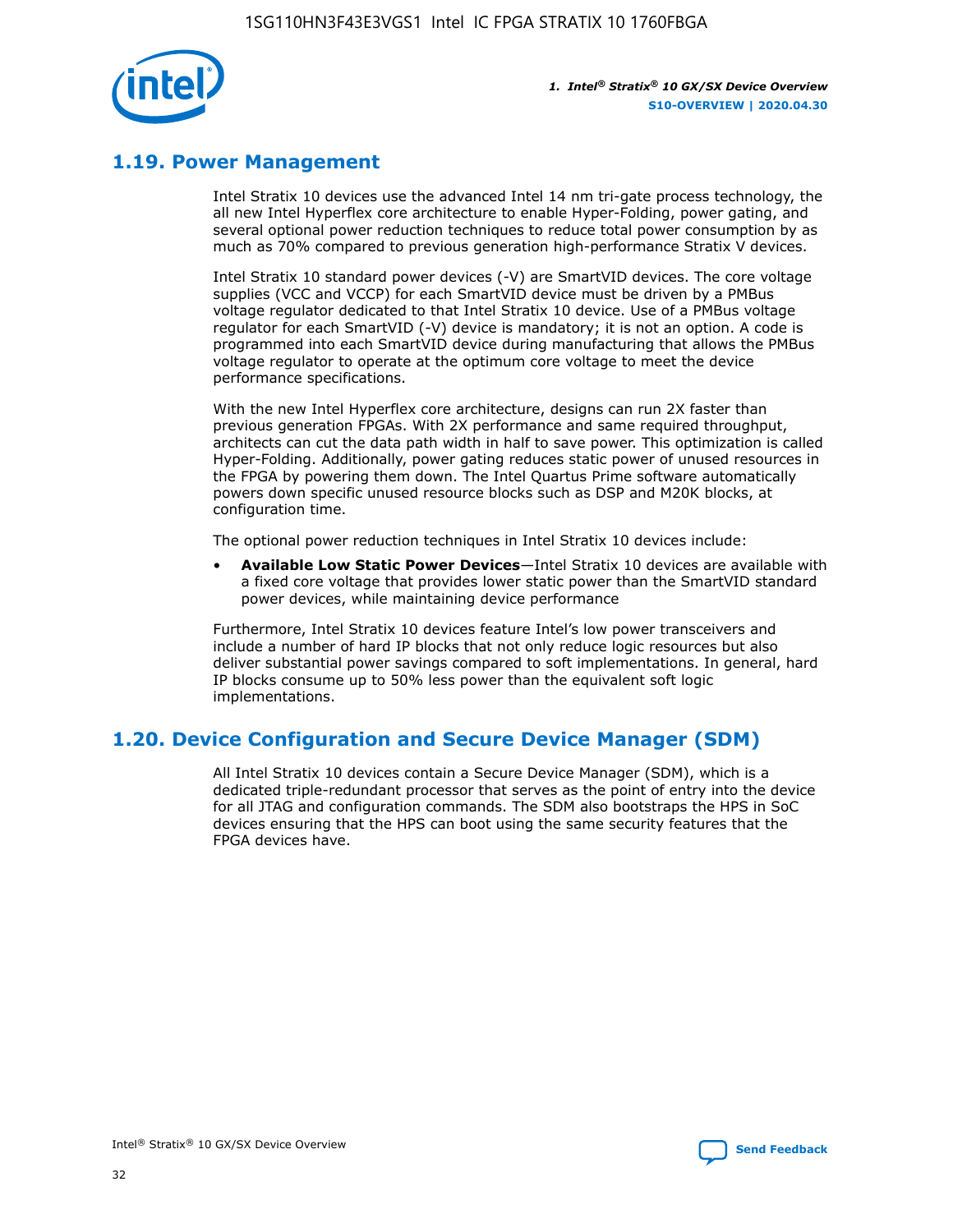





During configuration, Intel Stratix 10 devices are divided into logical sectors, each of which is managed by a local sector manager (LSM). The SDM passes configuration data to each of the LSMs across the on-chip configuration network. This allows the sectors to be configured independently, one at a time, or in parallel. This approach achieves simplified sector configuration and reconfiguration, as well as reduced overall configuration time due to the inherent parallelism. The same sector-based approach is used to respond to single-event upsets and security attacks.

While the sectors provide a logical separation for device configuration and reconfiguration, they overlay the normal rows and columns of FPGA logic and routing. This means there is no impact to the Intel Quartus Prime software place and route, and no impact to the timing of logic signals that cross the sector boundaries.

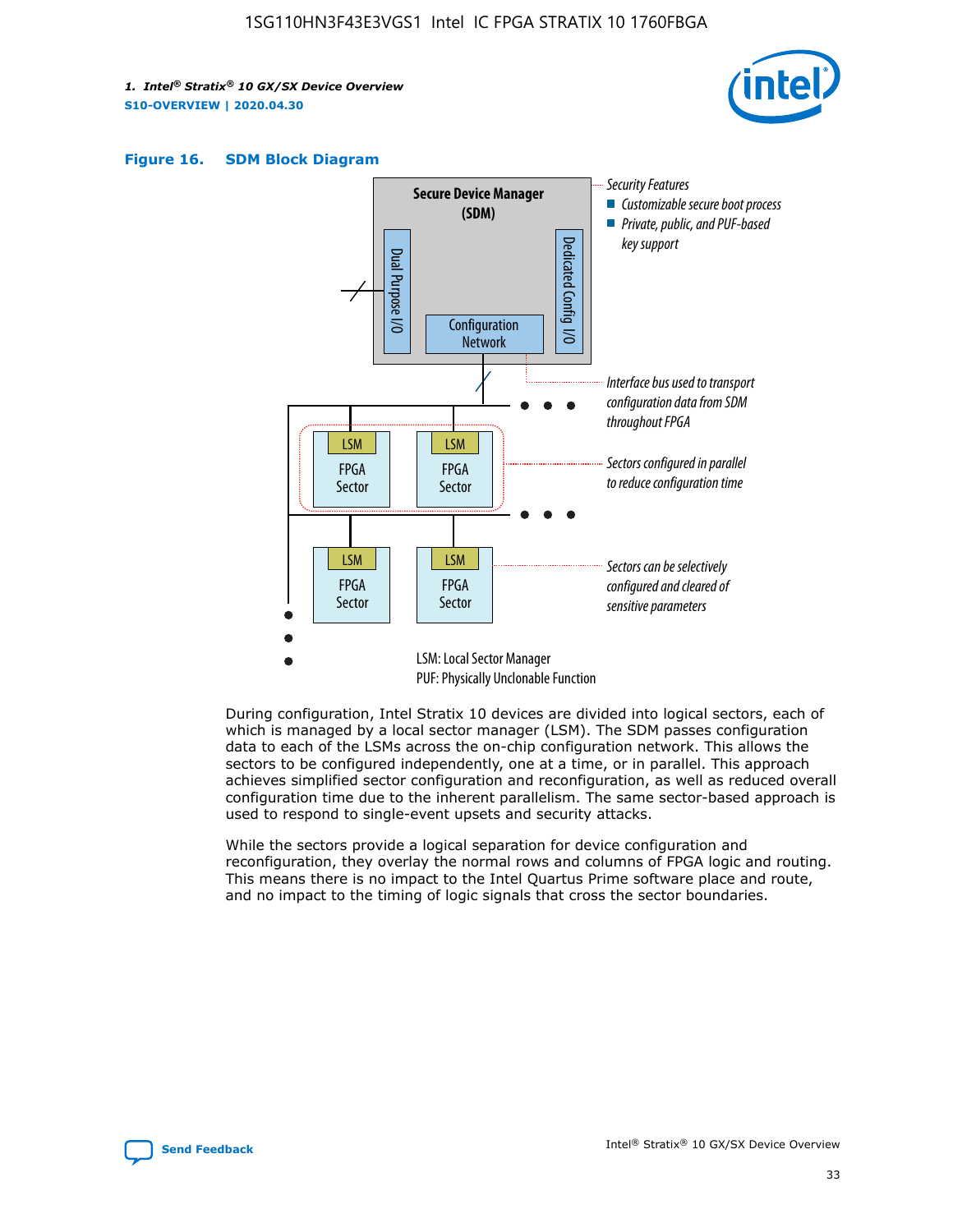

The SDM enables robust, secure, fully-authenticated device configuration. It also allows for customization of the configuration scheme, which can enhance device security. For configuration and reconfiguration, this approach offers a variety of advantages:

- Dedicated secure configuration manager
- Reduced device configuration time, because sectors are configured in parallel
- Updateable configuration process
- Reconfiguration of one or more sectors independent of all other sectors
- Zeroization of individual sectors or the complete device

The SDM also provides additional capabilities such as register state readback and writeback to support ASIC prototyping and other applications.

### **1.21. Device Security**

Building on top of the robust security features present in the previous generation devices, Intel Stratix 10 FPGAs and SoCs include a number of new and innovative security enhancements. These features are also managed by the SDM, tightly coupling device configuration and reconfiguration with encryption, authentication, key storage and anti-tamper services.

Security services provided by the SDM include:

- Bitstream encryption
- Multi-factor authentication
- Hard encryption and authentication acceleration; AES-256, SHA-256/384, ECDSA-256/384
- Volatile and non-volatile encryption key storage and management
- Boot code authentication for the HPS
- Physically Unclonable Function (PUF) service
- Updateable configuration process
- Secure device maintenance and upgrade functions
- Side channel attack protection
- Scripted response to sensor inputs and security attacks, including selective sector zeroization
- Readback, JTAG and test mode disable
- Enhanced response to single-event upsets (SEU)
- Black key provisioning
- Physical anti-tamper

See the *Intel Stratix 10 Device Security User Guide* for a complete list of all security features.

The SDM and associated security services provide a robust, multi-layered security solution for your Intel Stratix 10 design.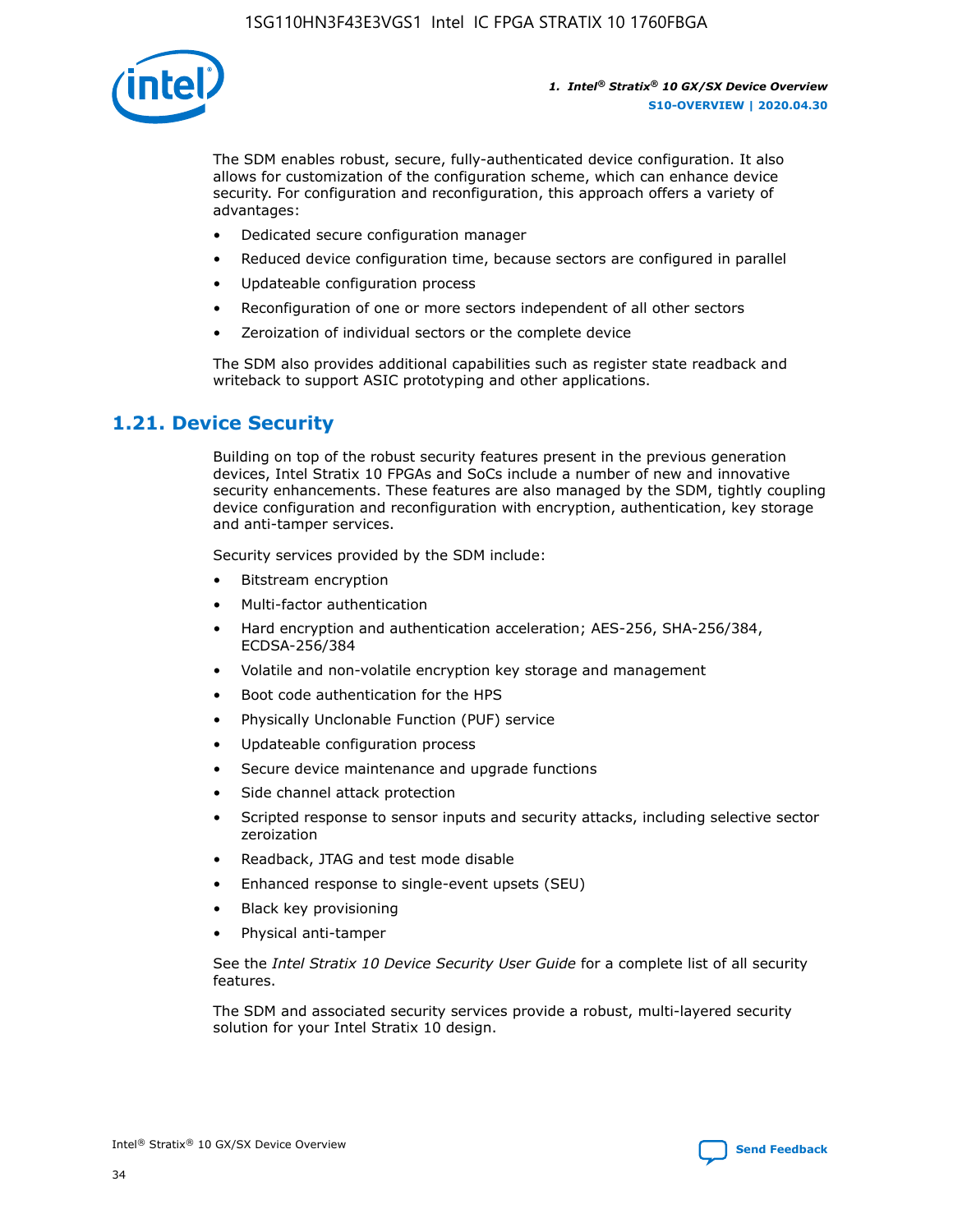

#### **Table 14. Device Security**

| <b>Intel Stratix 10 Family Variant</b> | <b>Bitstream Authentication</b> | <b>Advanced Security Features</b> <sup>(12)</sup> |
|----------------------------------------|---------------------------------|---------------------------------------------------|
| GX/SX                                  | All devices                     | -AS suffix part number required                   |

#### **Related Information**

- [My Intel Support](https://www.intel.com/content/www/us/en/programmable/my-intel/mal-home.html)
- [Intel Stratix 10 Device Security User Guide](https://www.intel.com/content/www/us/en/programmable/documentation/ndq1483601370898.html#wcd1483611014402)

### **1.22. Configuration via Protocol Using PCI Express**

Configuration via protocol using PCI Express allows the FPGA to be configured across the PCI Express bus, simplifying the board layout and increasing system integration. Making use of the embedded PCI Express hard IP operating in autonomous mode before the FPGA is configured, this technique allows the PCI Express bus to be powered up and active within the 100 ms time allowed by the PCI Express specification. Intel Stratix 10 devices also support partial reconfiguration across the PCI Express bus which reduces system down time by keeping the PCI Express link active while the device is being reconfigured.

### **1.23. Partial and Dynamic Reconfiguration**

Partial reconfiguration allows you to reconfigure part of the FPGA while other sections continue running. This capability is required in systems where uptime is critical, because it allows you to make updates or adjust functionality without disrupting services.

In addition to lowering power and cost, partial reconfiguration also increases the effective logic density by removing the necessity to place in the FPGA those functions that do not operate simultaneously. Instead, these functions can be stored in external memory and loaded as needed. This reduces the size of the required FPGA by allowing multiple applications on a single FPGA, saving board space and reducing power. The partial reconfiguration process is built on top of the proven incremental compile design flow in the Intel Quartus Prime design software

Dynamic reconfiguration in Intel Stratix 10 devices allows transceiver data rates, protocols and analog settings to be changed dynamically on a channel-by-channel basis while maintaining data transfer on adjacent transceiver channels. Dynamic reconfiguration is ideal for applications that require on-the-fly multiprotocol or multirate support. Both the PMA and PCS blocks within the transceiver can be reconfigured using this technique. Dynamic reconfiguration of the transceivers can be used in conjunction with partial reconfiguration of the FPGA to enable partial reconfiguration of both core and transceivers simultaneously.

### **1.24. Fast Forward Compile**

The innovative Fast Forward Compile feature in the Intel Quartus Prime software identifies performance bottlenecks in your design and provides detailed, step-by-step performance improvement recommendations that you can then implement. The Compiler reports estimates of the maximum operating frequency that can be achieved

<sup>(12)</sup> Contact My Intel Support for additional information.

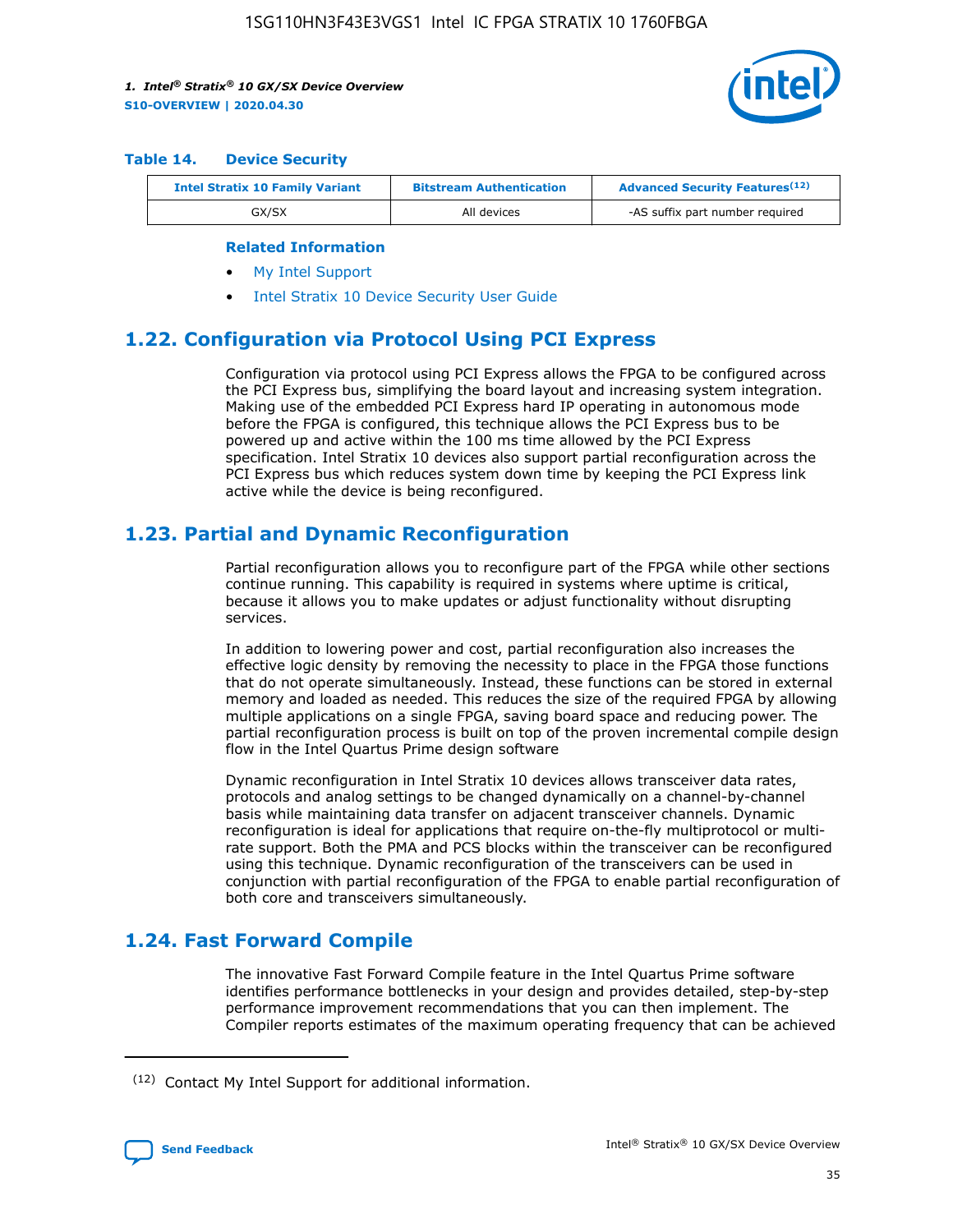

by applying the recommendations. As part of the new Hyper-Aware design flow, Fast Forward Compile maximizes the performance of your Intel Stratix 10 design and achieves rapid timing closure.

Previously, this type of optimization required multiple time-consuming design iterations, including full design re-compilation to determine the effectiveness of the changes. Fast Forward Compile enables you to make better decisions about where to focus your optimization efforts, and how to increase your design performance and throughput. This technique removes much of the guesswork of performance exploration, resulting in fewer design iterations and as much as 2X core performance gains for Intel Stratix 10 designs.

### **1.25. Single Event Upset (SEU) Error Detection and Correction**

Intel Stratix 10 FPGAs and SoCs offer robust SEU error detection and correction circuitry. The detection and correction circuitry includes protection for Configuration RAM (CRAM) programming bits and user memories. The CRAM is protected by a continuously running parity checker circuit with integrated ECC that automatically corrects one or two bit errors and detects higher order multibit errors.

The physical layout of the CRAM array is optimized to make the majority of multi-bit upsets appear as independent single-bit or double-bit errors which are automatically corrected by the integrated CRAM ECC circuitry. In addition to the CRAM protection, user memories also include integrated ECC circuitry and are layout optimized for error detection and correction.

The SEU error detection and correction hardware is supported by both soft IP and the Intel Quartus Prime software to provide a complete SEU mitigation solution. The components of the complete solution include:

- Hard error detection and correction for CRAM and user M20K memory blocks
- Optimized physical layout of memory cells to minimize probability of SEU
- Sensitivity processing soft IP that reports if CRAM upset affects a used or unused bit
- Fault injection soft IP with the Intel Quartus Prime software support that changes state of CRAM bits for testing purposes
- Hierarchy tagging in the Intel Quartus Prime software
- Triple Mode Redundancy (TMR) used for the Secure Device Manager and critical on-chip state machines

In addition to the SEU mitigation features listed above, the Intel 14 nm tri-gate process technology used for Intel Stratix 10 devices is based on FinFET transistors which have reduced SEU susceptibility versus conventional planar transistors.

### **1.26. Document Revision History for the Intel Stratix 10 GX/SX Device Overview**

| <b>Document</b><br><b>Version</b> | <b>Changes</b>             |
|-----------------------------------|----------------------------|
| 2020.04.30                        | Made the following change: |
|                                   | continued                  |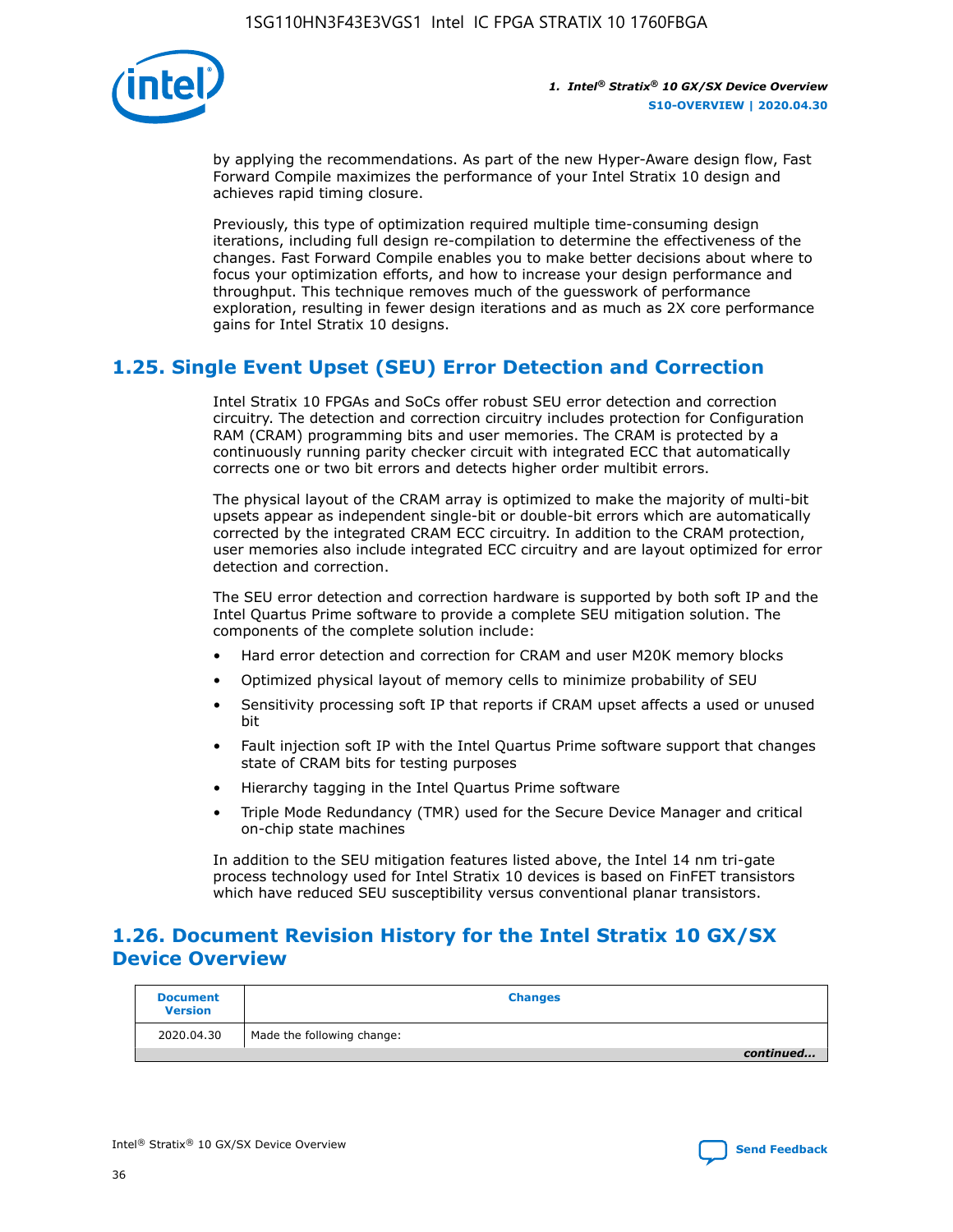

| <b>Document</b><br><b>Version</b> | <b>Changes</b>                                                                                                                                                                                                                                                                                                                                                                                                                                                                                                                                                                                                                                                                                                                                                                                                                                                                                                                                                                                 |
|-----------------------------------|------------------------------------------------------------------------------------------------------------------------------------------------------------------------------------------------------------------------------------------------------------------------------------------------------------------------------------------------------------------------------------------------------------------------------------------------------------------------------------------------------------------------------------------------------------------------------------------------------------------------------------------------------------------------------------------------------------------------------------------------------------------------------------------------------------------------------------------------------------------------------------------------------------------------------------------------------------------------------------------------|
|                                   | Added the GX 10M variant.                                                                                                                                                                                                                                                                                                                                                                                                                                                                                                                                                                                                                                                                                                                                                                                                                                                                                                                                                                      |
| 2020.03.24                        | Made the following changes:<br>Added advanced security (-AS) devices.<br>Added level shifter details for the Intel Stratix 10 SX/GX 400 device.                                                                                                                                                                                                                                                                                                                                                                                                                                                                                                                                                                                                                                                                                                                                                                                                                                                |
| 2019.08.19                        | Made the following changes:<br>Added composition details for the leaded and lead-free contact device options.<br>Updated the I/O PLL counts.                                                                                                                                                                                                                                                                                                                                                                                                                                                                                                                                                                                                                                                                                                                                                                                                                                                   |
| 2019.02.15                        | Made the following changes:<br>Changed the number of included logic elements globally.<br>Removed logic density 450, logic density 550, and package code 48 from the "Sample Ordering<br>$\bullet$<br>Code and Available Options for Intel Stratix 10 Devices" figure.<br>Updated description of the higher density in the "Innovations in Intel Stratix 10 FPGAs and SoCs"<br>section.<br>Updated description of the general purpose I/Os in the "Intel Stratix 10 FPGA and SoC Common<br>$\bullet$<br>Device Features" table.<br>Removed support for LPDDR3 globally.<br>Updated the "Intel Stratix 10 FPGA and SoC Architecture Block Diagram" figure.<br>$\bullet$<br>Updated the "Intel Stratix 10 GX/SX FPGA and SoC Family Plan-FPGA Core (part 1)" table.<br>$\bullet$<br>Updated the "Intel Stratix 10 GX/SX FPGA and SoC Family Plan-Interconnects, PLLs and Hard IP<br>(part 2)" table.<br>Updated and merged the "Intel Stratix 10 GX/SX FPGA and SoC Family Package Plan" tables. |
| 2018.08.08                        | Made the following changes:<br>Changed the specs for QDRII+ and QDRII+ Xtreme and added specs for QDRIV in the "External<br>$\bullet$<br>Memory Interface Performance" table.<br>Updated description of the power options in the "Sample Ordering Code and Available Options for<br>Intel Stratix 10 Devices" figure.<br>Changed the description of the technology and power management features in the "Intel Stratix 10<br>FPGA and SoC Common Device Features" table.<br>Changed the description of SmartVID in the "Power Management" section.<br>Changed the direction arrow from the coefficient registers block in the "DSP Block: High Precision<br>Fixed Point Mode" figure.                                                                                                                                                                                                                                                                                                          |
| 2017.10.30                        | Made the following changes:<br>Removed the embedded eSRAM feature globally.<br>$\bullet$<br>Removed the Low Power (VID) and Military operating temperature options, and package code 53<br>from the "Sample Ordering Code and Available Options for Stratix 10 Devices" figure.<br>Changed the Maximum transceiver data rate (chip-to-chip) specification for L-Tile devices in the<br>"Key Features of Intel Stratix 10 Devices Compared to Stratix V Devices" table.                                                                                                                                                                                                                                                                                                                                                                                                                                                                                                                         |
| 2016.10.31                        | Made the following changes:<br>• Changed the number of available transceivers to 96, globally.<br>Changed the single-precision floating point performance to 10 TFLOP, globally.<br>Changed the maximum datarate to 28.3 Gbps, globally.<br>Changed some of the features listed in the "Stratix 10 GX/SX Device Overview" section.<br>$\bullet$<br>Changed descriptions for the GX and SX devices in the "Stratix 10 Family Variants" section.<br>$\bullet$<br>Changed the "Sample Ordering Code and Available Options for Stratix 10 Devices" figure.<br>Changed the features listed in the "Key Features of Stratix 10 Devices Compared to Stratix V<br>Devices" table.<br>Changed the descriptions of the following areas of the "Stratix 10 FPGA and SoC Common Device<br>Features" table:<br>- Transceiver hard IP<br>- Internal memory blocks<br>- Core clock networks<br>- Packaging<br>Reorganized and updated all tables in the "Stratix 10 FPGA and SoC Family Plan" section.        |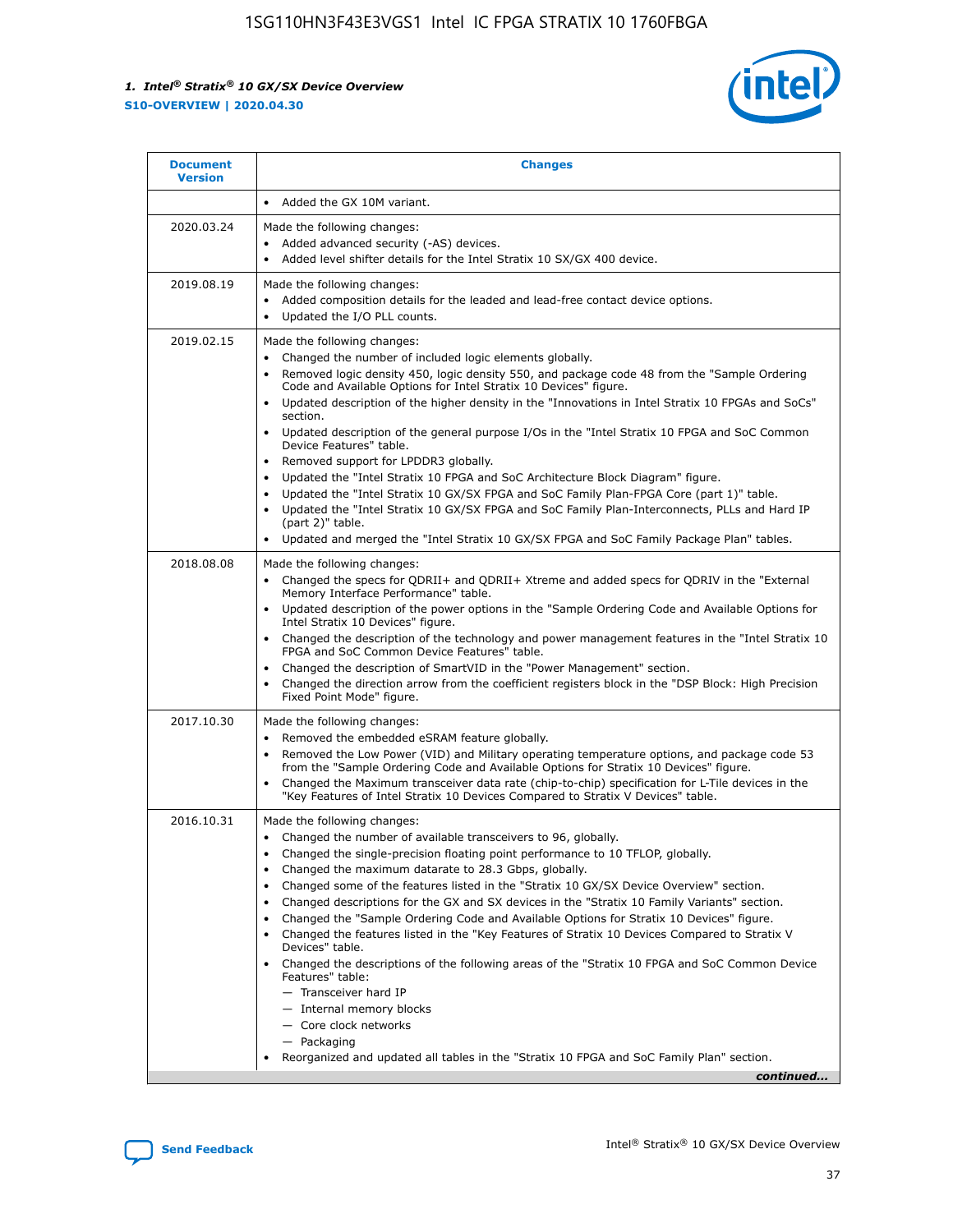

| <b>Document</b><br><b>Version</b> | <b>Changes</b>                                                                                                                                                                                                                                                                                                                                                                                                                                                                                                                                                                                                                                                                                                                                                                                                                                                                                                                                                                                      |
|-----------------------------------|-----------------------------------------------------------------------------------------------------------------------------------------------------------------------------------------------------------------------------------------------------------------------------------------------------------------------------------------------------------------------------------------------------------------------------------------------------------------------------------------------------------------------------------------------------------------------------------------------------------------------------------------------------------------------------------------------------------------------------------------------------------------------------------------------------------------------------------------------------------------------------------------------------------------------------------------------------------------------------------------------------|
|                                   | Removed the "Migration Between Arria 10 FPGAs and Stratix 10 FPGAs" section.<br>Removed footnotes from the "Transceiver PCS Features" table.<br>Changed the HMC description in the "External Memory and General Purpose I/O" section.<br>Changed the number of fPLLs in the "Fractional Synthesis PLLs and I/O PLLs" section.<br>Clarified HMC data width support in the "Key Features of the Stratix 10 HPS" table.<br>Changed the description in the "Internal Embedded Memory" section.<br>Changed the datarate for the Standard PCS and SDI PCS features in the "Transceiver PCS Features"<br>table.<br>Added a note to the "PCI Express Gen1/Gen2/Gen3 Hard IP" section.<br>Updated the "Key Features of the Stratix 10 HPS" table.<br>Changed the description for the Cache coherency unit in the "Key Features of the Stratix 10 HPS"<br>table.<br>Changed the description for the external SDRAM and Flash memory interfaces for HPS in the "Key"<br>Features of the Stratix 10 HPS" table. |
| 2015.12.04                        | Initial release.                                                                                                                                                                                                                                                                                                                                                                                                                                                                                                                                                                                                                                                                                                                                                                                                                                                                                                                                                                                    |